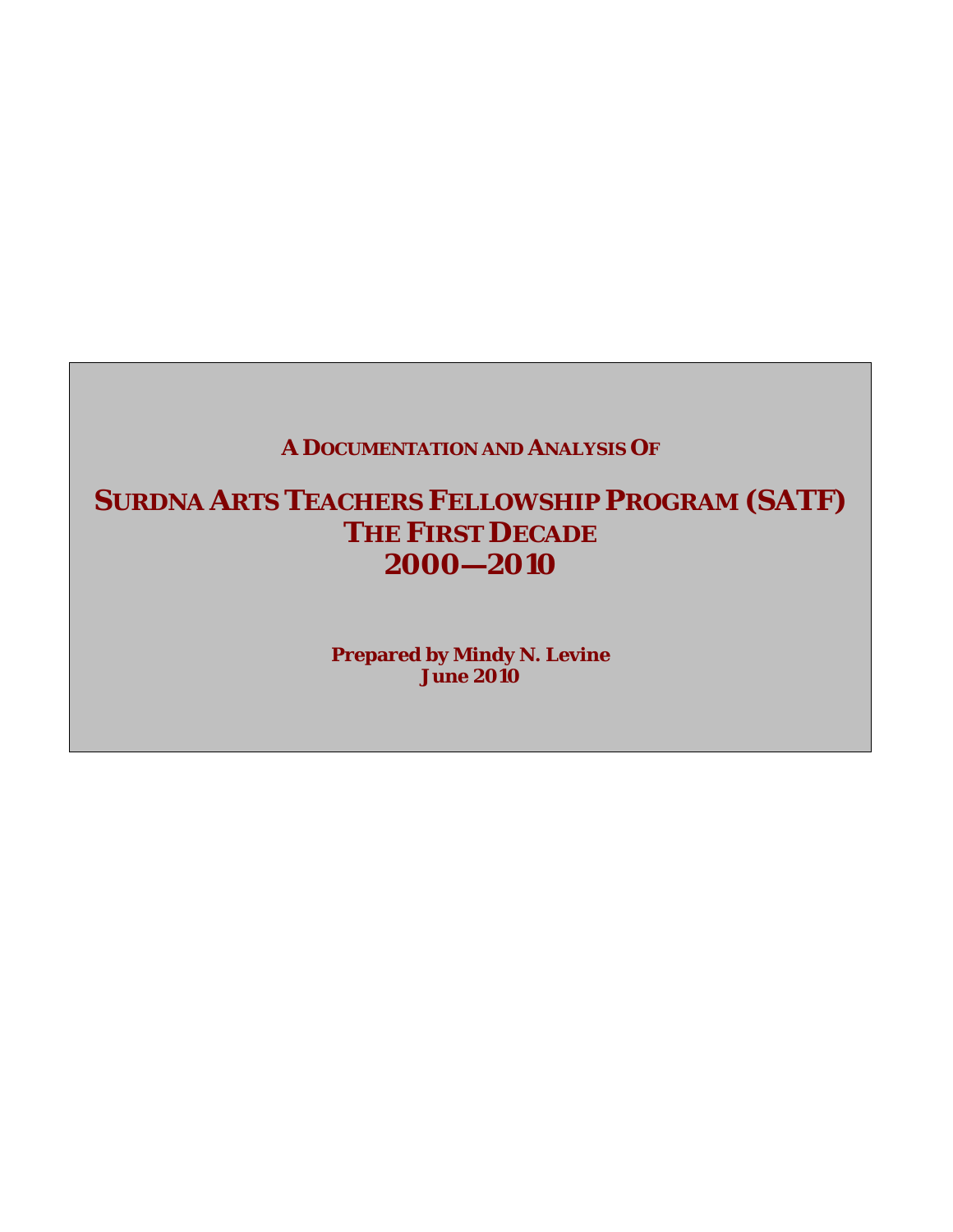# **TABLE OF CONTENTS**

| Preface                                                                                                                                                                                                                           | Ϊij                                                     |
|-----------------------------------------------------------------------------------------------------------------------------------------------------------------------------------------------------------------------------------|---------------------------------------------------------|
| <b>PART I: HISTORY, CONTEXT AND PROGRAM REACH</b><br><b>About this Document</b><br>Program Background<br><b>Program Evolution</b><br><b>SATF Statistical Snapshot</b><br><b>SATF Schools in Context</b>                           | 1<br>1<br>$\frac{2}{3}$<br>$\overline{\mathbf{4}}$<br>5 |
| <b>PART II: INITIATIVE DESIGN: VALUED PROGRAM COMPONENTS</b><br>Application<br><b>Panel Process</b><br><b>Grant to Artist/Teachers</b><br>Convening<br>Post-Fellowship Grant to Schools                                           | $\overline{7}$<br>$\overline{7}$<br>8<br>8<br>8<br>10   |
| <b>PART III: SATF IMPACT</b><br>Landscape of Activity<br><b>Impact Levels</b><br>Individual Impact<br>School Impact<br><b>Community Impact</b>                                                                                    | 11<br>11<br>11<br>12<br>14<br>17                        |
| PART IV: OBSERVATIONS AND QUESTIONS FOR CONSIDERATION<br><b>Observations</b><br><b>Questions for Consideration</b>                                                                                                                | 20<br>20<br>22                                          |
| PART V: CONCLUDING REFLECTIONS                                                                                                                                                                                                    | 24                                                      |
| <b>APPENDICES</b><br>Appendix A: SATF Multiple Fellows Per School<br>Appendix B: School Program Entry Year with Fellow<br>Appendix C: Interview Subjects<br>Appendix D: SATF Fellows and Projects<br>Appendix E: SATF Application | A-1<br>$B-1$<br>$C-1$<br>$D-1$<br>$E-1$                 |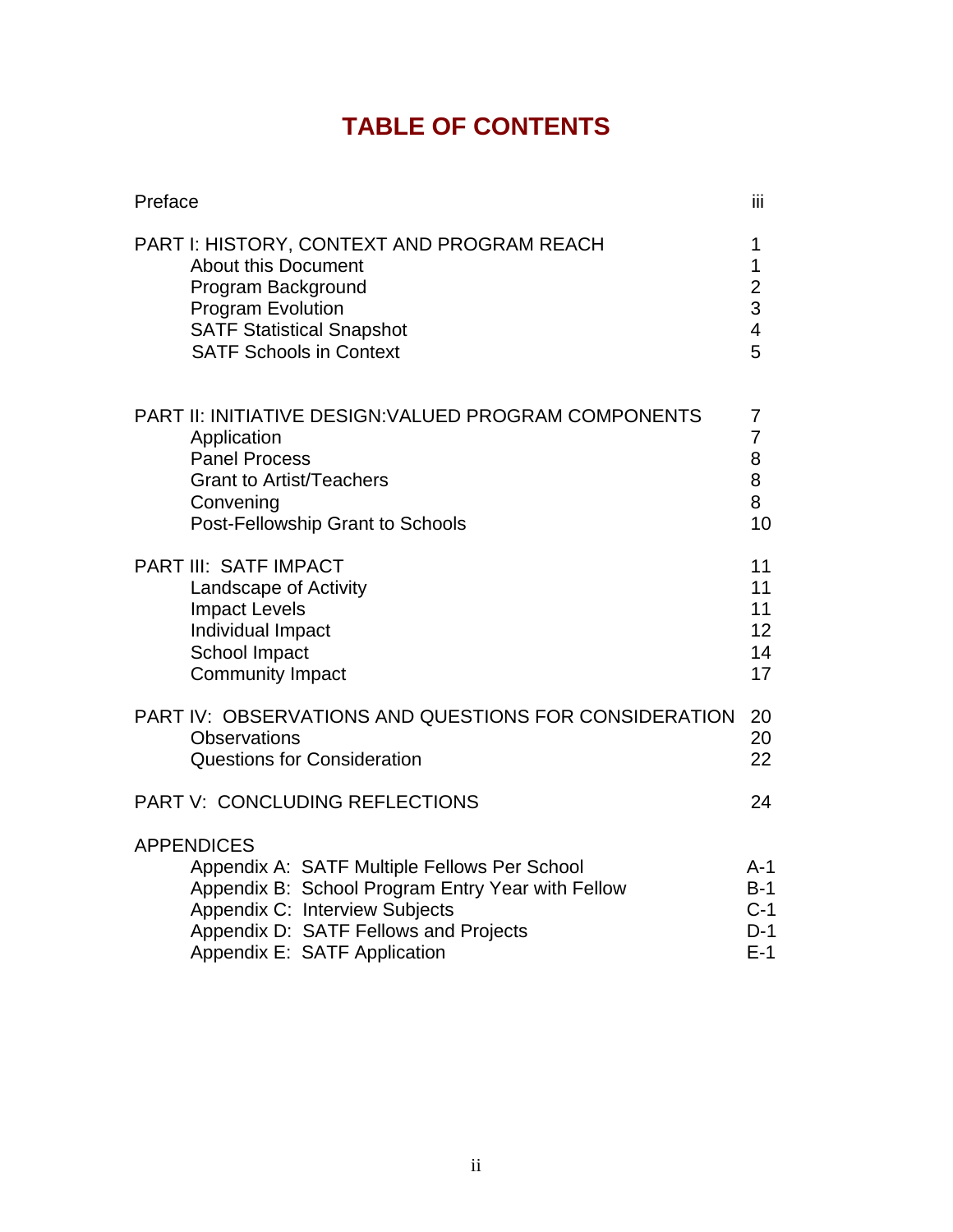# **PREFACE**

On a late October weekend in 2001, the inaugural cohort of the Surdna Arts Teachers Fellowship program (SATF) —21 artist/teachers from public arts high school across the country—gathered in New York City to discuss their SATF experiences, as well as the artistic/educational challenges they daily face. It was a challenging start for an initiative with bold ambitions related to the support of excellence in public arts high schools. Barely a month had passed since the tragic events of 9/11 and Surdna staff appropriately worried in advance as to whether it would be logistically and emotionally possible for people to attend: Could and would teachers leave their home communities, especially with security still on high-alert, to spend time so near the epicenter of the disaster? What priority would they assign to a convocation about their struggles as artist/teachers, in the context of national conversations about more base-line survival issues?

It is telling that 100 percent of first-round fellows successfully made their way to New York City that weekend—impelled by the desire to share information about their fellowship experiences, as well as an impulse to join collectively with like-minded artist/teachers who work daily at a grass-roots level to instruct and inspire students as they forge their place in the world. Equally telling, is the fact that the day opened with a beautifully choreographed, participatory ritual, designed by two of the Fellows. Artists "spoke" eloquently, but without direct verbal exchange or recourse to analytic discourse; their collective actions (folding and floating slips of paper carrying personal reflections into water passed person to person) evoked the power of art to help navigate profound intellectual, emotional and political challenges.

In that first gathering, the contours of the program's success factors could already be discerned. Most noticeably, the program appeared to have effectively selected for artist/teachers ready to "go the distance"—literally, in this case of extenuating circumstances, but equally so, as will be discussed in the pages that follow, on a more micro level in terms of their readiness to take risks, set high standards, and engage deeply—within their artistic and educational practice, and sometimes beyond, in wider realms of civic engagement.

Also in evidence from the start was a dynamic and intentional tension that lies at the heart of the SATF Fellowship. On the one hand, SATF asks participants to engage in a process that seems, at least on surface, to be abundantly selfish, and far removed from their daily classroom teaching. In essence, the application asks prospective Fellows: what do *you*  need, for *yourself,* in this moment, to advance *your* personal artistic practice. For a community of professionals so abundantly focused on the needs of others—i.e. their students—this orientation was initially viewed as both startling and stimulating. So out-ofthe-norm is this type of open-ended invitation, that many Fellows retrospectively commented that they initially thought that there must be a "trick" embedded in the SATF application, or that they'd somehow misread or missed the fine print.

Yet even as the Fellowship provides resources for the pursuit of a personal creative agenda, this self-focused aspect of SATF is balanced by structural elements in the fellowship design, which help recipients thoughtfully integrate their creative talents and fellowship-related experiences into more public realms (from the individual, to the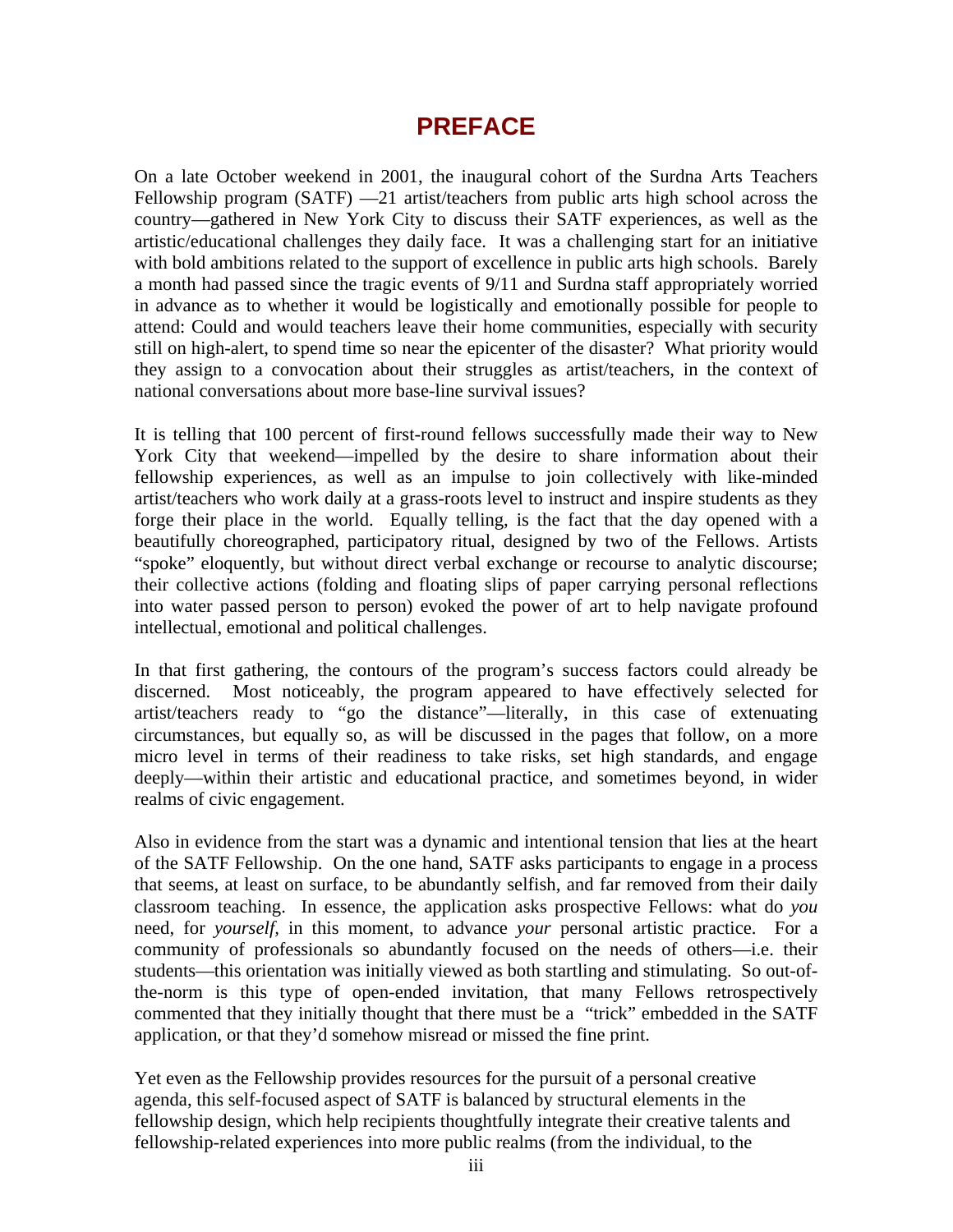classroom, to the school, to the larger community). In this way, its frame is larger, as are its ambitions.

Looking back on that first gathering, from a distance of ten years, Round 1 Fellows recalled, with deep emotion, its power to bind, heal, validate and clarify. "As a group of people from around the country," said a first-round Fellow, "we really understood our work as an opportunity that went beyond personal growth."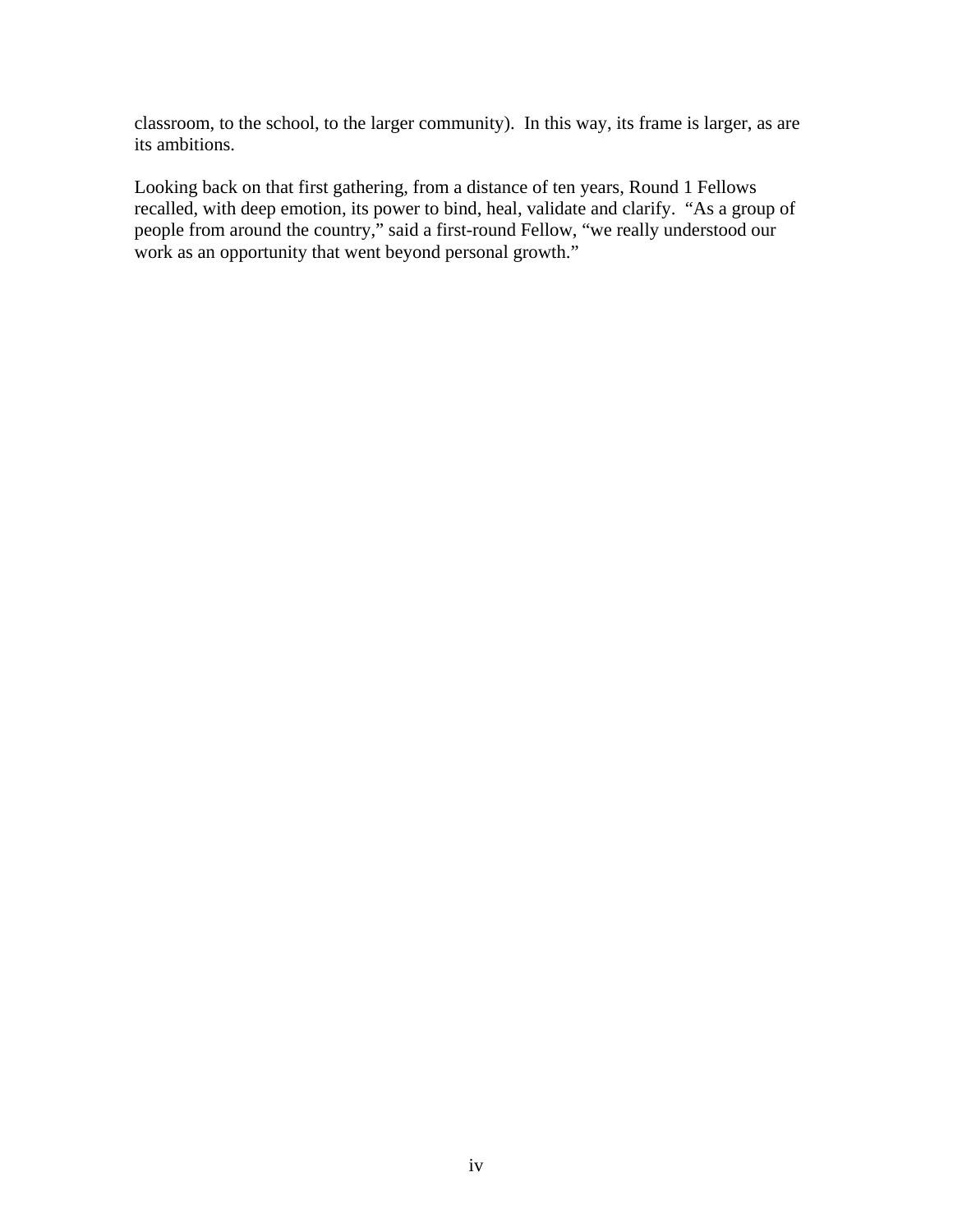# **PART I: HISTORY, CONTEXT, AND PROGRAM REACH**

## **About this Document**

 $\overline{a}$ 

The report that follows provides a documentary summary and analysis of the Surdna Arts Teacher's Fellowship (SATF) program. Over the past decade, SATF has provided artistically-focused professional development to 174 artist/teachers, working within 58 public arts high schools nationally with the aim of improving the quality of teaching and learning within these vital community-based institutions. As SATF reached its ten-year mark, the Foundation determined that it would be helpful to look retrospectively at what had been accomplished and explore challenges and questions regarding SATF's future.

The analysis that follows is based on a review of existing program documents; interviews with 26 Fellows and nine school leaders, and two site visits to participating schools.<sup>\*</sup> (Lists of interviewees can be found in Appendix C.)

Interviewees voiced strong support for SATF. To an embattled sector at a time of acute challenge, SATF provides, in the view of participants, national validation, unique learning opportunities, and vital financial resources.

This Report analyzes the nature of SATF impact and how it is being achieved, identifies program refinements that could enhance outcomes, and identifies questions for consideration as the Foundation looks toward future program potential. It is divided into four parts, as follows:

- *Part I: History, Context and Program Reach*, provides background information about the program's origins and development, as well as a statistical snapshot of program reach.
- *Part II: Initiative Design: Valued Program Components, examines each key* structural component of the Fellowship design as it relates to program outcomes.
- *Part III: Program Impact,* looks at the dimensions of program impact as manifest on the individual, school and community level.
- *Part IV: Observations and Questions for Consideration,* identifies issues for consideration as the program explores its future potential for impact.

<span id="page-4-0"></span><sup>∗</sup> Interview subjects were chosen to provide a cross-section of Fellows and schools, based on artistic discipline, year of participation, school type, and geographic locale. Site visit schools included a first-round school (Baltimore School of the Arts) with a pre-professional, conservatory-style focus, and a ninth-year school (John Sayles School of Fine Arts in Schenectady, NY), a non-audition school, which entered the program following a recent change in program guidelines. Documents reviewed included reports filed by Fellows and administrators, yearly convening minutes, yearly statistical digests of program data, and commissioned research and evaluation reports.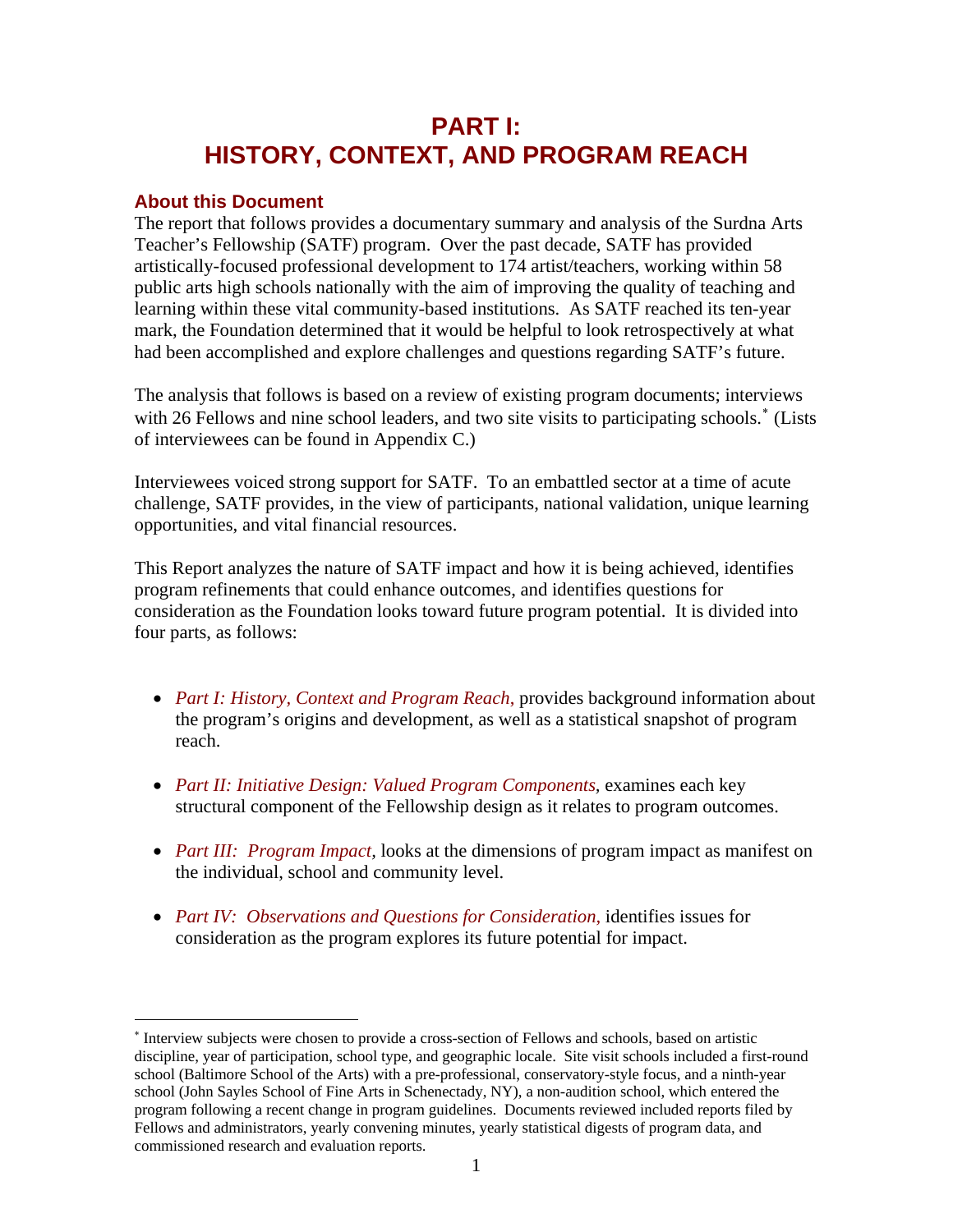# **Program Background**

Addressing Quality*:* In 2000, the Arts Program at The Surdna Foundation launched the Surdna Arts Teachers Fellowship program, an initiative designed to address critical professional development needs among arts teachers who work in specialized public arts high schools. The initiative grew directly out of the Arts Program's early concerns with issues of instructional quality in specialized public arts high schools.

At these institutions, talented students committed to artistic advancement receive daily arts instruction, regardless of income, race, or ethnicity. But as school reform efforts in recent years triggered the proliferation of many new public arts high schools, the Foundation became concerned about the gap between what many of these arts high schools promised students and their families (rigorous preparation for further education and/or careers in the arts) and the actual quality of teaching in some schools "In public education, quality is a social justice issue," noted Ellen B. Rudolph, Surdna's Thriving Cultures Director (formerly Arts Program), by way of explicating SATF's originating impulse.

Teacher burn-out among the most talented faculty members at public arts high schools was another area of concern. Additionally, looking systemically at the chronic underrepresentation of certain socio-economic, racial and ethnic groups in the country's leading pre-professional training institutions, and within arts professions more broadly, it became clear that public arts high schools played a crucial role in cultivating a vigorous and diverse artistic pipeline.

The Critical Role of Public Arts High Schools: At the time, the Foundation had few interactions with public arts high schools, but it soon developed an understanding that these institutions played pivotal roles in serving low-income, artistically talented students. With the assistance of consultant Richard Klein (former head of LaGuardia High School of Music & Art and Performing Arts in New York City and New World School of the Arts in Miami), Surdna began to strategize about ways to support theses institutions in their quest for artistic excellence and equity. A 1998 study commissioned from Klein identified support for the professional development of arts teachers who teach in these schools as a critical area of need, and one where Foundation investments might yield systemic and lasting impact.

Teacher Challenges: Teachers in arts high schools, other Surdna commissioned research revealed,[∗](#page-5-0) live in something of a paradox: they are highly valued agents of school reform, offering an alternative program for the thousands of mostly urban youngsters with passion for and talent in the arts. Their dedicated work often provides the fulcrum for effective desegregation programs, as their provision of high-level art, music and dance instruction in sponsoring schools often makes these schools attractive for diverse populations.

On the other hand, the professional development needs of these highly specialized teachers are largely ignored, with few opportunities to hone their dual craft as artist/teachers. Often marginalized through part-time employment arrangements and paid with "extra funds" from magnet grants and foundation largesse, these teachers function in the shadow of "core" academic teachers.

 $\overline{a}$ 

<span id="page-5-0"></span><sup>∗</sup> *The Surdna Arts Teachers Fellowship Program,* Carol Fineberg (March 2000)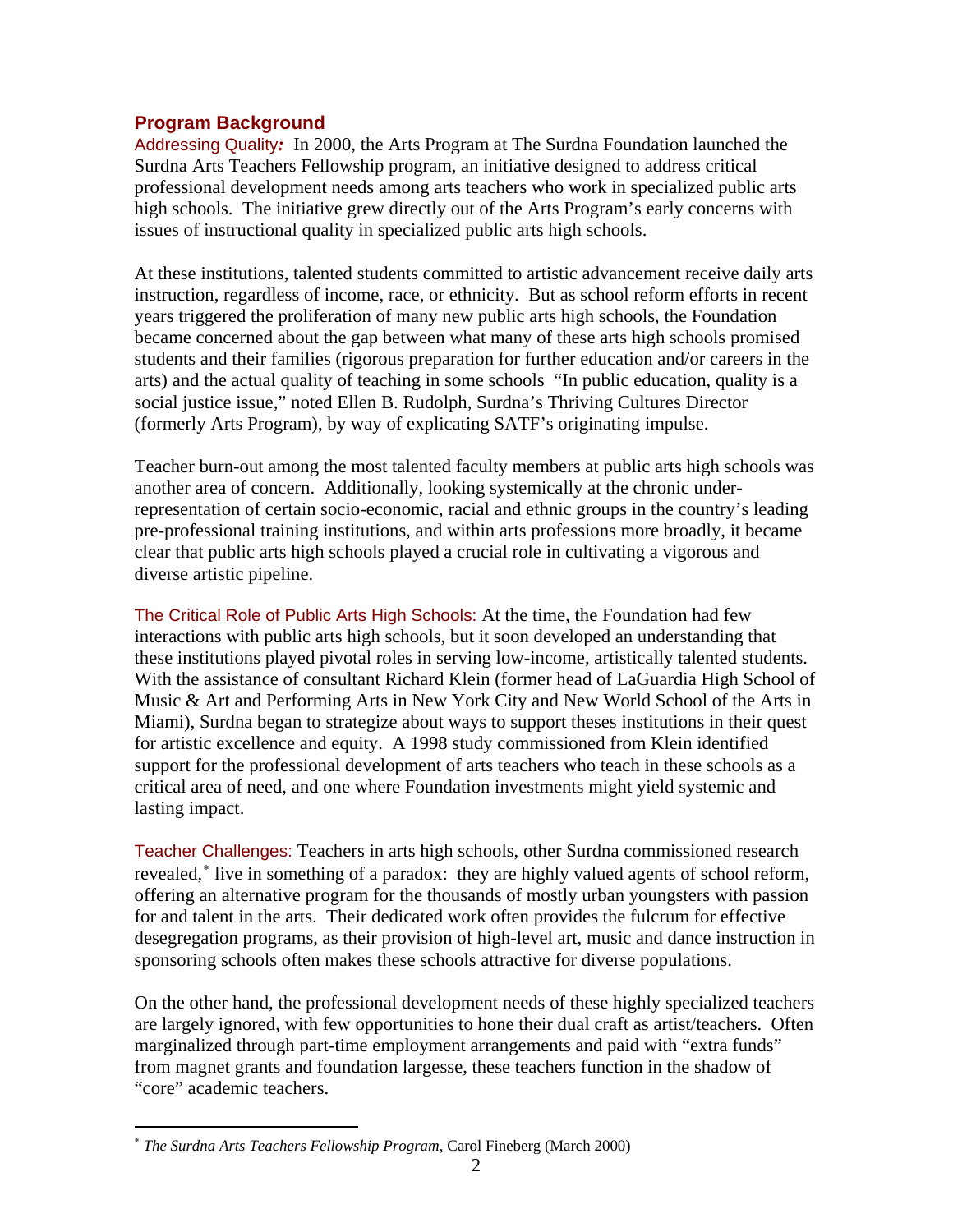Designing the Pilot: Building upon the Klein report, arts and education consultant Carol Fineberg worked with Surdna staff to develop the structure and focus of the SATF Fellowship. The program is based on the premise that *artistically-driven professional development opportunities* will:

- 1) revitalize teachers and enhance their teaching skill set in terms of both content knowledge and process;
- 2) better position participants to guide students with career ambitions in the arts;
- 3) help counteract artist/teacher "burn-out";
- 4) enable more teachers to satisfy professional development requirements; and
- 5) facilitate the capacity of artist/teachers to function as change agents, both within their schools and beyond.

The basic design of the Fellowship has remained constant over the program's ten-year history, although there have been important refinements along the way. The three key components are as follows:

- FELLOWSHIP STIPEND: Fellows receive a \$5,500<sup>\*</sup> grant to pursue an artisticallydriven professional development experience of their own design.
- **CONVOCATION:** All Fellows, accompanied by a school leader (principal or department chair), attend a weekend convocation in New York City in the Fall of their fellowship year.
- **COMPLEMENTARY GRANT TO SCHOOL**: The school of each participating Fellow receives a \$1,500 post-fellowship grant restricted for the Fellow's fellowshiprelated follow-up activities with students.

# **Program Evolution**

 $\overline{a}$ 

Leadership: For the first three years, SATF operated under the guidance and coordination of outside project consultant Mindy Duitz. Duitz established operational procedures, helped chart program direction, and served as a thought partner to the Foundation in mapping the initiative's potential for growth and deeper impact. Kimberly Bartosik assumed leadership of the program in 2003, first in her capacity as Surdna Arts Program Associate Program Officer and later, beginning in 2007, as an independent consultant. To this position, she brought the crucial expertise of being a working artist. Bartosik refined guidelines and panel procedures; forged accessible and supportive processes to counsel prospective applicants (thereby adding a further dimension of teacher support to the program); and helped introduce innovations into the convening structure, which resulted in a more dynamic, artistically-driven approach.

Convening: Over time, particular attention has been paid to convening "casting"—with the introduction of guest speakers who were especially well positioned, by virtue of their stature in the professional artistic community and the nature of their work—to discuss the

<span id="page-6-0"></span><sup>∗</sup> The initial grant was \$5,000; it was raised to \$5,500 in 2009.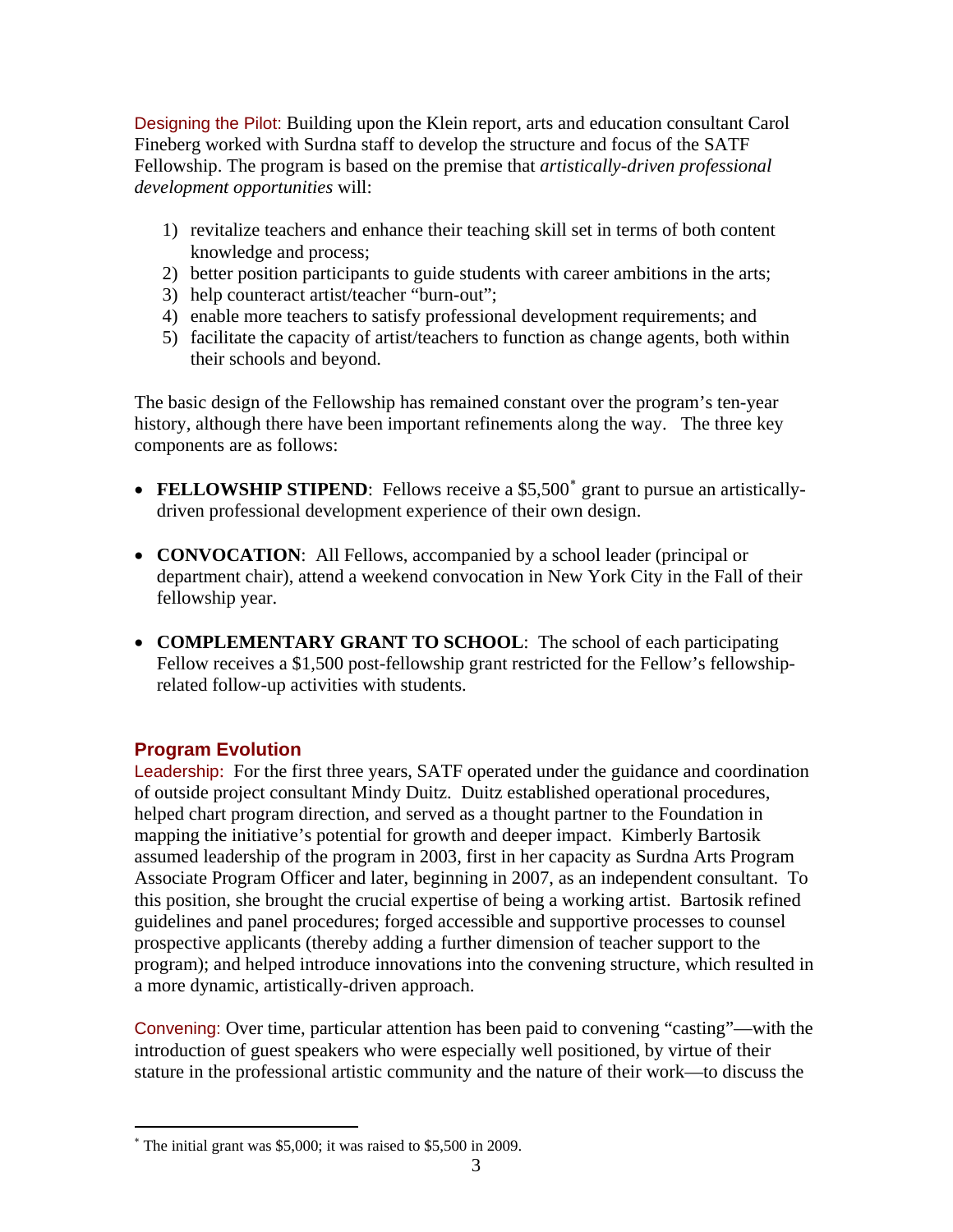boundary-crossing that is at the heart of an artist/teacher's work.<sup>\*</sup> Hearing from artists who pursue socially-engaged work with high levels of artistic integrity has stimulated deep and nuanced dialogue among Fellows and administrators. In recent years, the break-out session discussion topics (chosen by convening participants) have shown wider range; conversations about operational issues are now augmented with increased attention to issues of culture and context.[∗∗](#page-7-1)

Technology: Beginning in 2009, technology resources have provided another source of program enhancement: the initial stage of the application process (Letter of Intent to Apply) shifted to an on-line format; on-line chat rooms, developed to address the information needs of finalists, created an easily accessible communication resource; and access to the services of a "media-specialist," retained by Surdna, helped Fellows enhance the quality of their convening presentations.

Guidelines: In an important program extension, SATF introduced a guideline shift in 2009, opening the way for the program to serve a wider range of schools. SATF dropped the requirement that applicant schools have an audition process, with the recognition that a growing number of these arts-focused schools had compelling need for SATF. Currently, the program accepts applications from arts teachers working in arts-focused charter and magnet high schools, as well as specialized public arts high schools.

Assessment: Throughout, formal and informal assessment procedures have facilitated program refinements, providing a formative feed-back loop to the Foundation.<sup>\*\*\*</sup>

### **SATF Statistical Snapshot**

 $\overline{a}$ 

An analysis of statistical data reveals that SATF has experienced steady growth in terms of number of schools served, with geographic reach into all regions of the country, and relatively even distribution between visual and performing arts. Data highlights include the following:

• **The cumulative number of schools has risen steadily** from 14 schools in the inaugural year to 58 in 2009, with 4 to 8 new schools joining the program each year (See Appendix B).

<span id="page-7-0"></span><sup>\*</sup> Convening guests have included: Karen Finley, performance artist (2004); Victoria Marks, choreographer (2005); Nadia Sirota, violinist (2006); Ain Gordon, playwright/actor (2007) and Rick Lowe, visual artist, founder of Project Row Houses.

<span id="page-7-1"></span><sup>∗∗</sup> Topics at the 2009 convening included: 1) How do we develop students as engaged community members? 2) How do you draw upon the cultural expressions of students so they can develop their artistic talents and voice? 3) How do you prepare students for a world when we don't know what it will be like? 4)How can current instructional practices be elevated, extended and approached in a more holistic manner?

<span id="page-7-2"></span><sup>∗∗∗</sup> Yearly final reports from Fellows and administrators; feedback sessions on potential program refinements at the annual convening; commissioned evaluation and research reports (Bevan,2003 and Levine,2006) at critical program development junctures; site visits.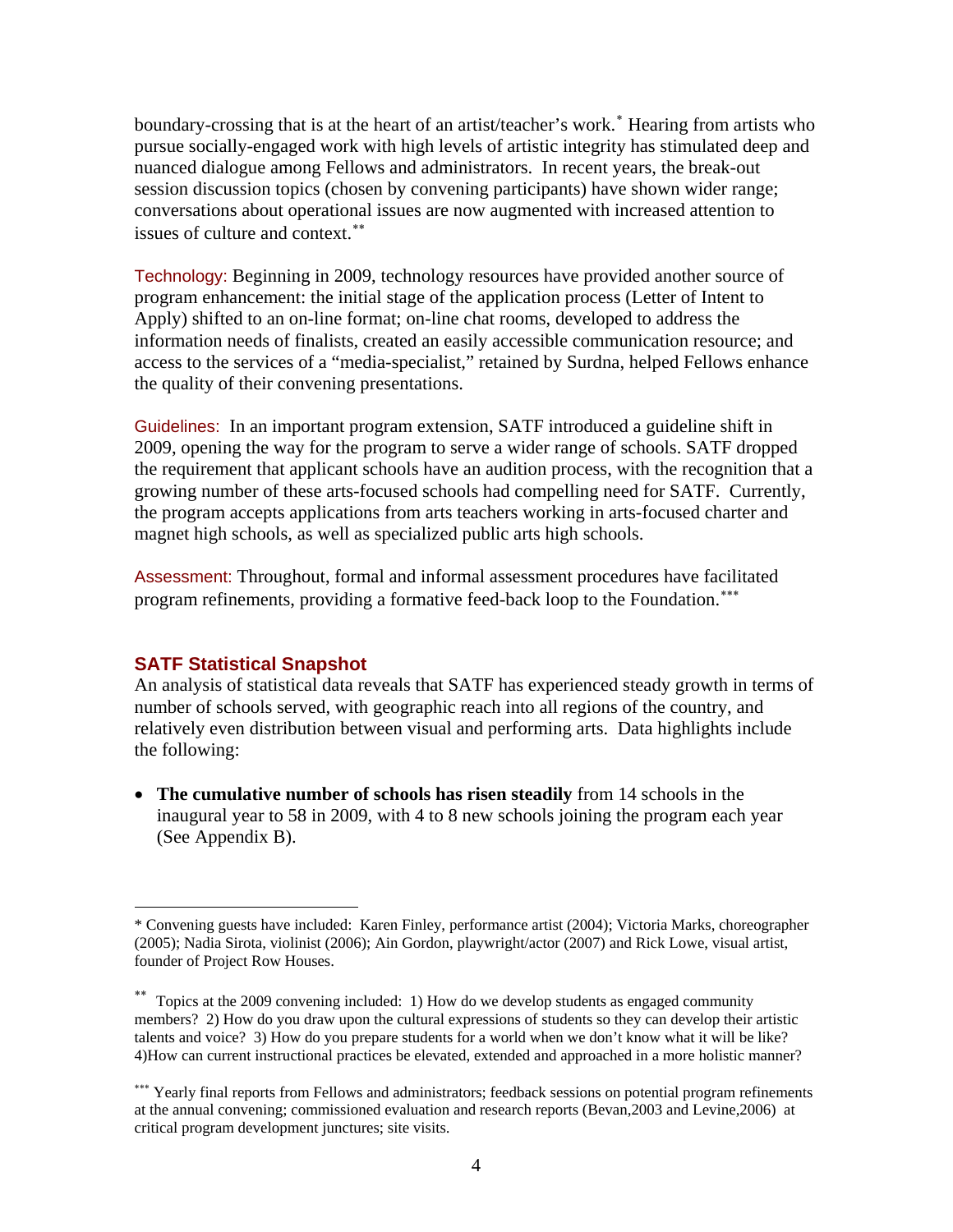- **Of 58 SATF schools, 50 percent have multiple fellows.** Of these 29 schools, close to half have more than five Fellows (See Appendix A). Since the presence of multiple Fellows at a school generally increases the likelihood of systemic impact, this is a positive trend.
- **SATF schools can be found in all regions of the country,** with the largest concentration of schools in the South, followed by the Northeast/Middle Atlantic region. Two schools in the Northeast (Boston Arts Academy and Greater Hartford Academy of the Arts) and one in the South (New Orleans Center for the Creative Arts) have especially high concentrations of Fellows (see Appendix A).



• **SATF serves artists working across the disciplines,** with a relatively even split between visual arts—painting, sculpture, photography, film, video, etc. (43 percent), and performing arts—music, theatre dance (47 percent); creative writing fellowships (8 percent) and "other" (2 percent) make up the balance of Fellowships.

### **SATF Schools in Context**

The Diverse Landscape: The landscape of public arts schools served by SATF is extraordinarily diverse; structurally, there are schools that combine arts and academics; residential, state-wide or regional schools; and arts-only, partial-day schools (where students do academic coursework elsewhere). From a mission and longevity standpoint, there are likewise vast differences. Many of the more established specialized public arts high schools came into being in the late '60s through mid '80s, buttressed by civic pride and community commitment to offering high-level pre-professional training opportunities to gifted students (following the lead of LaGuardia High School of Music &Art and Performing Arts, established in 1936).

In this same period, many arts magnet schools also took root: although sharing many characteristics with specialized arts high schools, their founding mission had as much to do with racial integration as arts learning. Charter schools have provided another structural home for schools with arts-based learning missions. More recent school reform efforts especially the small-schools movement and school-within-schools restructuring efforts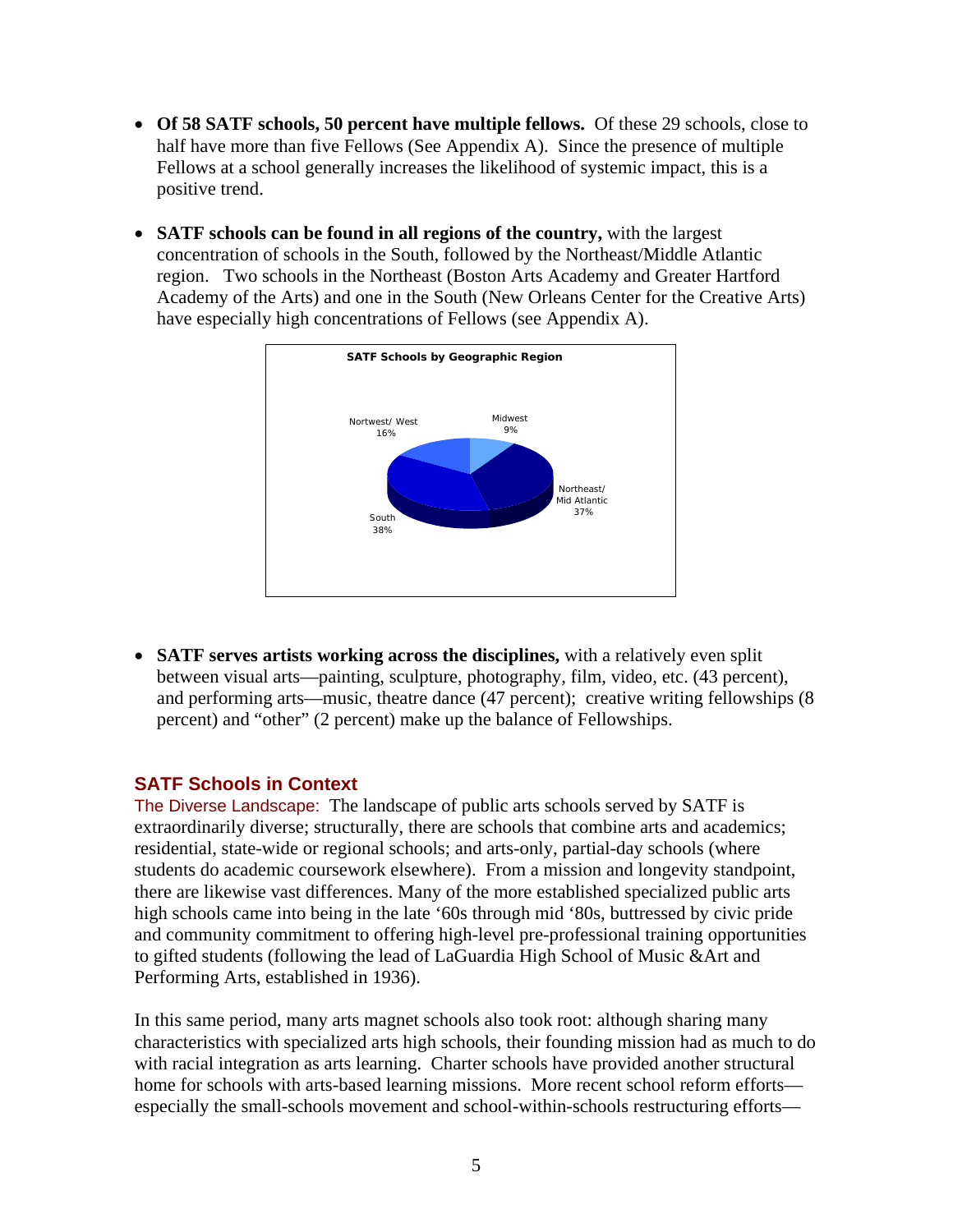have seen the establishment of arts-focused schools where mission may relate more to student engagement or holistic learning, than to high-level pre-professional training.

Key Challenges: Whatever their founding mission, schools indicated that they share common challenges—the largest being the worsening financial constraints under which they must now operate. In the context of budget slashing, school leaders find themselves besieged by requests that reflect little understanding of the baseline needs of a public arts high school. Many expressed concern that financial constraints might necessitate retrenchment on programs that vitally connect their institution to the larger community.

Opportunity and Change: Despite these difficulties, schools reported taking on new challenges as they work to position themselves more centrally within their communities. At a recent SATF convening and during phone interviews undertaken for this Report, school leaders spoke, with passion and enthusiasm, about the changing structural role of their schools within their community. Representative lines of activity are highlighted below:

- *Pipeline Programs.* Some schools have launched ambitious pipeline programs to insure that they can attract economically and racially diverse populations (Baltimore School of the Arts' afternoon school enrichment TWIGS program, for example, now serves over 700 financially-challenged middle school students, approximately 35 percent of whom ultimately succeed in the school's very competitive audition process); other high schools are exploring the possible launch of feeder middle schools and run summer institutes to address professional development needs of local and national communities (Boston Arts Academy). (These nascent programs currently face significant financial threats, however.)
- *Economic and Cultural Revitalization:* Other schools are looking at ways they can function as partners in their community's revitalization efforts (New Orleans Center for the Creative Arts, Booker T. Washington Magnet High School in Montgomery, John Sayles Fine Art High School in Schenectady), keeping talent in the community and drawing new residents who place value on strong, well-functioning schools as important community cultural assets. As communities plan cultural arts districts as part of economic development strategy, public arts high schools find themselves increasingly engaged with those efforts. Additionally, a number of schools conceptualize their role, in part, as being a progressive voice within largely conservative communities.
- *New Facilities:* New buildings are expanding opportunities for public arts high schools to connect with communities. Over the last several years, a number of schools have opened new facilities and/or refurbished long-derelict buildings, and this is helping to drive and/or realize long-standing community engagement strategies (Fine Arts Center in Greenville, SC; Harrison School of the Arts, Lakeland, FL; Frank Sinatra School of the Arts in NYC; New Orleans Center for Contemporary Art, LA). With assets such as gallery spaces and well-furbished theatres, these schools reach out to potential community partners.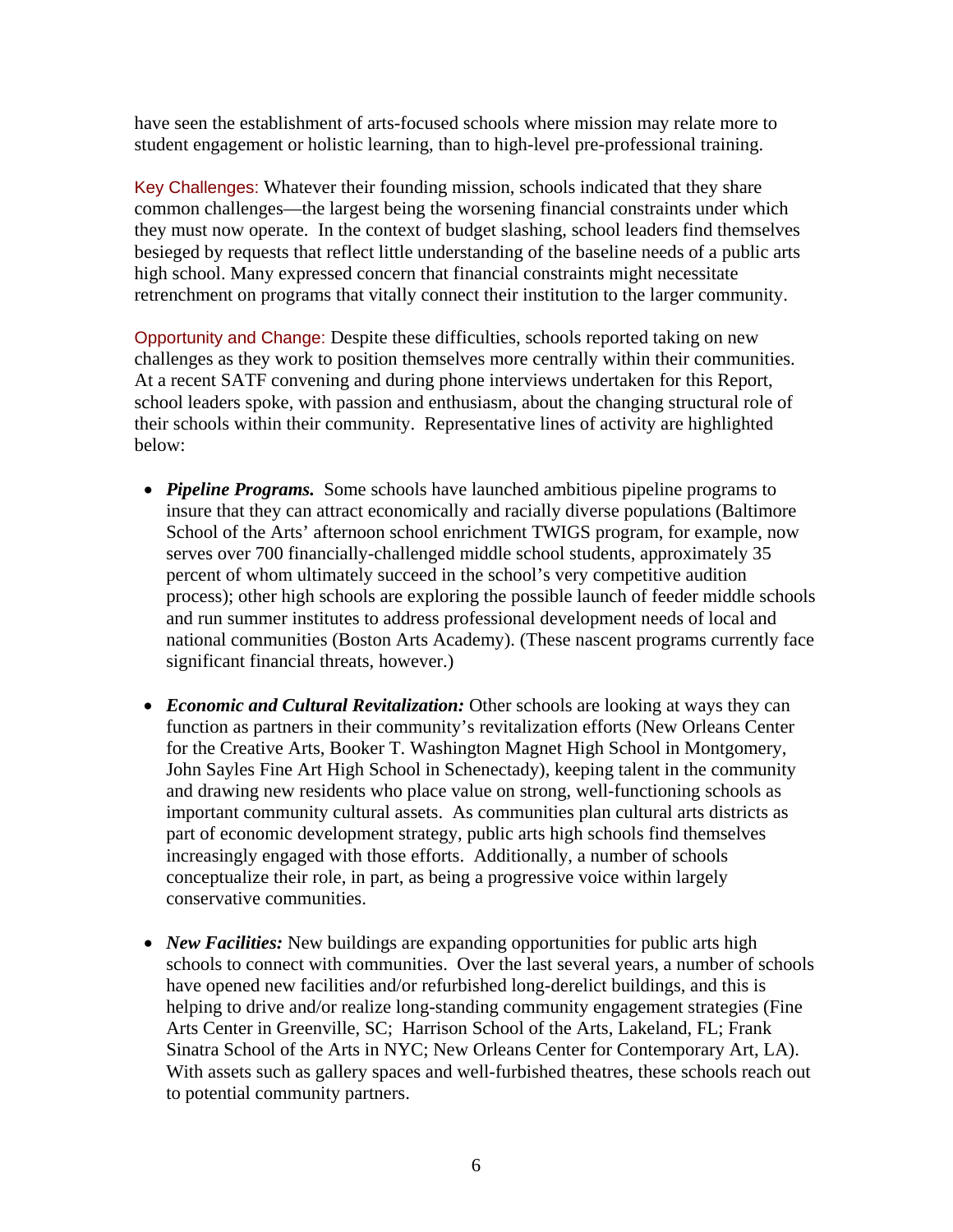# **PART II: INITIATIVE DESIGN: VALUED PROGRAM COMPONENTS**

Against a backdrop of very positive feedback, it is useful to explore *how* SATF is working, *who* it is serving and *why* it has been so positively embraced by the community it seeks to assist. The section that follows examines each structural component of SATF, to better understand how it contributes to overall program outcomes, which are discussed in detail in Part III of this Report.

Highly valued SATF design features include:

# **VALUED SATF DESIGN FEATURES**

- *An open-ended, artistically-driven application process*, which respects the artist/teacher's ability to identify and shape an effective learning experience.
- *A rigorous panel process,* **spearheaded by artists** with deep field knowledge and analytic capacity.
- *A fellowship grant structure with capacity for impact on multiple levels (individual, school, community),* which does not dictate or pre-determine avenues by which impact can be optimally achieved.
- *A knowledge-sharing national convocation,* which reflects and champions the links between high artistic standards and effective pedagogy; reinforces and extends the validation that comes with the initial grant; helps participants overcome isolation; and forges productive networks for ongoing learning and action.
- *A post-fellowship grant to schools*, which provides valuable financial support to resource-challenged institutions and bridges the self-directed work of the individual grant and its more community-directed application.

Each of these components is discussed below.

# **Application**

The application format—specifically its open-ended nature and its artistically-focused orientation—is the strong foundation upon which SATF success outcomes substantially rest. It is consistently characterized by Fellows as unique, challenging (in a positive way), a welcome departure from typical grant application procedures, inherently validating, and an early and welcome signal of Surdna's fundamental respect for the work of artist/ teachers. Aspects of the application that are of particular note include the following:

• *Self-selection*: The application structure, according to interviewees, renders it most appealing to teachers who are deeply grounded in their artistic practice (or aspire to reclaim that aspect of their professional life), energetic, risk-takers, and ready "go the distance" because of their unshakeable interest in pursuing the dual role of artist/ educator.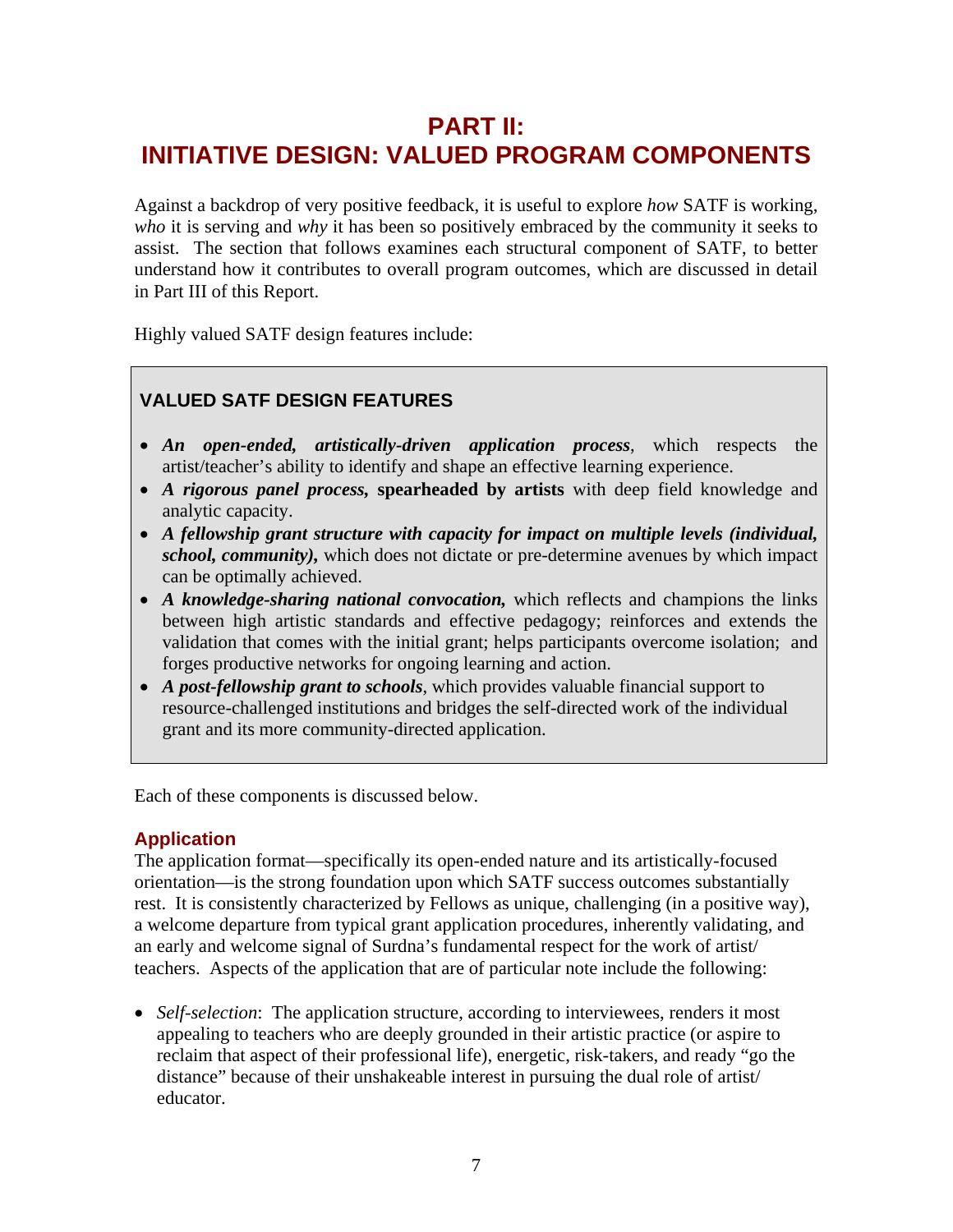- *Mapping a Plan:* Research revealed that SATF impact tends to endure<sup>\*</sup> and this may stem, in part, from the personal strategic planning that the application process engenders. If Fellows have done an authentic inventory of needs and goals, which seems a necessary prelude to successful passage through the panel process, they will likely be primed to build upon their Fellowship. "SATF encouraged me to seek out other opportunities," said Michel Varisco (Round 3 Fellow, New Orleans Center for the Creative Arts). "Once I saw that I could do this and be successful, I starting to apply for other things."
- *Respect for Teachers:* The application—with its open structure—is the first signal to many prospective applicants that Surdna values and respects teachers—and believes that they just might know what they need and how they can optimally move their work forward (very different from the top-down, more dictatorial system within which many must operate). "Here is an organization that says, tell us what you need and why you need it and how it will help you…we believe in you," said Paul Christensen (Round 9 Fellow, Baltimore School of the Arts). "It is so rare to experience that kind of trust."

### **Panel Process**

The SATF selection process is multi-step. The SATF director and one or more outside readers initially screen Letters of Intent (LOI) to Apply, with the aim of identifying potential finalists and eliminating schools that do not meet program guidelines. Surdna then invites finalists to submit a full application, which includes open-ended questions about Fellowship goals and process, and support materials such as letters of reference, resume and budget (see Appendix E). Staff track data patterns related to application volume and other features to determine whether adjustments need to be made to the Fellowship's recruitment/communication strategies.

Surdna staff yearly "cast" the panel based on the discipline mix of the finalist applicant pool, so there is appropriate expertise and field knowledge across disciplines and additionally seeks a balance of seasoned panelists and "new blood."

The panel process serves other important functions, beyond adjudication. Panelist comments and questions help the Foundation learn more about the field, so it can recalibrate and fine-tune the initiative. Also, panelist comments about individual applications are shared with applicants upon request.

### **Grant to Artist/Teachers**

A discussion of the grant to artist/teachers can be found in the analysis of Fellowship impact, which follows in Part III.

### **Convening**

 $\overline{a}$ 

The convening is a watershed experience for most SATF participants—it reinforces the sense of validation they have already experienced, but more significantly, it helps them understand their work within a wider frame In this two-day gathering, artist/teachers do brief presentations about their Fellowship; hear from a guest speaker (typically a socially-

<span id="page-11-0"></span><sup>∗</sup> Fellows interviewed almost a decade following their SATF experience spoke with the same sense of immediacy and engagement as those who had received their Fellowships in more recent rounds.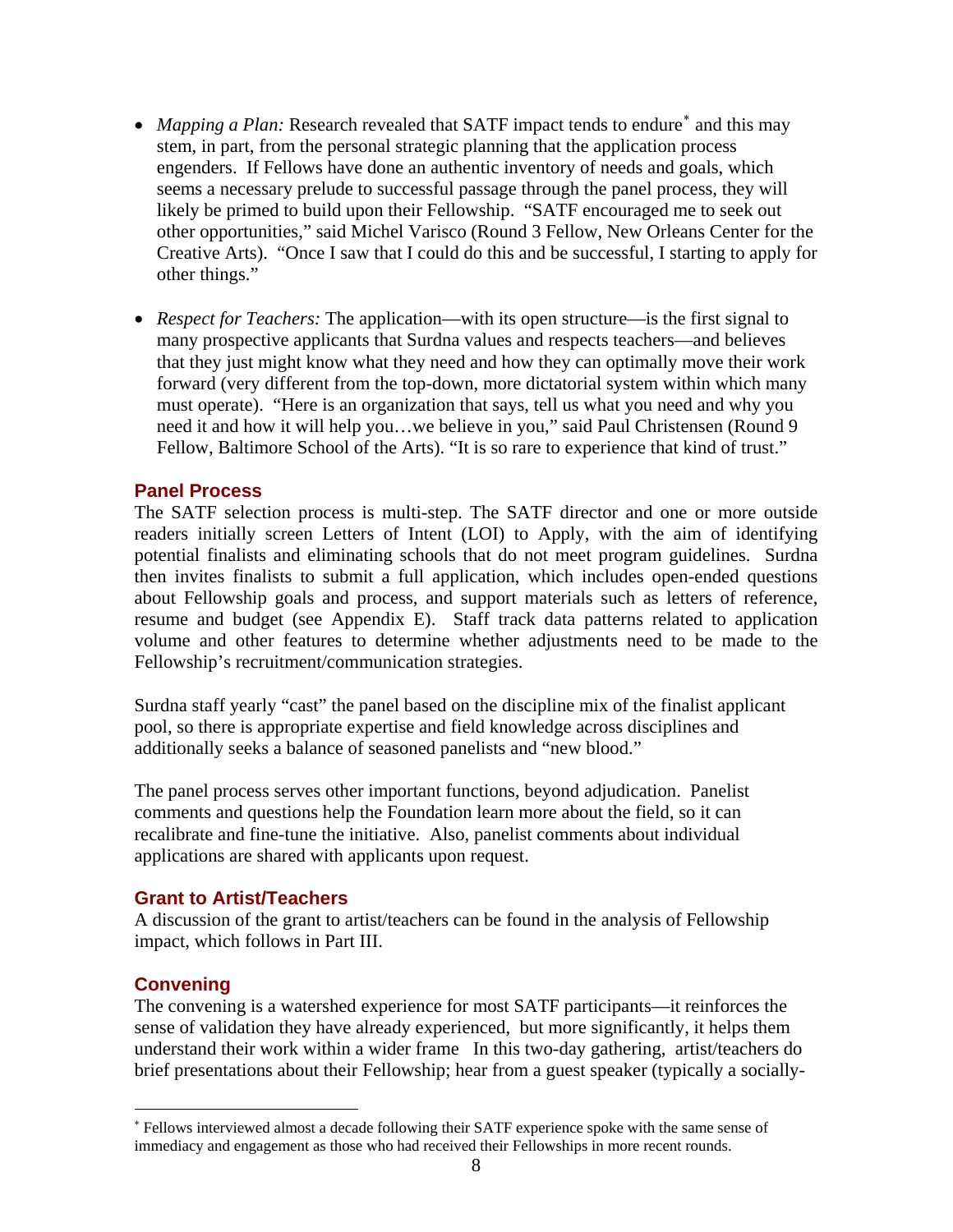engaged artist of stature who is pursuing artistic work outside conventional realms); and meet in small and large groups to discuss topics of mutual interest.

- *Thinking Big*: The convening provides a mechanism by which the already highexpectations that Fellows typically bring to their work are further cultivated. They are encouraged, directly and indirectly, to think ambitiously about their post-fellowship activities. The convening helps Fellows understand that they are part of a larger national tapestry of teachers working on behalf of artistic and education excellence.
- *Reinforcing Value:* Especially in the last several years, as massive budget cuts and external curricular and certification pressures related to No Child Left have placed programs in jeopardy, the convening reinforces for participants that what they do is of value and is not being carried out in isolation.
- *Practical Knowledge*: As Fellows hear about best practices and challenges in other schools, they become more reflective about their own practice, comparing and contrasting the efficacy of different approaches.
- *Networking:* In their day-to-day work, Fellows often feel isolated, from both their professional peers and their teacher colleagues. Connecting with like-minded artist/teachers is both psychologically uplifting and helpful on a practical level. The sharing of artistic work sets in motion a process by which affinities among Fellows are identified and working partnerships sometimes forged.
- *Professional Growth for Administrators:* When a school has Fellows over multiple rounds, members of the administration necessarily make multiple and return trips to the convening.<sup>[∗](#page-12-0)</sup> This creates a compelling forum for their own professional growth, and one that they indicate is unavailable to them elsewhere. This is especially important for administrators who come to their role with minimal arts training.
- *Recalibrating Relationships:* The convening often casts the administrator-faculty relationship in a new light, as both parties are able to see one another function in another context; the meeting is specially designed to foster non-hierarchical relationships among participants.

*"I work with so many teachers who have lost their fire, but everyone at the convening brought a sense of urgency to their work. They're trying to be artists and the teaching hasn't beaten it out of them. SATF Fellows are people I want to work with and stay connected to; it is so easy to feel isolated and disheartened when you do this work."* 

 *--Foster Dickson (Round 9 Fellow, Booker T. Washington Magnet High School, Montgomery, Alabama)* 

 $\overline{a}$ 

<span id="page-12-0"></span><sup>∗</sup> It is a requirement of the SATF Fellowship that a school administrator attend the convening with the school's Fellow. This enhances the possibility of broader, systemic fellowship impact within the school.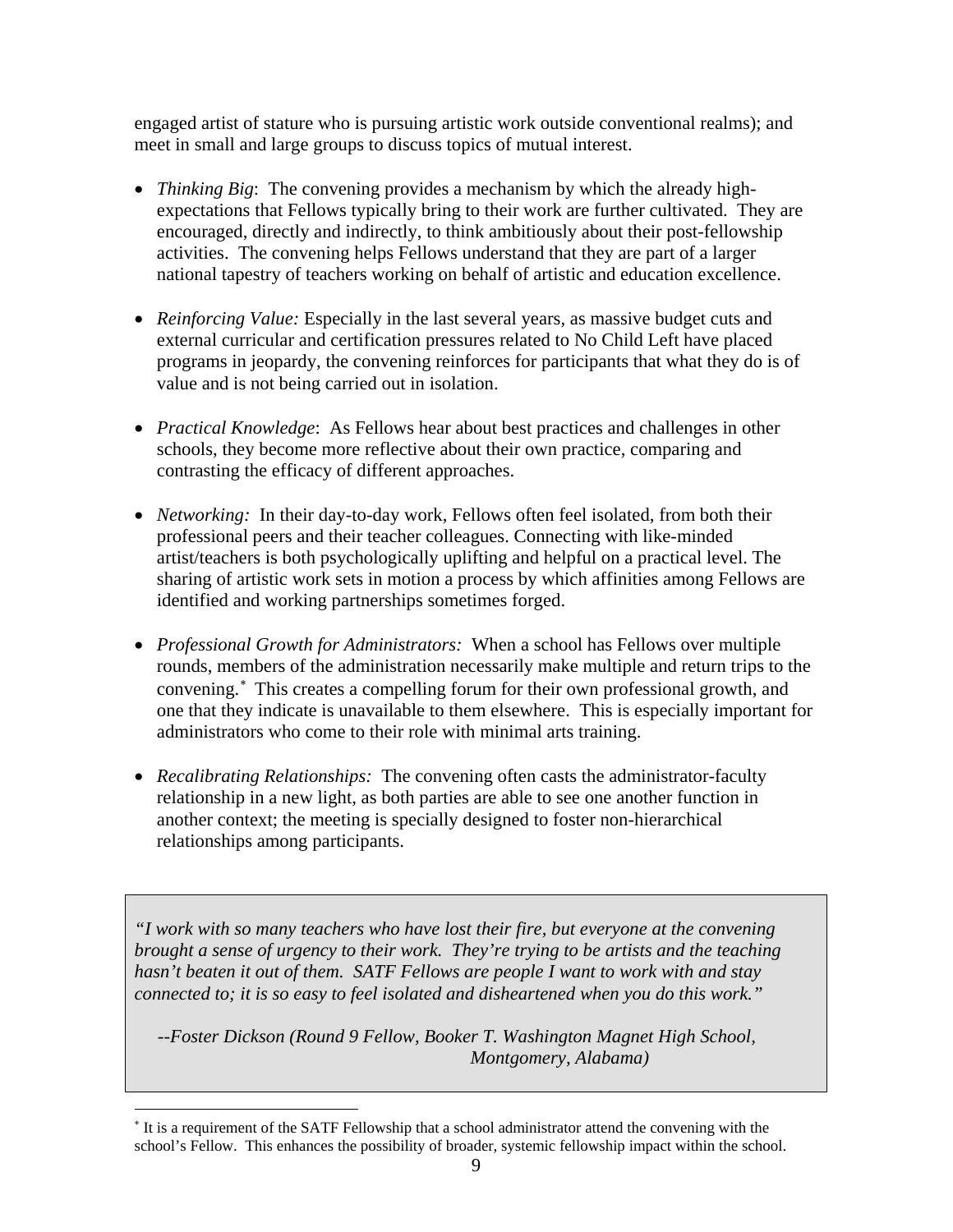# **Post-Fellowship Grant to Schools**

The \$1,500 follow-up grant to Fellows to use within their schools functions in multiple ways.

- *Administrator Buy-in*: On a very basic level, the post-fellowship grant helps cultivate buy-in of those administrators who may not initially recognize the value of artisticallydriven professional development, but do recognize the benefit of additional direct funding for their school. For resource-strapped schools, the post-fellowship grant can effectively double the amount of money yearly available to a teacher to run his/her program.
- *Curriculum Extensions:* Follow-up grants to schools often make the application of Fellowship knowledge possible—without a kiln, an arts teacher can't pass on newlydeveloped knowledge about ancient pottery techniques; without digital equipment, it is difficult to elevate the technical proficiency of photography students and prepare them for the marketplace that awaits them. These added resources become a permanent fixture in the classroom and open up instructional possibilities over many years. Curriculum extensions similarly result through the presence of guest artists, supported through post-fellowship funds: these individuals add to students' arts knowledge and networks, and bring aspects of professional practice more vividly to life.
- *Knowledge Transfer for Faculty:* Additionally, the presence of guest artists in the school often provides additional professional growth opportunities for the Fellow, and sometimes for teacher colleagues as well. Their presence also sometimes functions to catalyze interdisciplinary activity within the school.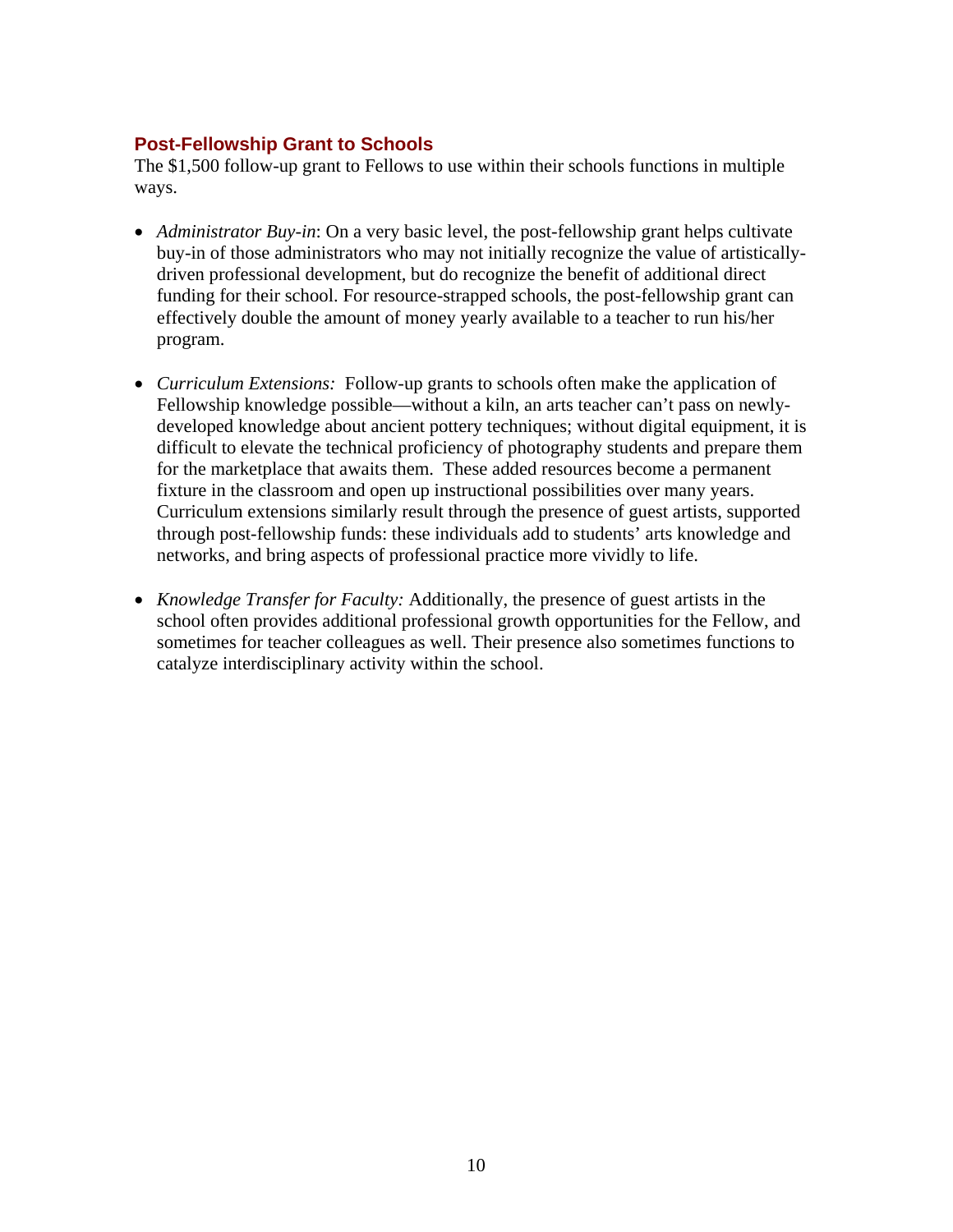# **PART III: SATF IMPACT**

# **Landscape of Activity**

Since Fellows are encouraged to "dream big," in a very individualistic way, and through an open-ended application process, it is not surprising that the fellowship projects collectively reflect an extraordinary range of learning opportunities—in terms of where Fellows chose to go, how they structure their time, and what they prioritize as their goals.

Some Fellows travel to distant locales to immerse themselves in traditional forms in their authentic cultural context, while others seeks out workshop opportunities, here and abroad, to enhance technical skill at renowned artist colonies and festivals. Mentorship relationships form the backbone of some Fellowships, while other artist/teachers go it alone through a very individualized course of study that may involve time and space for project completion or physical immersion in an unfamiliar physical landscape with the anticipation that environmental factors—light, sound, topography, population density, etc.—will fuel new ways of working. Overall, fellowship projects can be broadly characterized according to five basic types, with some theme and variation and cross-over among categories:

# **KEY FELLOWSHIP CATEGORIES**

- *Category 1: Skill Development through Summer Institutes, Workshops and other Structured Learning Opportunities*
- *Category 2: Time and Space to Develop Work*
- *Category 3: International Travel and Cultural Immersion*
- *Category 4: Mentorship Projects*
- *Category 5: Other/Independent Travel*

# **Impact Levels**

The research confirmed that artistic revitalization has the capacity to elevate and enrich pedagogic practice and often has impact beyond the reach of the classroom. The section that follows is divided into three parts as follows:

- **INDIVIDUAL IMPACT** on a) artistic practice and b) classroom teaching.
- **SCHOOL IMPACT** manifest through curriculum change, collaboration, advocacy, leadership development, and intangibles such as "school pride."
- **COMMUNITY IMPACT** reflected in local partnership building, pipeline initiatives, and inter-site networking and exchange among SATF participants.

# **Individual Impact**→ **School Impact**→ **Community Impact**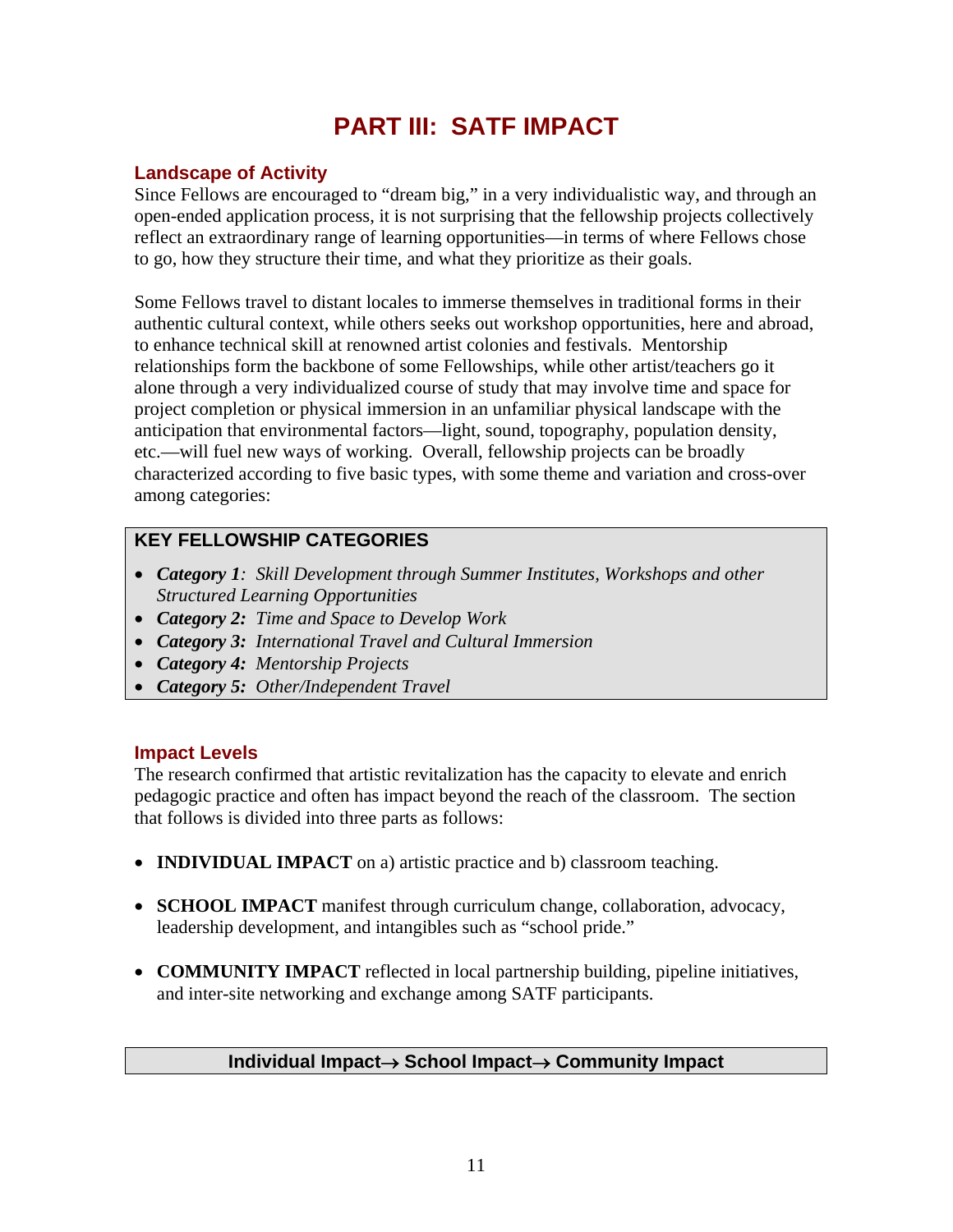# **Individual Impact**

Teachers consistently indicated that they had emerged from their Fellowship with newfound energy and excitement for their teaching and artistic work; had increased content knowledge in their disciplines; had incorporated new instructional material into teaching methodology; had pursued new artistic opportunities; and had experienced a sense of personal pride that comes from validation by a prestigious national granting organization. These initial impacts, they reported, continue to animate their practice.

Two key types of individual impact can be distinguished, although they often interweave:

- o Impact on artistic practice; and
- o Impact on classroom instruction.

Impact on Artistic Practice**:** Impact on artistic practice is seen across all fellowship categories. The following observations can be made:

- *Concrete Skill Development*: When the Fellowship involves a *Structured Learning Experience*, here or abroad, (Category 1 and Category 3) impact is generally the most evident and directly observable: the skill is learned (digital photography, computerassisted music composition, physical theatre techniques, screen-printing) and its application finds expression in new work produced (a production or gallery show often results within a year of the Fellowship). In the immediate aftermath of the Fellowship, these techniques and skills naturally find their way into classroom practice.
- *"Finding Voice"*: When Fellowships are structured around *Time and Space to Develop Work* (Category 2 and sometimes Category 4), the impact may be more intangible. Fellows referenced "finding their voice" and being "more settled in their role as artist/ teacher." They tended to be "more present" in their art work in the classroom, according to self-reports, and more confident in their role as mentor. They relished the new-found respect they felt, from both students and colleagues. They more readily and openly spoke to their students about the importance of mastering life-skills (such as writing) as part of developing themselves as artists. Many established new artistic practice/teaching routines in the aftermath of the Fellowship, which allowed more consistent pursuit of their creative endeavors within the context of their teaching practice.
- *The Artist's Societal Role*: With Fellowships involving *International Travel and Cultural Immersion* (Category 3), new skills and techniques were typically mastered. But beyond techniques learned, information gathered, and confidence gained, such experiences frequently prompted an interrogation and reappraisal of the societal role of the artist.
- *Entrepreneurship*: Across all fellowship categories, Fellows tended to seek out further opportunities to develop themselves creatively, in the aftermath of the Fellowship. Many interviewees drew direct links between their SATF experience and subsequent grant opportunities, newly developed artistic projects, and deepened relationships with professional colleagues.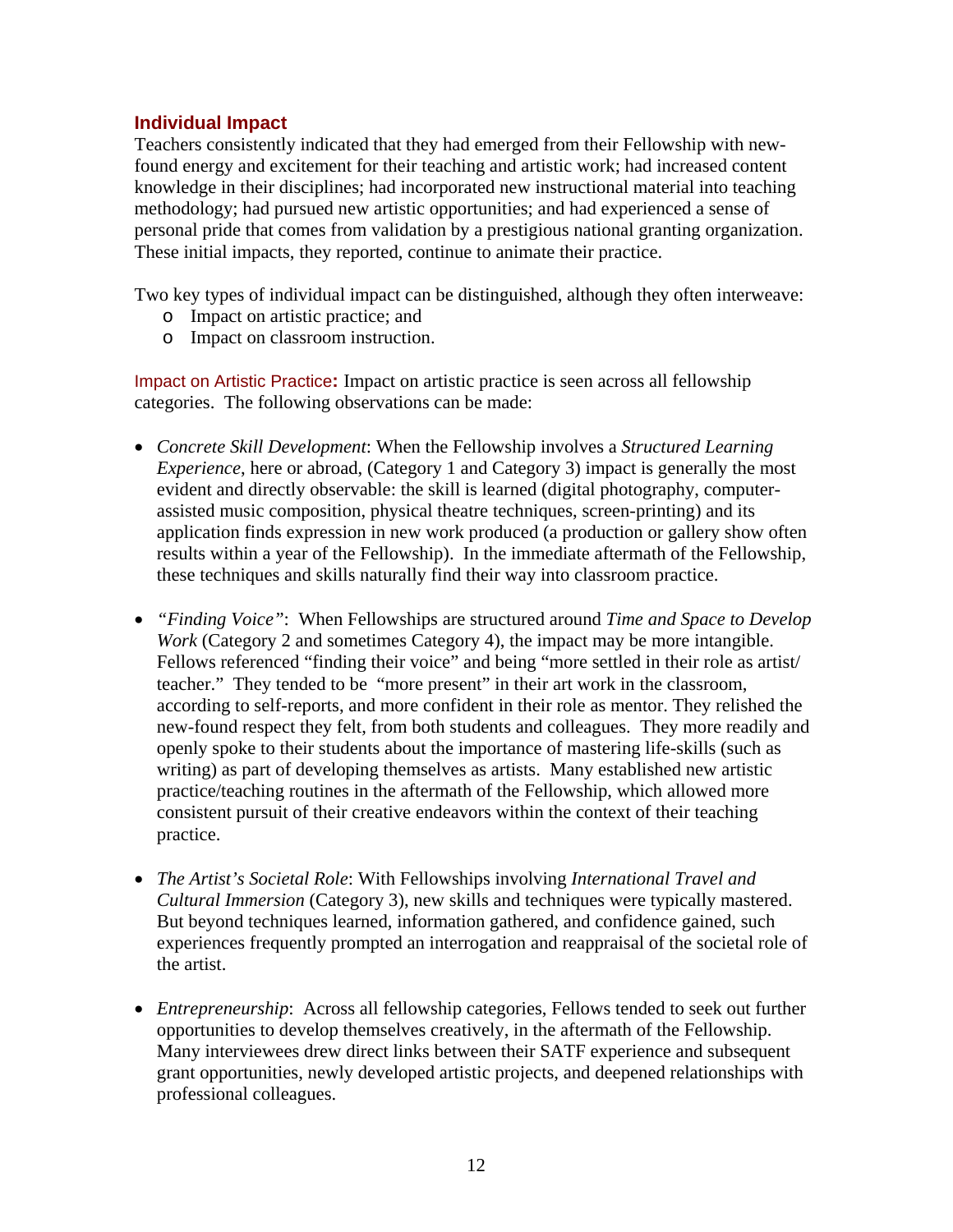Impact on Classroom Instruction*:* Research confirmed that SATF has strong impact on classroom practice in terms of both instructional content and teaching approach.<sup>[∗](#page-16-0)</sup>

Key areas of individual impact within the classroom are highlighted below:

| <b>New Techniques/Resources</b> | Fellow learns a specific new skill or        |  |  |  |
|---------------------------------|----------------------------------------------|--|--|--|
|                                 | technique and introduces it to students      |  |  |  |
|                                 | (ex: print-making, digital photography,      |  |  |  |
|                                 | electronic composition) as part of existing  |  |  |  |
|                                 | class.                                       |  |  |  |
| <b>Confidence</b>               | Fellow demonstrates greater confidence,      |  |  |  |
|                                 | shares experience with students, garners     |  |  |  |
|                                 | respect, models entrepreneurial skills.      |  |  |  |
| <b>Understanding/Empathy</b>    | Fellow develops new-found appreciation       |  |  |  |
|                                 | for what it means to be a student;           |  |  |  |
|                                 | introduces more process-oriented             |  |  |  |
|                                 | instruction.                                 |  |  |  |
| "Modeling"                      | Fellow more actively engages in artistic     |  |  |  |
|                                 | production during class time; less           |  |  |  |
|                                 | compartmentalization of artist/teacher role. |  |  |  |
| <b>Cultural Exposure</b>        | Fellow brings knowledge of different         |  |  |  |
|                                 | cultural techniques/perspectives to          |  |  |  |
|                                 | classroom instruction. Often shifts world    |  |  |  |
|                                 | view of role of art in society and           |  |  |  |
|                                 | communicates this to students.               |  |  |  |
| <b>Energy/Risk-Taking</b>       | Fellow is energized to move beyond           |  |  |  |
|                                 | entrenched ways of teaching—different        |  |  |  |
|                                 | assignments, more risk-taking. Fellow        |  |  |  |
|                                 | experiences less conflict/tension in the     |  |  |  |
|                                 | artist/teacher role.                         |  |  |  |

**SATF IMPACT ON CLASSROOM INSTRUCTION** 

*"I don't feel as though I will ever lose my connection with the Fellowship or that it will ever get old. It keeps expanding. It changed how I think about my own work and what is possible for students to experience in the classroom. It changed how I think about my ability to create community and build trust in the classroom."* 

 *--Pit Menousek Pinegar (Round 6, Greater Hartford Academy of the Arts)* 

 $\overline{a}$ 

<span id="page-16-0"></span><sup>∗</sup> 92% of Fellows indicated that SATF had high/medium impact on their teaching quality and style.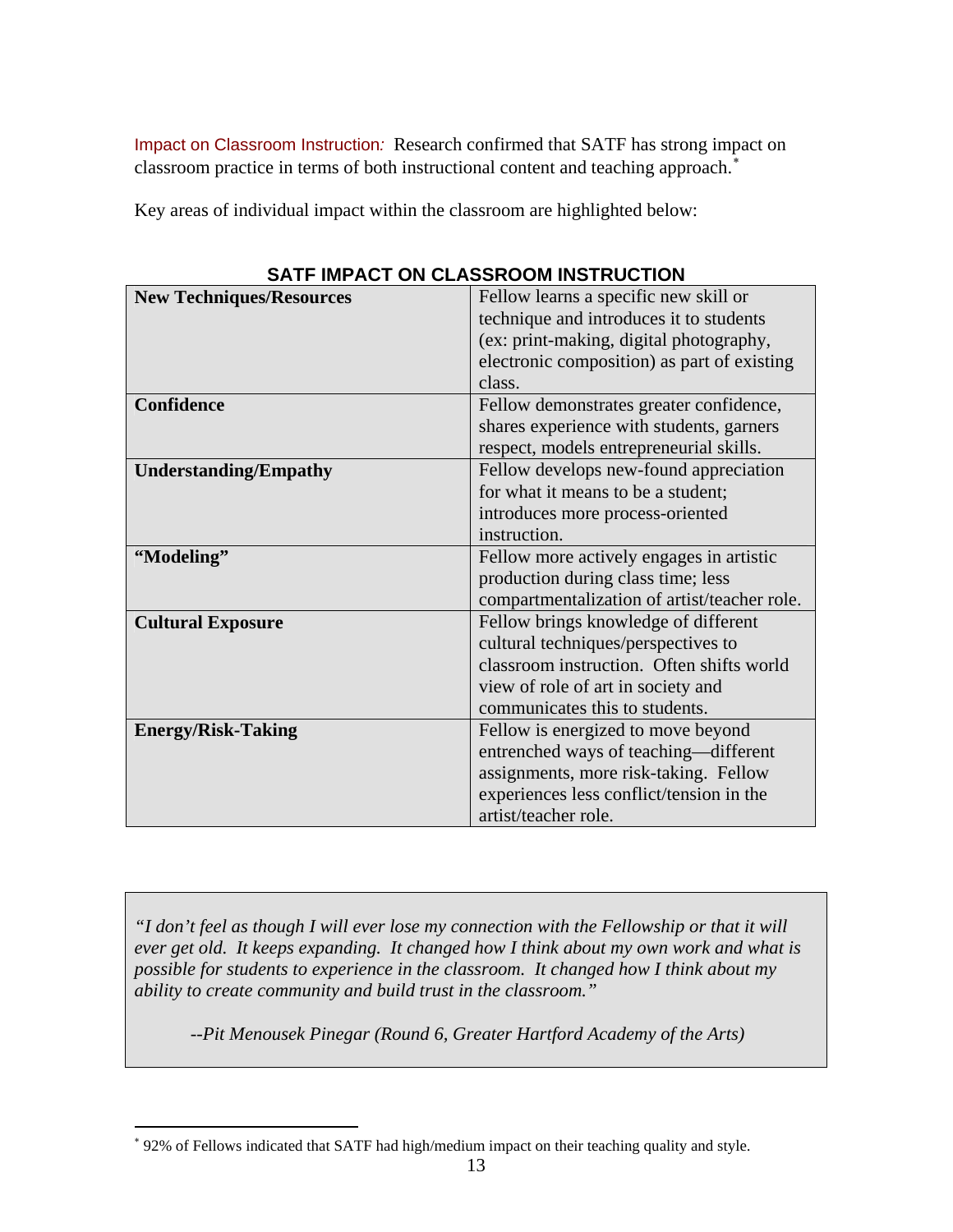# **School Impact**

School-wide impact typically surfaces at schools with multiple Fellows (50% of SATF schools have multiple Fellows), although there are also schools with only one Fellow where impact is evident beyond the individual classroom.

Schools with Multiple Fellows: Within three years of SATF's launch, Surdna took note of an interesting phenomenon: at certain schools there appeared to be "naturally occurring networks" of SATF Fellows. Teachers from these schools regularly applied, and many made it successfully through the application process. Administrative leaders from these schools, as a consequence of their school's strong program track record, returned to the convening year after year; their enthusiasm for the program and their knowledge of fieldwide issues building steadily. By year five, 18 schools had multiple Fellows, and by year nine, 29 schools had multiple Fellows. Currently 14 schools have more than five fellows.

This spurred the Foundation to pose some questions about program impact and evolution: Why was this occurring at some schools and not others? Was this a trend that should be encouraged—and if so, how? Did the presence of multiple Fellows at a school create a platform for systemic change?

A study commissioned in 2006, pinpointed several "readiness attributes" that tended to be present at schools with high initiative participation rates; identified a range of school and community benefits that can accrue when a school has multiple Fellows, and concluded that "as cohorts of energized teachers take root at SATF schools, they have the power to become agents for change in their communities." Key findings related to readiness attributes are summarized below:

# **READINESS ATTRIBUTES: SCHOOLS WITH MULTIPLE FELLOWS**

- *Leadership*: At schools with multiple Fellows, there is typically a school principal or director who is strongly committed to the professional development philosophy championed by SATF. The leader encourages teachers to continually advance as artists and seeks out structural ways in which they can do so within the context of the school environment.
- *Faculty Culture and Community*: Where there are school-based opportunities for teachers to share their artistic work—for example, "salons"—interest in the SATF program builds swiftly, and the salons become a mechanism to sustain and build upon the Fellowship after its completion. When program participation over time is coupled with active sharing of that experience with school colleagues, these exchanges serve to re-animate early round Fellows and re-connect them with the formative power of their initial experience.
- *Early Round Fellows*: In many schools with multiple Fellows, their earliest Fellows tend to be school leaders, highly respected by their peers. By both the scope and quality of the work they undertake—through their Fellowship and during the post-Fellowship period—and their active mentorship of colleagues, they function as powerful program advocates. Although leadership is not an explicit selection criteria for the Fellowship, many program participants function in this capacity in their schools.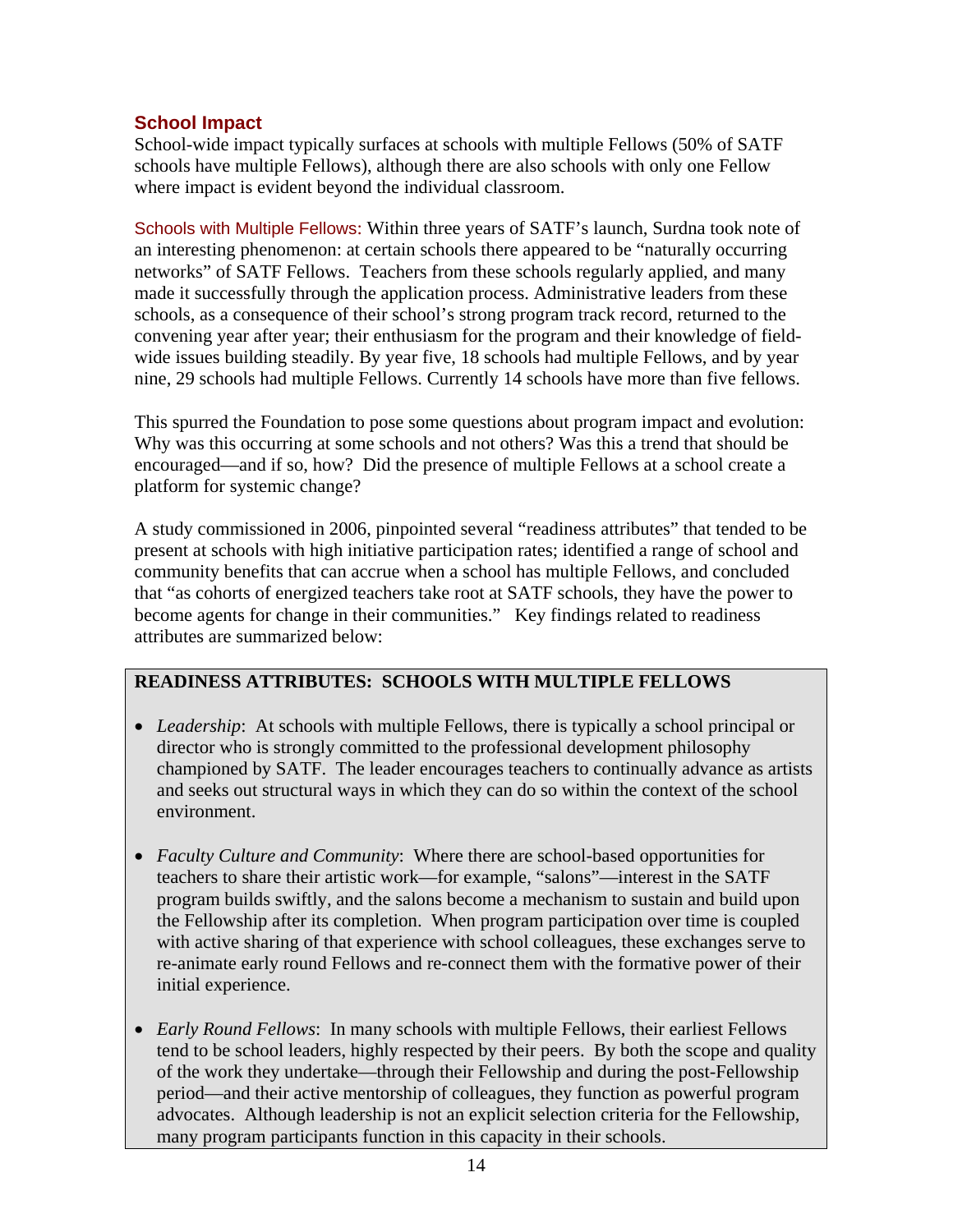At schools with multiple Fellows, the value of artistically-driven professional development is continually reinforced, as is the overall SATF approach. Over time, an increasing percentage of faculty members come to share the bond of participation, as well the experience of "big-picture" thinking that the convocation engenders. Additionally, at schools with multiple Fellows, the administrative leader has the opportunity to make multiple visits to the convening. Since administrators generally function "without peer group" in their home communities, they especially value this opportunity.

Levels and Types of School Impact: The key levels of SATF impact on schools with multiple fellows are detailed below:

| <b>LEVEL 1 IMPACT</b> | Intangibles/School Climate: School pride; leveraging/promotional       |
|-----------------------|------------------------------------------------------------------------|
|                       | opportunities (recruitment, funding, positioning, policy);             |
|                       | internal mentoring of prospective and past recipients.                 |
| <b>LEVEL 2 IMPACT</b> | Structured Sharing/Faculty Linkages: Structured, ongoing sharing       |
|                       | of fellowship experience with faculty colleagues—re-energizes          |
|                       | early-round fellows, validates the artist/teacher model,               |
|                       | provides opportunities for joint artistic learning/sharing, builds     |
|                       | departmental bridges (across artistic disciplines and                  |
|                       | arts/academics).                                                       |
| <b>LEVEL 3 IMPACT</b> | Curriculum, Internal Collaboration: Cross-departmental teaching        |
|                       | and learning projects; curricular changes, new courses,                |
|                       | realignment of departmental orientation/focus.                         |
| <b>LEVEL 4 IMPACT</b> | Leadership/Administrators: Ongoing participation in                    |
|                       | convenings due to new Fellows; resource and network                    |
|                       | cultivation; new approaches to faculty development.                    |
| <b>LEVEL 5 IMPACT</b> | <b>External Partnership Development:</b> Forging ongoing relationships |
|                       | with outside cultural institutions and community partnerships;         |
|                       | active repositioning of school in local artistic community.            |

# **IMPACT LEVELS: SCHOOLS WITH MULTIPLE FELLOWS**

Case Studies: The Program in Action: The way that SATF impact builds and circulates within a school with multiple Fellows shows great variation, which is to be anticipated, given the range of school structures and missions. Examples below illustrate the various ways schools have leveraged SATF for school-wide change.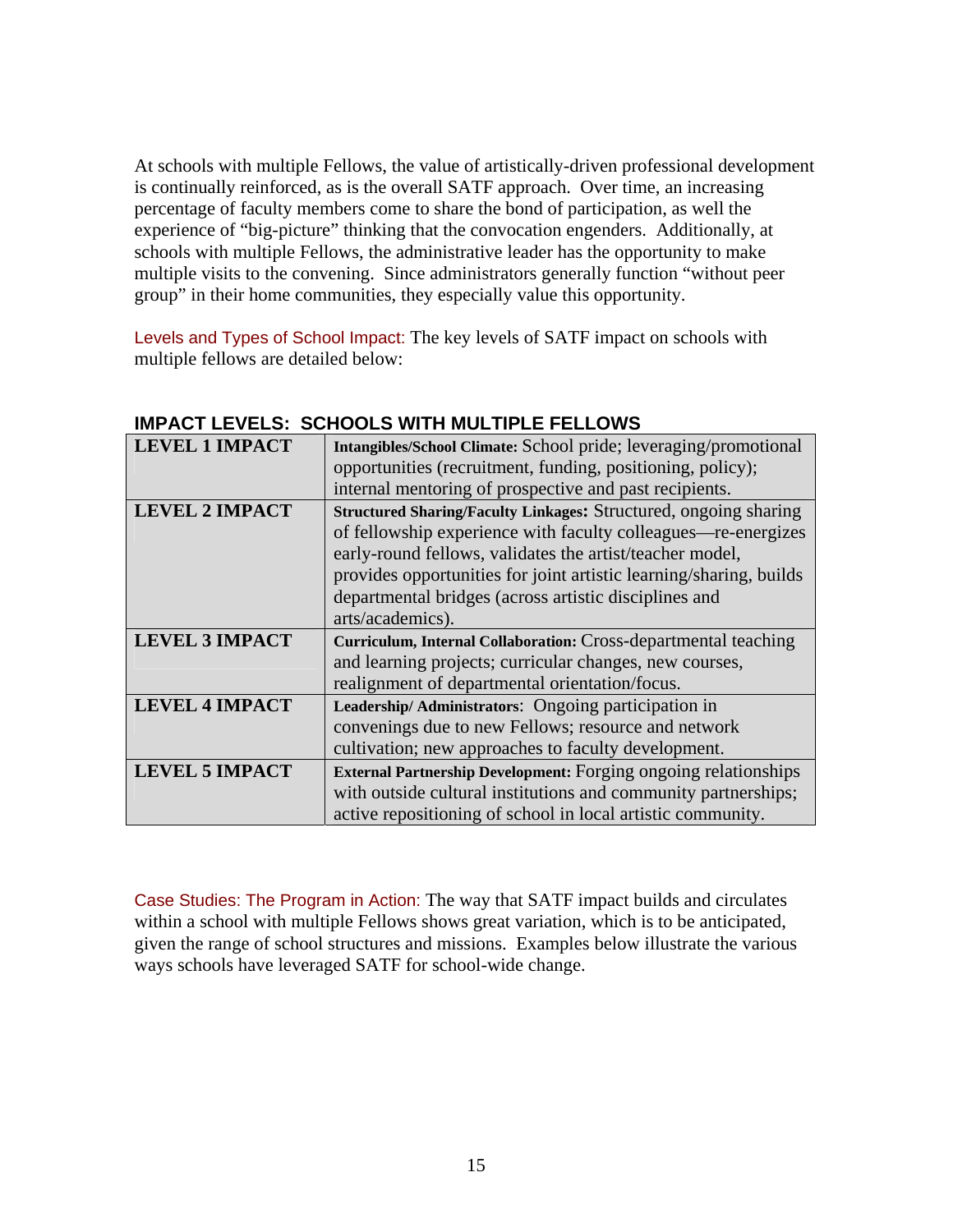# *Case Studies: The Program in Action*

- *Deep Integration: Active Leveraging: At Boston Arts Academy (11 Fellows), the SATF Program has been fully and aggressively embraced by school leadership and staff. The program is credited with playing an important role in evolving the school's capacity to develop a program based on "arts for democracy's sake." Teachers are expected and encouraged to apply to SATF ("the question is not if, but when"). "As we are evolving, the experience of our teachers through the Fellowship gives us a language to talk about what we are doing and where we want to go," noted the school's headmaster, Linda Nathan. Almost every BAA Fellow has pursued a line of creative work that either promoted interdisciplinary learning within the school or deepened the school's connection with the community. Additionally, fellowship learning has promoted the integration of technology throughout the curriculum (and provided a platform for effective fundraising in this area). The school conducts salons where teachers share their SATF experiences and has recently instituted artistically-focused staff retreats. So valuable does the headmaster personally find the professional development she receives through SATF that she periodically lobbies the Foundation about the possibility of attending convenings even in years when the school has no Fellow.*
- *Evolving Impact: At Baltimore School of Arts (5 Fellows), the SATF Program has made strong teaching better within the visual arts department and has provided useful networking and professional development opportunities for the school's leader. It could have a more systemic impact with later-round Fellows from the technical theatre department, which is a relatively new program with an evolving mission. As the school marks its 30th year as one of the country's leading conservatory-style programs, its leadership speculates that SATF could be intentionally leveraged as a leadership development tool in the future—providing younger faculty with a breadth of experience and big-picture thinking that could help them shape the future direction of the school.*
- *Leadership Development: At Los Angeles County High School for the Arts (6 Fellows), the school relies extensively on part-time faculty, which has made it challenging to build a sense of cohesion among staff. But with strong new leadership at the helm, the situation is changing. The school's principal is intent on seeding a series of "essential conversations" within the community to clarify school mission (is it a school for opportunity, or for the most talented, or for both?) and wants to position the school as a vital community resource. His SATF convening participation (rounds 8 and 9) has fueled his commitment to this process, while at the same time providing him with a resource network to assist him in navigating this complex and politically-charged effort. Concurrently, as more of his faculty participate in SATF, this provides an internal, informed base that can productively partner with him in this process.*
- *Raising the Bar: At John Sayles High School of the Performing Arts (2 Fellows)*, *which qualified for SATF participation in Round 9 when guidelines changed, SATF is bringing valuable resources to a school struggling to address low graduation rates (currently at 57 percent) in an economically challenged community. In this school, arts teaching is pursued as an engagement strategy to keep kids in school. Resources are scarce. The \$1,500 follow-up grant makes a sizable impact on what teachers can accomplish, effectively doubling their yearly budget allocation for arts materials and*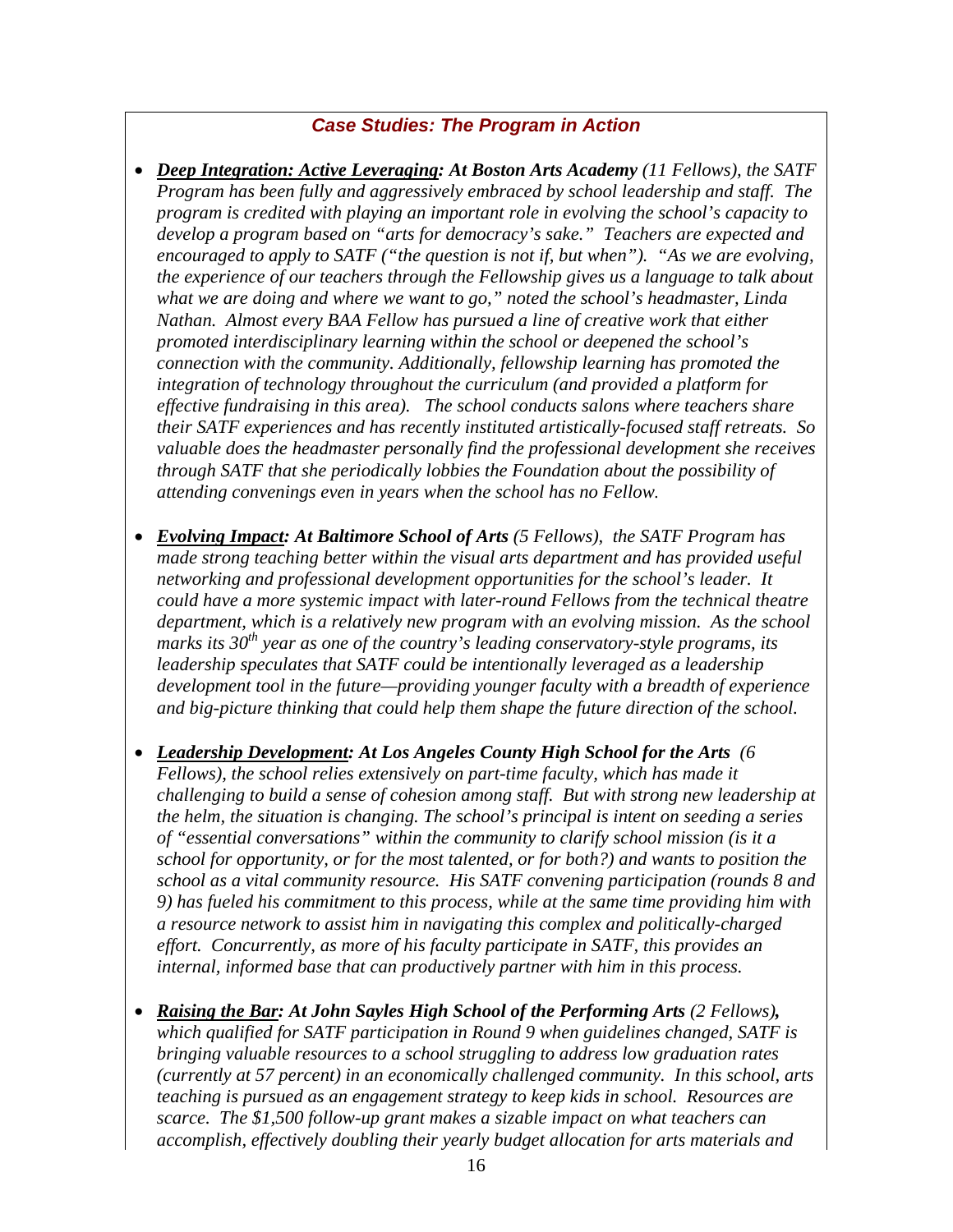*supplies. Teachers at John Sayles face the challenge of tailoring instruction to many levels in one classroom, while at the same time developing strategies to keep the bar high for their most talented students. The city of Schenectady (rebounding from the loss of anchor industries) is on a cultural and economic upswing, according to interviewees, in an urban revitalization that is being fueled by arts-related entrepreneurial activity in its once derelict downtown. As some teachers at John Sayles are playing a role in this effort (one SATF Fellow, for example, organizes a monthly artist open studio night in the downtown area and has created collaborative art-making projects between her students and local residents ), the revitalization that comes with SATF participation has potential for spill-over impact within the broader community.* 

• *The Power of the Empowered Individual: At Tacoma School of the Arts (1 Fellow) the efforts of a seventh round Fellow are fueling important school-wide change, and point to the possibility of SATF helping to catalyze systemic change even if fellowship participation rates are relatively low. Unlike most Fellows, Tacoma's Fellow elected to stay close to home—hiring adjunct faculty to cover classes in order to create 15 photo composites. Work was done at the school, where students could observe the art-making process. The arrangement was crafted out of necessity (she needed access to the school's equipment), but being "in and not in" the school gave her fresh perspectives on its operational structures. She now works part- time as a teacher and devotes the balance of her school-based time to developing and fundraising for programs that link artists to the community.*<sup>∗</sup> *To accommodate these new life-rhythms, she has also productively restructured her art-working process, relying increasingly on commissions as the mechanism to move her creative work forward.* 

# **Community Impact**

 $\overline{a}$ 

There are several avenues by which community-wide impact is occurring at SATF schools:

# *Energized and more confident as a result of their SATF experience, Fellows have taken greater initiative in tapping into community resources that strengthen their programs.*

For example, a Fellow at Culver City School of Visual and Performing Arts, described an exponential increase in community resources that now fuel her arts instruction, attributing this directly to her SATF experience. In the aftermath of her Fellowship, over a period of six years, she secured a scholarship to participate in a Gifted and Talented conference in New Orleans (where she reconnected with NOCCA Fellows); gained acceptance to the Teacher Institute at Art Institute of Chicago; became a mentor teacher for Otis College of Arts' teacher development program; successfully applied to be part of a national consortium of teachers through Art 21 that creates curriculum extensions for a PBS series on contemporary art used across the country; and forged a partnership that brings UCLA graduate architecture students into her classroom to collaborate with students. "I reclaimed my artist self and became more pro-active," said visual artist/teacher Kristine Hatanaka (Round 4). "Surdna gave me the confidence to try new things in a lot of different areas.

<sup>∗</sup> These include an adjunct artist program for the entire district; after-school enrichment and tutoring programs; and arts/humanities integration curriculum.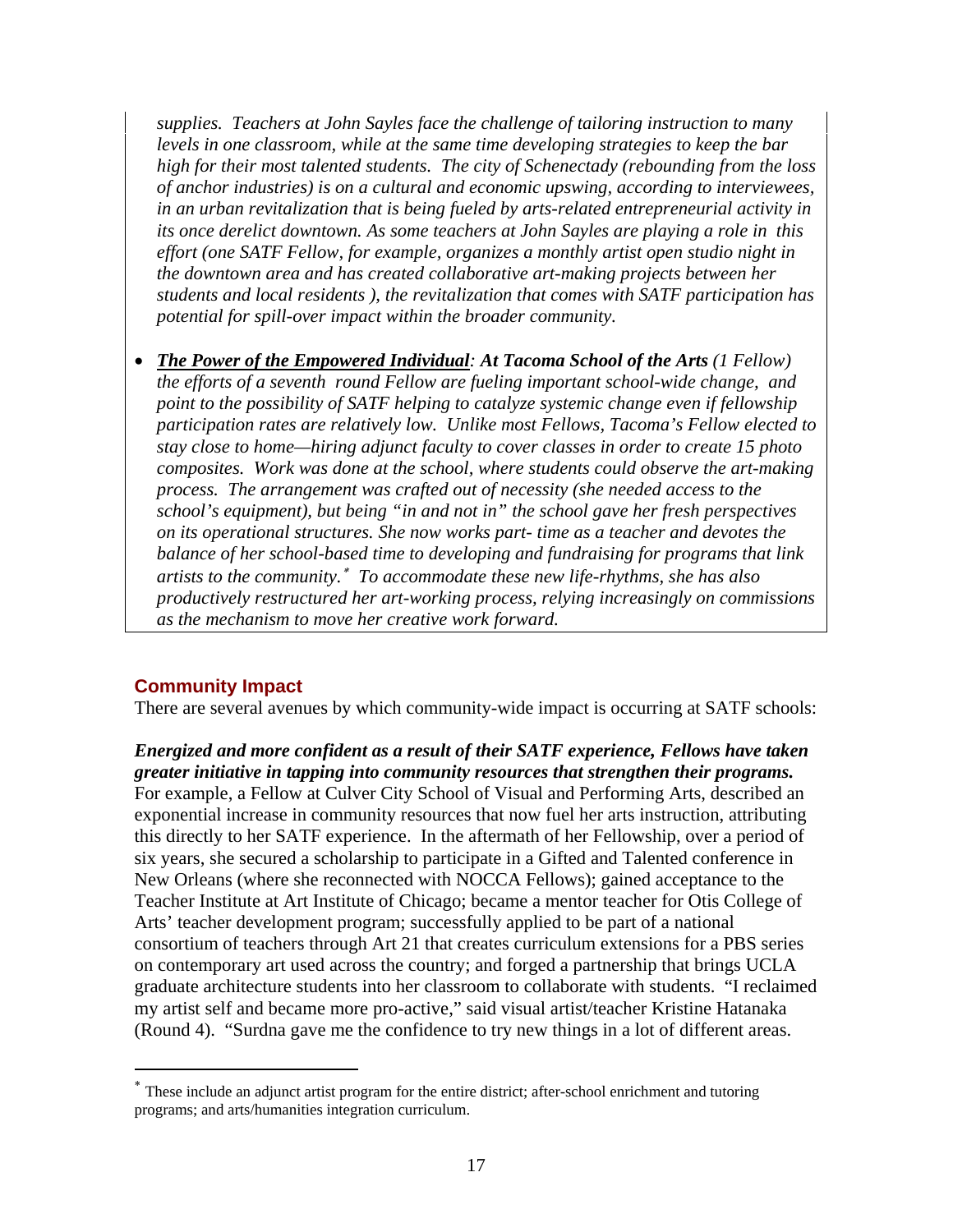Layers upon layers have opened up to me and my students, my after-school program has grown from 20 to 60 kids. I became a grant-writer; I wanted to do more with students and had to make it happen."

*Following their Fellowship year, many SATF Fellows have mounted gallery shows or professional productions; these helped create a cross-fertilization between the school and professional arts community*. Students ventured beyond the confines of their school building to view the work of their teachers and/or teachers mounted exhibitions or performances within the school that brought outside audiences. Some Fellows tackled ambitious projects that combined the work of professional artists and students, mounting these for outside audiences within the community. For example, following her SATF Fellowship at historical Williamsburg (which focused on historical reconstruction), a costume design teacher at Baltimore School of the Arts modeled a version of her fellowship experience with her students. The students studied original Revolutionary War documents at the local historical society; created scenarios that provided the basis of improvisational work by theatre students at the school[∗](#page-21-0) ; later costumed the short scenes; and mounted public performances of their work at the Maryland Historical Society for a public history symposium as well as for home-school students across the region. Planning for next year's production on Baltimore in the Civil War is in the works.

*In communities undergoing revitalization, the quality of the schools is an important cultural asset. As SATF raises the bar of instructional excellence, arts high schools have found themselves better positioned to contribute to that process.* Schools with a critical mass of Surdna Fellows often use their school's SATF track record to buttress their public assertions about artistic and educational quality of their institutions. A number of SATF Fellows and school leaders report a concerted effort to position their schools as a potential engine for economic and social development.

The principal at John Sayles School of Fine Arts, for example, noted that the CEO of the arts institution that is spearheading that city's cultural renaissance and downtown revitalization was persuaded to move to the city, in part, because he believed the arts high school offered a viable educational option for his children. A creative writer from Alabama told convening participants that his SATF project (a statewide pod-cast about people creating positive change in their communities) and his commitment to working within Montgomery's public schools stemmed from his desire to "stop hating Alabama" for its stifling aspects, and make it a place where he and others would want to live. "We are the cradle of the Confederacy and the birthplace of the Civil Rights Movement," said the school's principal, Quesha Starks; the school sees its role, in part, as bridging those two histories and the work of its SATF Fellow is providing a very public way to pursue that agenda.

# *SATF Fellows have forged linkages at the convening that have catalyzed the development of teacher exchanges, collaborative artistic projects, and collaborative*

 $\overline{a}$ 

<span id="page-21-0"></span><sup>∗</sup> The Fellow, an award-winning costume designer, wrote the scripts based on transcripts of the improvisations—her first foray into playwriting; she approached a BAA playwriting teacher to mentor her.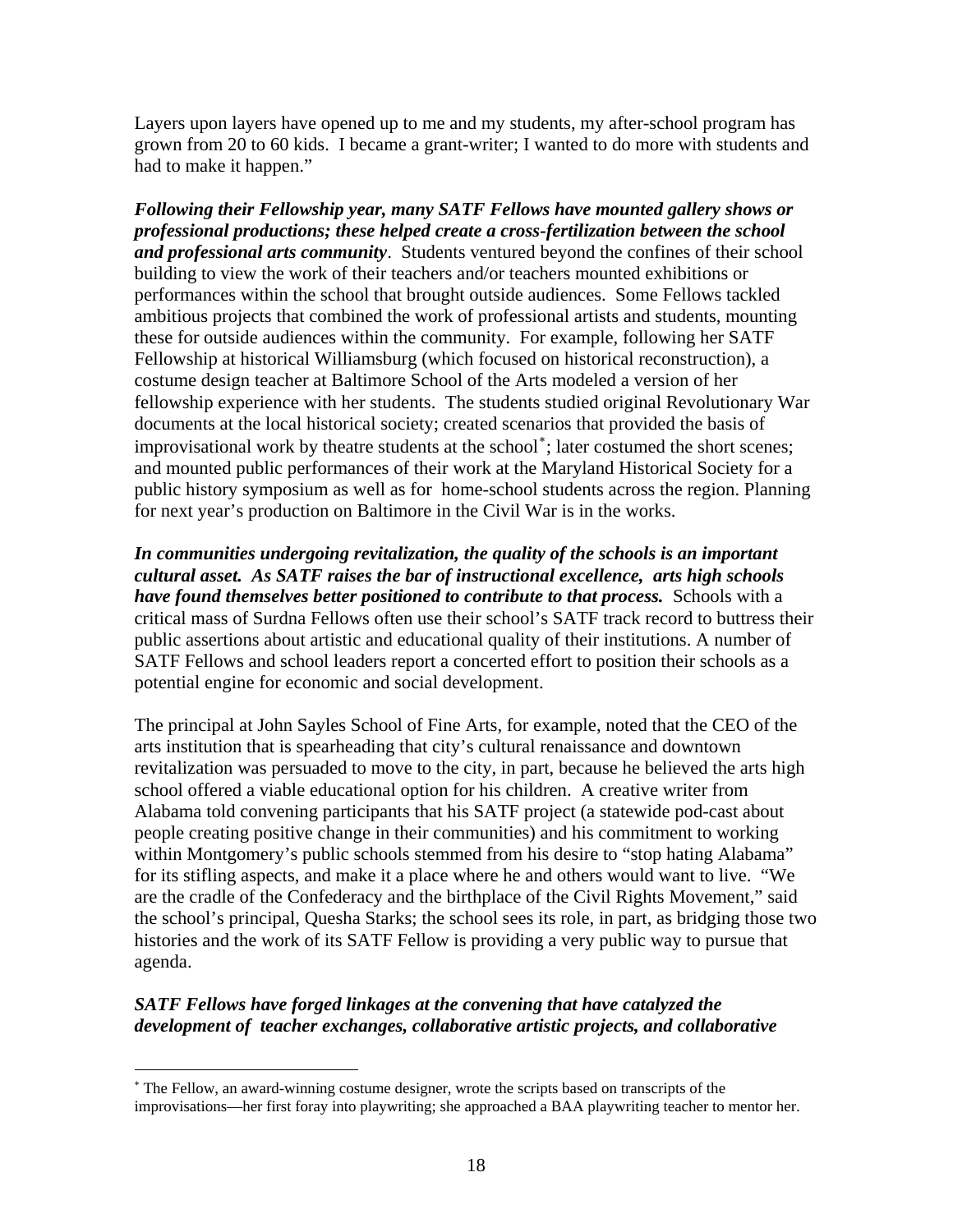*learning opportunities among students across communities.* In the early years of SATF, Surdna supported a few teacher exchanges among sites. These faculty exchanges linked schools, across state lines and across regions of the country. To some degree, they recapitulated and reinforced some of the core benefits of SATF, including observing best practices (and "other practices") at another school. For the host school, there is exposure to new content and methods and professional growth opportunities for staff as participantobservers. Out of these exchanges have also come collaborative artistic projects between artists from different regions of the country.<sup>\*</sup>

In a more recent development, connections made at SATF are resulting in the linkages of *students* across communities. Visual arts teachers at NOCCA and Greater Hartford Academy of the Arts discovered that they had deep interests in using local environments and topography as a springboard for artistic creation. Students from both schools have been given similar assignments and have gone out into their very different environmental settings to pursue them. Through Skype and other internet resources, they are sharing results, reflections, and critique sessions—as a way of "literally widening their world." Similarly, at the Round 9 convening, three Fellows (Mark Williams from Washington D.C.; Foster Dickson from Montgomery, AL and Lara Naughton from New Orleans) realized they had shared political interests. They initially hoped to develop a project where the students would jointly visit major civil rights sites in Montgomery and produce artistic work based on those experiences. That proved not feasible, due to cost and scheduling considerations, so the Fellows are now developing an online community forum for the three schools, where students will share and critique one another's work. "We will start," said Foster Dickson (Booker T. Washington Magnet High School, Montgomery, AL) "and see where it takes us."

 $\overline{a}$ 

<span id="page-22-0"></span><sup>∗</sup> The program lapsed due to infrequent usage; despite strong interest in the teacher exchanges, arranging these exchanges proved to be logistically daunting for many Fellows (given teacher schedules, school commitments and obligations, and other responsibilities). Yet the frequency with which the value of these exchanges was affirmed during the interview process suggests that re-introducing support for teacher exchanges merits consideration. Such exchanges provide an opportunity to solidify and follow up on ideas seeded during the convening, reinforce the artist/teacher's positive identify as a master artist/teacher; provide learning experiences by providing direct exposure to another school's operational and philosophical approach, while also functioning as a form of community building across sites.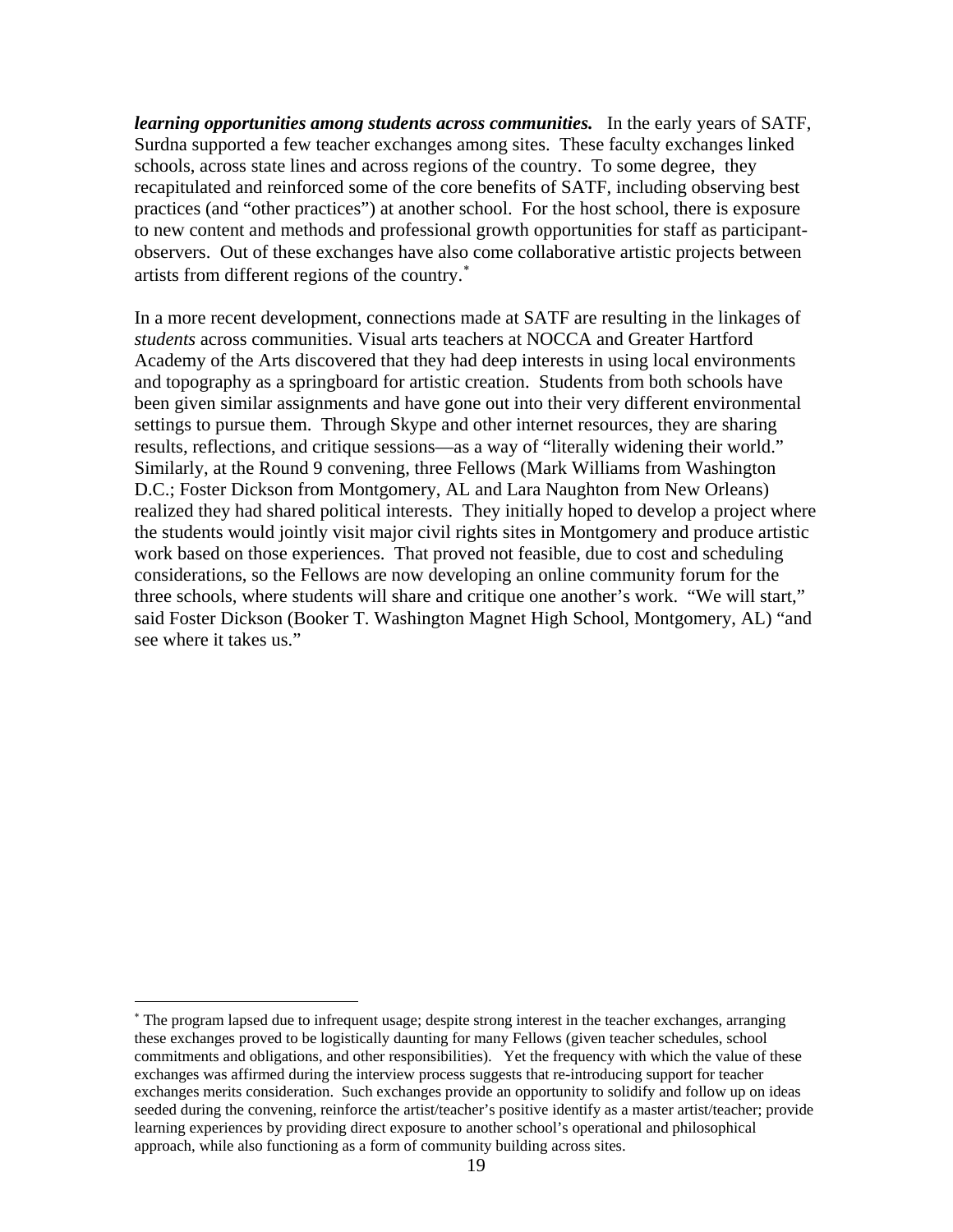# **PART IV: OBSERVATIONS AND QUESTIONS FOR CONSIDERATION**

As SATF moves forward, the following observations and questions may be useful in charting the program's course:

## **Observations**

 $\overline{a}$ 

Observation #1: Field Value: Taken collectively, arts high schools champion a vision of education that is grounded in diversity and engagement and stands in contrast to the more narrow, test-driven, standards-based approaches that have come to dominate much of contemporary public education. Although SATF is a fellowship program that targets the individual artist/teacher as an entry point, it indirectly helps strengthen an important cultural community asset, where students of all socio-economic groups are given an opportunity to excel and cultivate their own voice.

Observation #2: Equity: At its base, SATF is a democratic program—any teacher, from any city or town across the country from a qualifying school, with appetite for the opportunities that SATF provides and appropriate credentials, has the chance to be part of a highly competitive national initiative. Surdna has not pre-designated which specialized arts high schools can and cannot be part of the program; nor can principals dictate which of their teachers can and cannot apply. There is a productive and natural funneling process that seems to take place as new schools come into the program—some will more or less disappear from the SATF radar after their first Fellows; others quickly find traction and build momentum.

Observation #3: Follow-up Investment Opportunities: Schools with multiple Fellows are places where additional investments by the Foundation might have the greatest traction, as these schools tend to demonstrate conditions of readiness related to teacher quality, administrative leadership, and staff cohesiveness and communication. Additionally, over the life of the program, certain Fellows have distinguished themselves as "master" artist/teachers, by virtue of the exceptional artistic quality of their work and the catalytic energy that they bring to their school and community. Several of these Fellows asked that the Foundation be made aware of their readiness to assist in the further realization of SATF's goals and ambitions, because they so strongly believe in the program model.

Observation #4: Saturation and Retirement: Some schools are approaching the saturation point with SATF, as most of their teachers have moved successfully through the program. Additionally, at some of these schools, veteran teachers who came into SATF in its early rounds are retiring. These schools may find themselves waiting anxiously until young hires can qualify,<sup>\*</sup> so the school can collectively benefit from SATF.

Observation #5: Momentum: Fellows have demonstrated impressive entrepreneurial spirit in finding ways to follow-up their SATF Fellowship with other learning experiences and time/space resources. At the same time, the experience of SATF schools that receive other streams of funding from Surdna through their 501c3 (BAA and NOCCA especially)

<span id="page-23-0"></span><sup>∗</sup> To qualify for SATF, an artist/teacher must have a minimum of five years teaching experience within a public arts high school.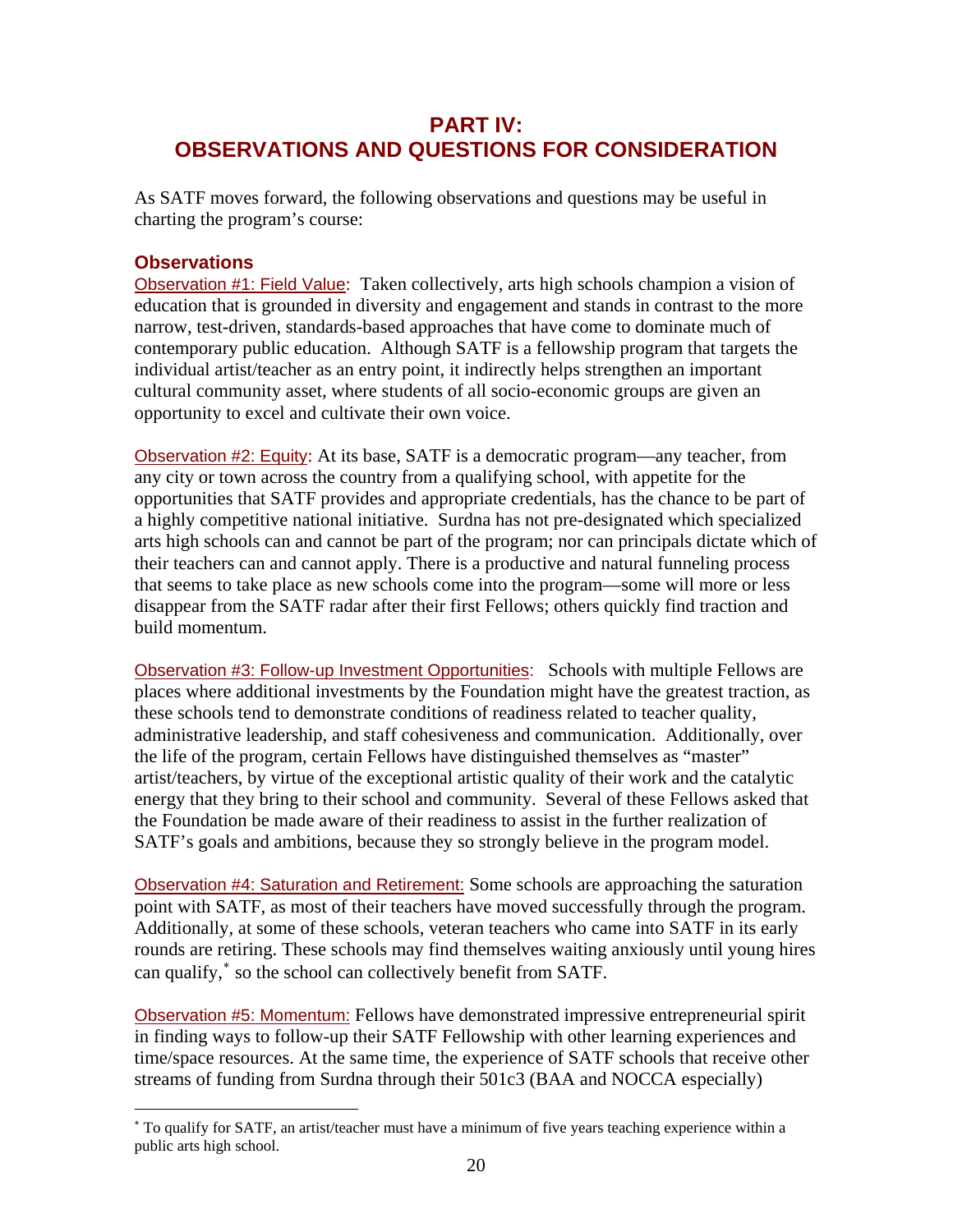suggest that follow-up grants, even of modest amounts, can help Fellows maintain forward-momentum. Several Fellows at these schools have leveraged school-based professional development funds in the form of "mini-sabbaticals"; these may take the form of a small chunk of concentrated time off during the school year or may be used to reduce teaching load.

Observation #5: Time: *Time,* for process and production, was a follow-up need articulated by many Fellows. Additionally, structures that allow Fellows to be "there and not there" within a schools (i.e. still in one's community but not overwhelmed with teaching obligations) have allowed some Fellows to think more expansively about their artist/teacher role.

Observation #6: Target Teacher Populations: The SATF selection process (application and panel) appears to select effectively for teachers who are recognized in their communities as risk-takers, leaders, and highly dedicated artist/teachers. Interviews also revealed that there may be some strong artist/teachers who may not be applying. This includes teachers with young children (the logistics of getting away for the Fellowship are difficult, although the budget does allow for childcare costs); teachers who can not financially afford to forgo higher-income producing summer jobs; and highly-skilled teachers who may not be doing the type of generative work that lends itself to the fellowship structure.

Observation #7: Professional Practice: Professional artistic practice, carried out beyond the boundaries of the school, is appropriately given strong weight in the panel selection process. Yet in schools operating beyond major urban centers, artist/teachers in the performing arts (dance and theatre especially) may find few opportunities to pursue their own creative growth (through choreography and directing) with populations other than their students.

Observation #8: Validation and Connection: On a day-to-day basis, many artist/teachers function in an environment where they feel consistently devalued, not trusted, and infantilized (a \$200 grant from the State may required three pages of paper work documentation; retrieving a box of paper clips from a locked cabinet may take three requisition slips). For this reason, they especially value the trust and respect that is implicit in all aspects of the SATF program design and operation (and some said it called them to an even higher standard). Additionally, functioning in an environment where they feel isolated, teachers yearn for connection with like-minded artist/teachers that the convening provides. They hunger to sustain these connections; opportunities to reconnect with SATF Fellows, and learn more about their post-Fellowship activities, surfaced repeatedly as a suggested program extension.

Observation #9: Part-Time Faculty: The Surdna eligibility requirements appropriately recognize that part-time staffing is a common employment pattern at many arts high schools. Part-timers function in multiple ways, so their capacity to function as the "currency for change" within schools varies. Many part-timers are integral members of the faculty; others have less direct opportunities to leverage broader fellowship impact. In some cases, part-timers can be change-agents in the community, because they teach in many locales, across the continuum of training, and may also be involved in teacher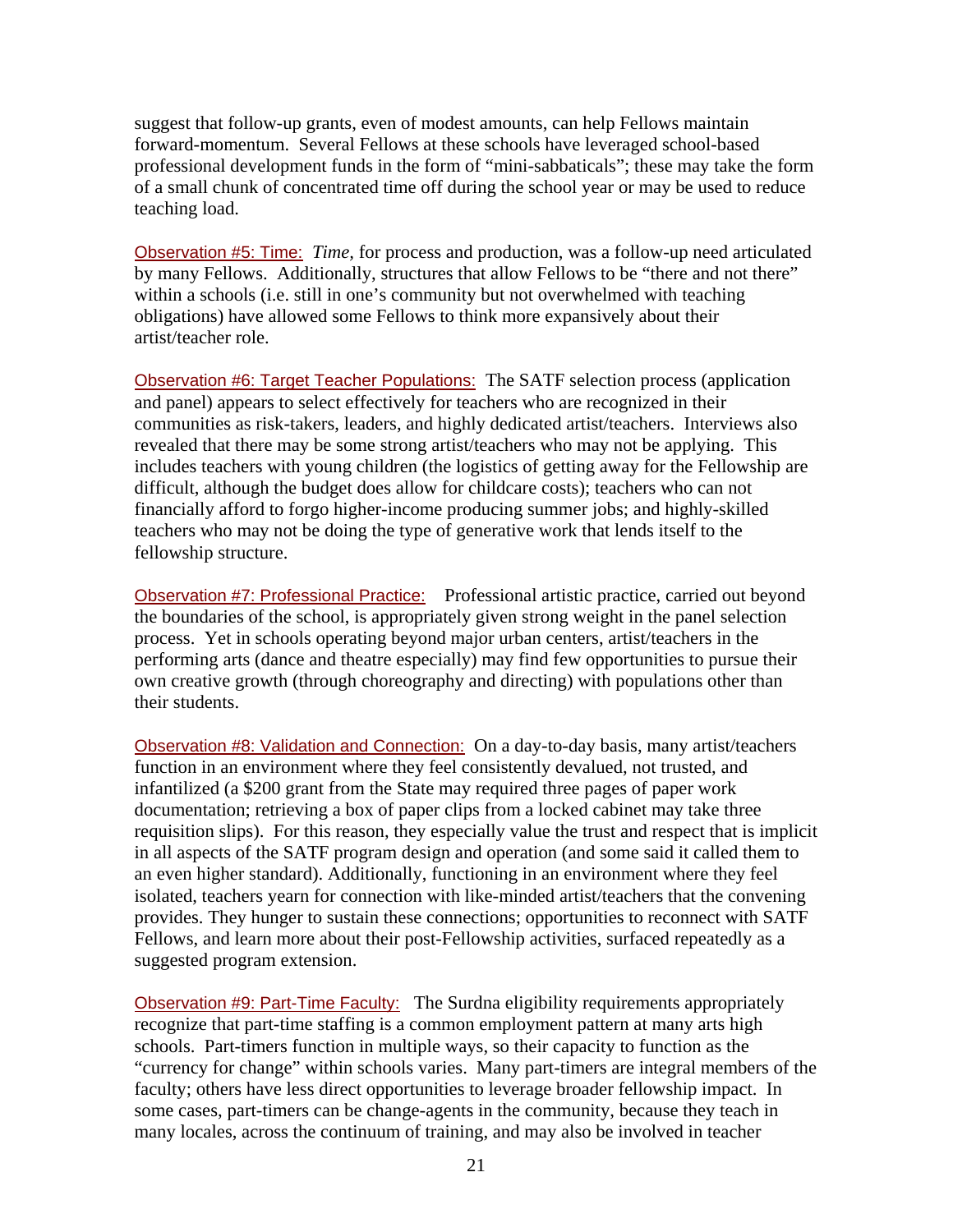training. If Surdna seeks to make follow-up investments within a school, it will be helpful to clarify how part-timers function there.

Observation #10: Asking Questions: An unintended benefit of the research undertaken for this study was that site visits encouraged cohorts of Surdna Fellows (and prospective Fellows) to reflect collectively on their SATF experiences, guided by questions that focused largely on issues of sustainability and systems change. Through that process, teachers reconnected with the original intensity of their Fellowship experience, identified unrealized post-Fellowship goals, and reflected collectively about what SATF could mean to their school over the longer-term.

Observation #11: Information Flow: SATF has a variety of strong systems in place to capture data about the fellowship experience in its immediate aftermath, and has relied on commissioned research and evaluation, as well as informal reports, to track longer-term impacts. But there is currently no established method by which Fellows are invited to share important next-steps in their Fellowship trajectory over the longer-term. "Alumni news," captured in a simple, user-friendly manner, could help generate information that would be valuable to the Foundation, as well as past Fellows.

Observation #12: Administrator Revitalization: Over the course of SATF's ten-year history, school administrators have consistently suggested that Surdna consider a program extension in the form of a Fellowship that would address their own needs for artistic revitalization and ongoing learning.

# **Questions for Consideration**

- *Breadth Versus Depth*: What is the value of establishing a foothold in an increasing number of schools, versus working more deeply within a more delineated cohort?
- *Monitoring School Participation Patterns:* Once a school has achieved a certain SATF participation rate, how might Surdna staff site-visit "interventions" be used to sustain and deepen program impact?
- *Schools with Multiple Fellows***:** In what ways can Surdna assist strong schools that have reached a saturation point with SATF while they build their next eligible faculty cohort through new hires?
- *Follow-up Support:* What types of school-based funds might be established for strong schools (as evidenced by their SATF track record or other criteria) that could support "next steps" within a more school-directed frame? What types of structural parameters would be appropriate and necessary, given the range of school missions at SATFsupported arts high schools? Is there a type of invitational follow-up fellowship grant that could further support emerging field leaders?
- *Convening Time:* Should Surdna consider alternative times to schedule its annual convening? What are the trade-offs between retaining the current fall schedule, which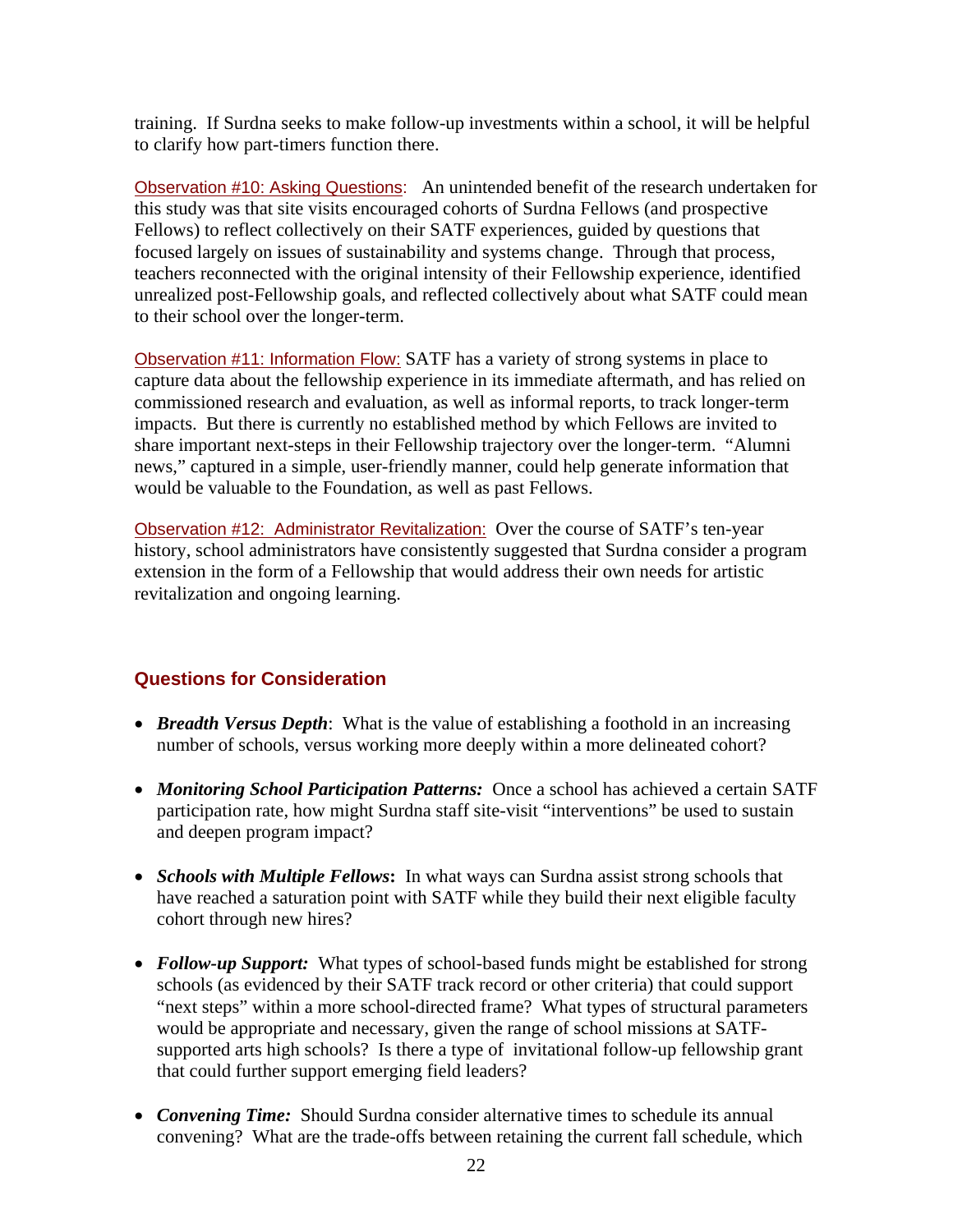builds upon the "high" of the Fellowship experience in its immediate aftermath, versus a timetable that would allow for greater sharing of "next steps" and classroom/ community applications? Could a second experience be introduced so all these benefits are realized?

- *Reunion and Reconnection:* Are there ways to facilitate ongoing knowledge sharing and connection among Fellows from the same round? How can Fellows continue to learn from the post-Fellowships experiences of their peer Fellows? Can this happen through some type of on-line sharing, or is face-to-face connection essential to create productive and useful exchanges?
- *Teacher Exchanges:* Should Surdna consider re-launching a pilot SATF Fellowship exchange program, given the depth of interest expressed for this process by Fellows?
- *Continuum of Training:* Could SATF Fellowship support be augmented with opportunities for school leaders (department chairs, administrators, and senior faculty) to visit institutions further up the pipeline to better understand what is being taught, and how, at leading conservatories, colleges and professional training institutions, so arts high schools can better prepare their students for next steps?
- *Mentorship*: Are there artistically-focused professional development opportunities that could be offered through a mentorship model, that would benefit developing artist/teachers who lack the resume to qualify for SATF?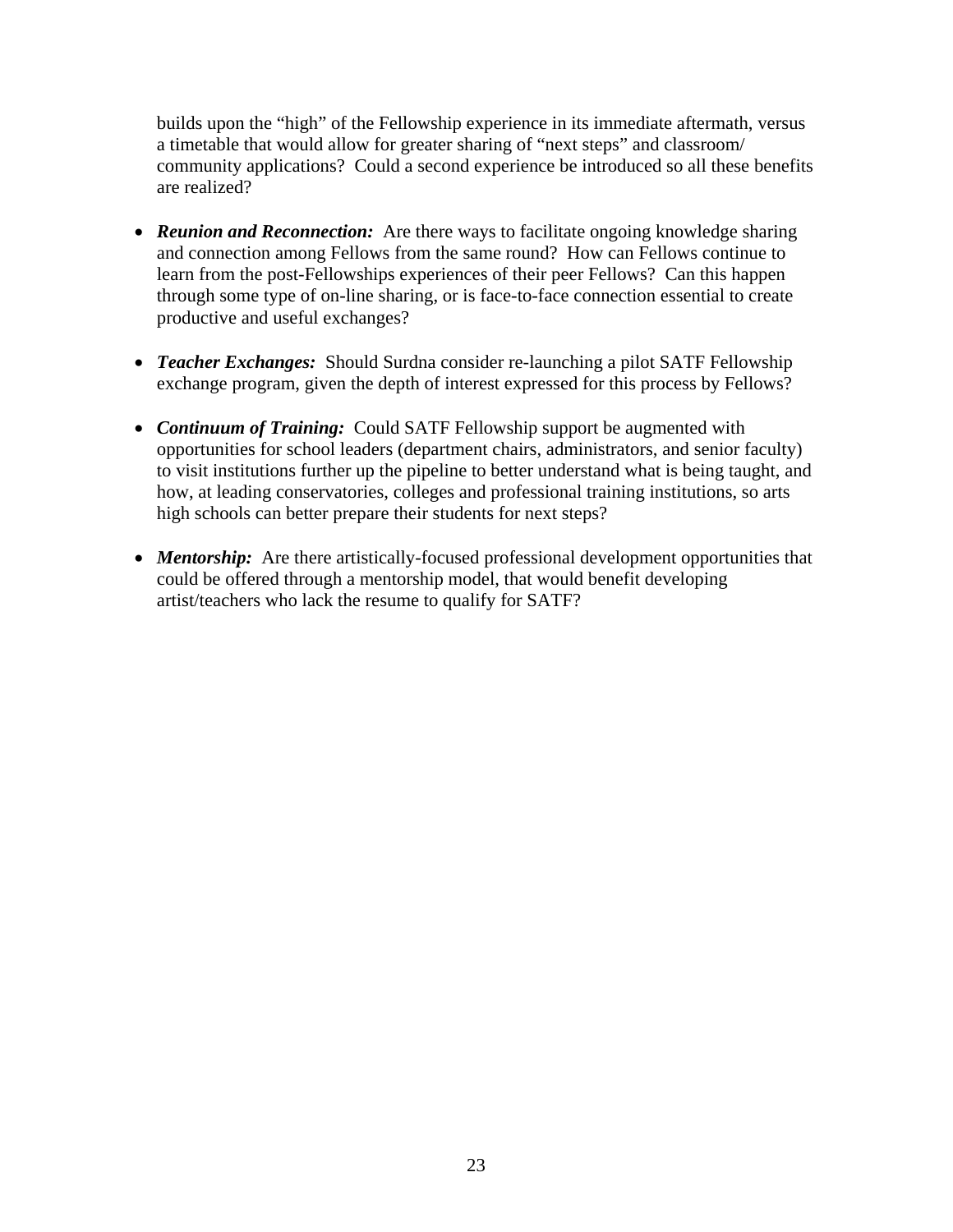# **PART V: CONCLUDING REFLECTIONS**

During the research process for this Report, the following question was posed to a Fellow from a school with a strong SATF track record (10 Fellows): Is there a characteristic or attribute that the Fellows at your school share, or that sets them apart from other artist/teachers? Her initial response was an unequivocal "no": the successful SATF applicants were simply too diverse. (And indeed, there is impressive range in the cadre of artist/teachers who yearly apply to SATF.) But no sooner had the interview concluded than she electively penned a long, thoughtful follow-up letter to clarify her response. Like so many interviewees, she was intent on being as specific, clear, and responsive as possible—going the distance in a reciprocal effort to be helpful to a Foundation that had so significantly helped her move forward in her work as both an artist and teacher. She wrote:

*SATF Fellows work really hard at a) their own craft, letting nothing get in the way—that is to say they write, paint, perform, etc, regardless of their other responsibilities and outside influences, and b) they are always alive in their own creative lives. Musicians are composing, dancers are choreographing, actors are looking for new avenues in which to express their ideas. Fellows have a highly developed sense of artistic curiosity and imagination. We are artistic 'problem solvers' by nature. 'What if' or 'What would happen if' is a big part of how we think."* 

"What if" is an imaginative, individual question about artistic process, but it is also a social one, which carries with it an implicit questioning of the status quo (i.e. what if things were different; what if race, class and ethnicity were not impediments to students seeking to cultivate their artistic talents and creative voice )? Over the course of SATF's ten-year history, its central design principle has been validated: artistic revitalization of artist/teachers in public arts high schools has helped raise the instructional bar in the classrooms where Fellows teach and has catalyzed many artist/teachers to think more expansively about what they can accomplish in their schools and communities. Animated by the creative question "what if," artists/teachers can function as powerful change agents in multiple ways—from helping individual students see, think, and move in different ways; to leveraging resources that strengthen instructional quality within their schools; to catalyzing connections among diverse constituencies within communities.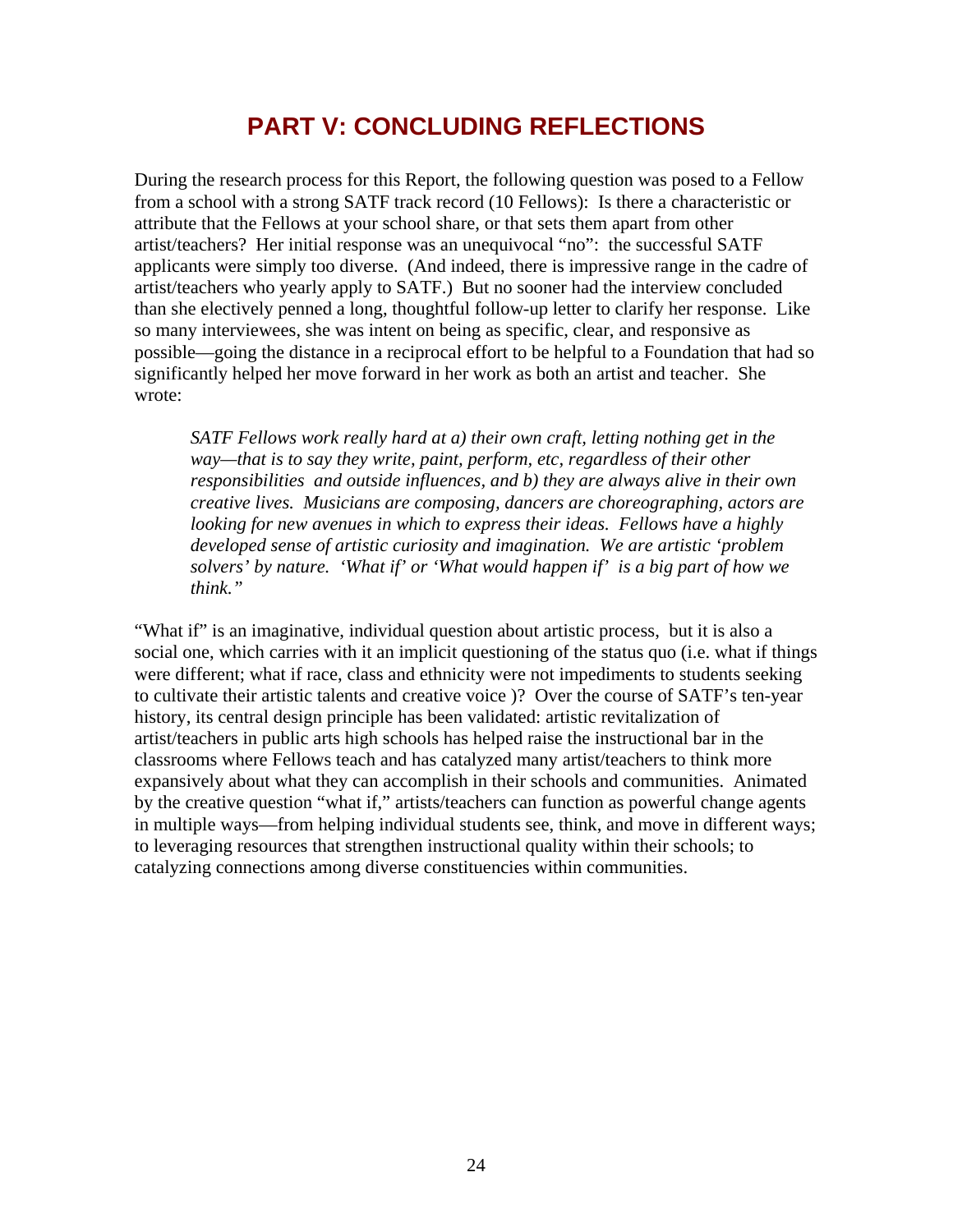# **APPENDICES**

- Appendix A: SATF Multiple Fellows Per Schools
- Appendix B: School Program Entry Year with Fellow
- Appendix C: Interview Subjects
- Appendix D: SATF Fellows and Projects
- Appendix E: SATF Application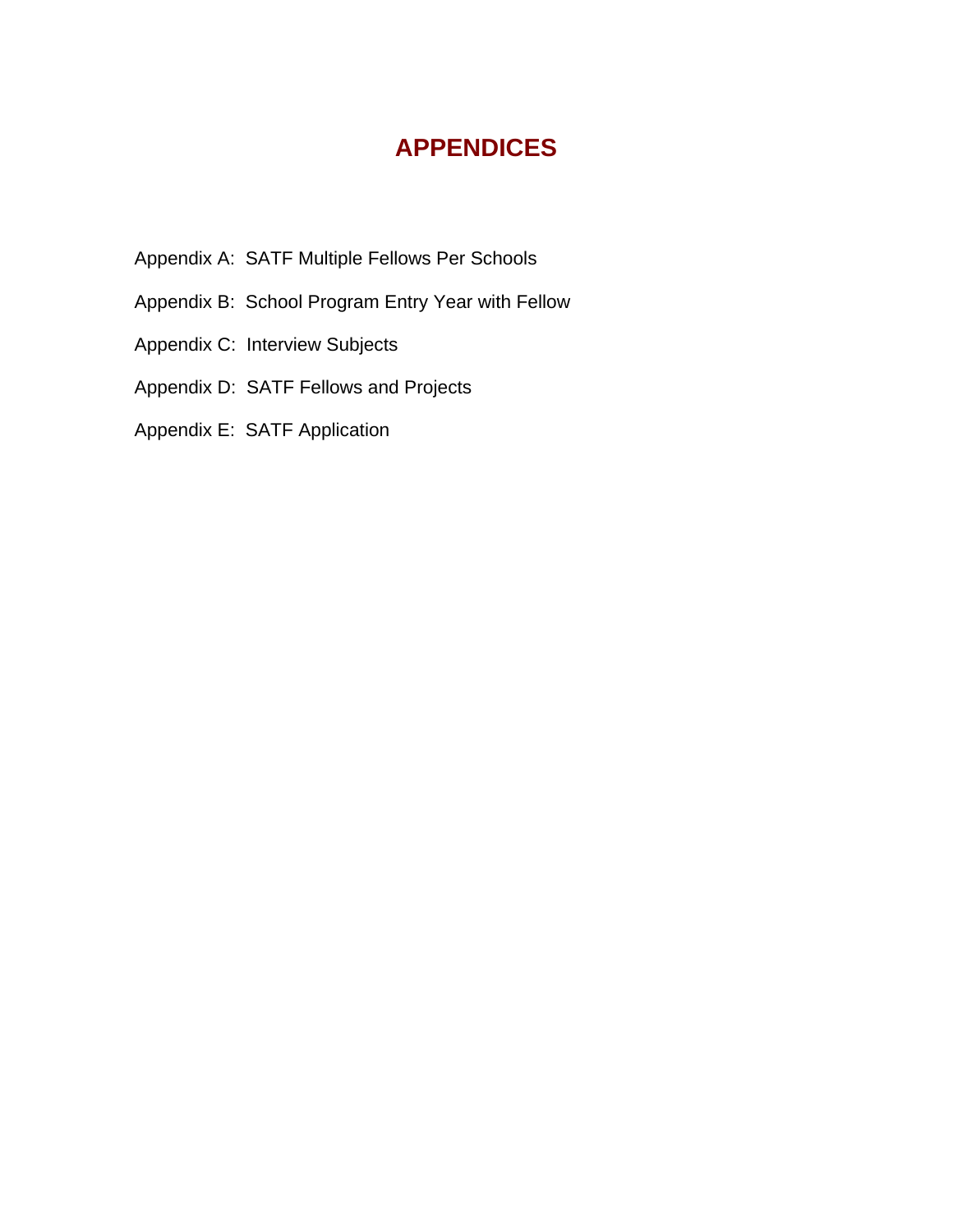# **APPENDIX A SATF MULTIPLE FELLOWS PER SCHOOL**

- $VA = Visual Art$  $D = D$ ance
- $T = The$ atre
- $M = Music$
- MA = Media Arts
- CW = Creative Writing

| <b>School</b>                     | # of Fellows per Discipline | Round          |
|-----------------------------------|-----------------------------|----------------|
| A.W. Dreyfoos School of the       | $VA-2$                      | 1,2            |
| Arts: West Palm Beach, FL         |                             |                |
| Baltimore School of the Arts:     | $VA-3$                      | 1,5,7          |
| Baltimore, MD                     | $T-2$                       | 9              |
| Booker T. Washington High         | $D-2$                       | 1,3            |
| School for the Performing and     | $T - 3$                     | 2,5            |
| Visual Arts: Dallas, TX           | $M - 1$                     | $\overline{2}$ |
|                                   | $VA - 2$                    | 3,4            |
| Boston Arts Academy: Boston,      | $VA -4$                     | 1,5,6,8        |
| <b>MA</b>                         | $D-3$                       | 1,2,8          |
|                                   | $T - 2$                     | 3,5            |
|                                   | $M-2$                       | 5,6            |
| CAPA-Pittsburgh Creative Art      | $VA-2$                      | 2,6            |
| HS: Pittsburgh, PA                | $M-1$                       | 5              |
|                                   | $T-1$                       | 8              |
| Culver City HS: Culver City, CA   | $VA-1$                      | $\overline{4}$ |
|                                   | $M-2$                       | 5,8            |
|                                   | $D-1$                       | 7              |
| Douglas Anderson School of the    | $D-1$                       | $\overline{2}$ |
| Arts: Jacksonville, FL            | $T - 1$                     | 3              |
|                                   | $M-1$                       | 3              |
| Duke Ellington School of the      | $\overline{V}A - 1$         | $\overline{1}$ |
| Arts: Washington, DC              | ${\rm CW-2}$                | 6,9            |
| Fine Arts Center: Greenville, SC  | $VA -3$                     | 1,3,8          |
|                                   | $M - 2$                     | 4,5            |
|                                   | $CW-1$                      | 5              |
|                                   | $D-1$                       | 5              |
| Frank Sinatra School of the Arts: | $VA - 2$                    | $\overline{7}$ |
| Long Island City, NY              | $D-1$                       | 8              |
| Governor's School for the Arts:   | $VA - 5$                    | 1,2,3,5,6      |
| Norfolk, VA                       | $T - 1$                     | $\overline{2}$ |
|                                   | $M - 3$                     | 4,5,6          |
| Greater Hartford Academy of the   | $VA-2$                      | 3,7            |
| Arts: Hartford,CT                 | $T-3$                       | 5,6,7          |
|                                   | $M-2$                       | 6,9            |
|                                   | $CW-2$                      | 6,7            |
|                                   | $D-1$                       | 8              |
| Harrison School for the Arts:     | $T-1$                       | $\overline{4}$ |
| Lakeland, FL                      | $VA-1$                      | 9              |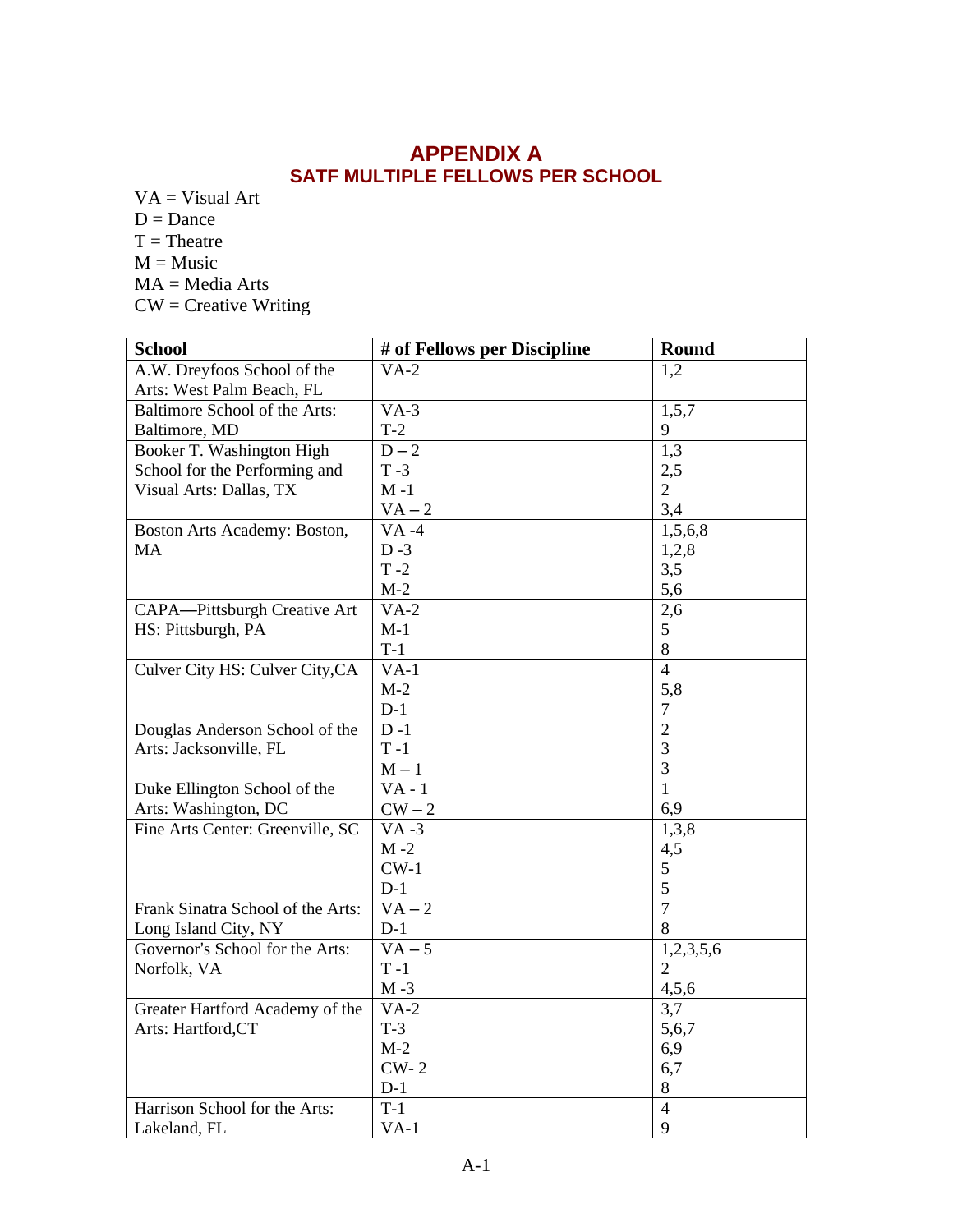| Howard Blake School of the       | $CW-2$   | 6,7            |
|----------------------------------|----------|----------------|
| Arts: Tampa, FL                  |          |                |
| John Sayles School of Fine Arts, | $M-1$    | 9              |
| School of Fine Arts:             | $VA-1$   | 9              |
| Schenectady, NY                  |          |                |
| La Guardia High School of        | $M - 3$  | 1,8            |
| Music & Art & the Performing     | $VA -4$  | 1, 3, 4, 5     |
| Arts: NY, NY                     |          |                |
| Los Angeles County High          | $VA - 3$ | 3,5,9          |
| School for the Arts: Los         | $T-3$    | 4,6,8          |
| Angeles, CA                      |          |                |
| Metropolitan Arts Institute:     | $VA-2$   | 1,9            |
| Phoenix. AZ                      | $T-1$    | 1              |
| Morris County School of          | $VA-1$   | 7              |
| Technology, Academy of Visual    | $M-1$    | 8              |
| & Performing Arts: Denville, NJ  |          |                |
|                                  |          |                |
| New Orleans Center for the       | $T - 2$  | 1,4            |
| Creative Arts: New Orleans, LA   | $VA -9$  | 1,3,4,5,8,9    |
|                                  | $CW -4$  | 2,3,5,9        |
|                                  | $M - 3$  | 4,5,7          |
|                                  | $MA-1$   | $\overline{c}$ |
| New World School of the Arts:    | $M-1$    | 6              |
| Miami, FL                        | $D-1$    | 6              |
|                                  | $VA-1$   | $\overline{7}$ |
| Orange County High School for    | $VA-2$   | 5,6            |
| the Arts: Santa Ana, CA          | $MA-1$   | $\overline{7}$ |
| Perpich Center for Arts          | $M - 3$  | 1,4            |
| Education: Golden Valley, MN     | $VA-1$   | 1              |
|                                  | $D-1$    | $\overline{2}$ |
|                                  | $T - 1$  | 3              |
| Pinellas County Center for the   | $VA - 2$ | 2,5            |
| Arts at Gibbs High School:       | $T - 2$  | 3              |
| Pinellas County, FL              | $D - 1$  | $\overline{4}$ |
| San Diego School of Creative     | $D-1$    | $\overline{5}$ |
| Arts: San Diego, CA              | $T-1$    | 6              |
| School of the Arts: Rochester:   | $VA -1$  | 1              |
| <b>NY</b>                        | $D-1$    | $\overline{4}$ |
| South Carolina Governor's        | $VA-3$   | 5,7,8          |
| School for the Art and           | $M-1$    | 6              |
| Humanities: Greenville, SC       | $CW - 1$ | 6              |
| Stivers School for the Arts:     | $VA-2$   | 9              |
| Dayton, OH                       |          |                |
| Vancouver School for the Arts    | $T-1$    | 1              |
| and Academics: Vancouver, WA     | $M-2$    | 2,3            |
|                                  | $D-2$    | 2,3            |
|                                  |          |                |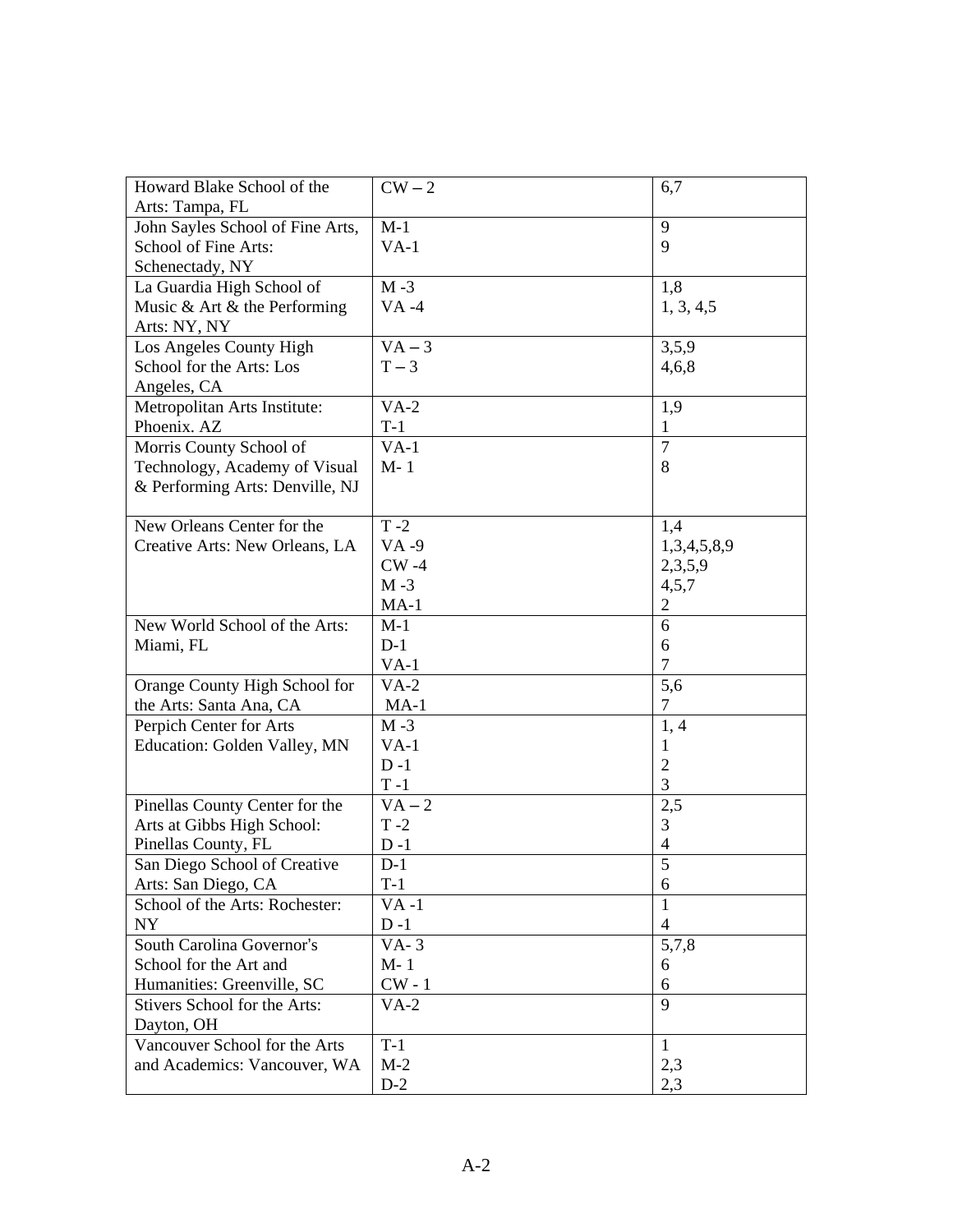# **APPENDIX B: SCHOOL PROGRAM ENTRY YEAR WITH FELLOW**

#### **FIRST-ROUND PARTICIPANTS**

Baltimore School of the Arts, Baltimore, MD Booker High School, Sarasota, FL Booker T. Washington HS for the Performing and Visual Arts, Dallas, TX Boston Arts Academy, Boston, MA Dreyfoos School of the Arts, West Palm Beach, FL Ellington School of the Arts, Washington, DC Fine Arts Center, Greenville, SC Governor's School of the Arts, Norfolk, VA LaGuardia High School of Music & Art and Performing Arts, New York, NY Metropolitan Arts Institute, Phoenix AZ New Orleans Cent for the Creative Arts, New Orleans, LA Perpich Center for Arts Education, Golden Valley, MN Vancouver School of the Arts, Vancouver, WA School of the Arts, Rochester, NY

### **NEW SCHOOLS/FIRST FELLOW: 2002**

Coronado School of the Arts, Coronado. CA Douglas Anderson School of the Arts, Jacksonville, FL Pinellas County Center for the Arts, St. Petersburg, FL Pittsburgh HS for the Creative and Performing Arts, Pittsburgh, PA

### **NEW SCHOOLS/FIRST FELLOW: 2003**

Greater Hartford Academy of Arts, Hartford, CT Larkin High School, Elgin, IL Los Angeles County HS for the Arts, Los Angeles, CA Middlesex County Vocational & Technical High School, East Brunswick, NJ Patapsco HS and Center for the Arts, Dundalk, MD

### **NEW SCHOOLS/FIRST FELLOW: 2004**

Cooperative Arts and Humanities, New Haven, CT Culver City High School Academy of Visual and Performing Arts, Culver City, CA Detroit High School for Fine and Performing Arts, Detroit, MI Northeast School of the Arts, San Antonio, TX Harrison School for the Arts, Lakeland, FL High School of Art and Design, New York, NY

### **NEW SCHOOLS/FIRST FELLOW: 2005**

Brooklyn High School of the Arts, Brooklyn, NY Governor's School of the Arts, Richmond, VA Orange County High School of the Performing Arts, Santa Ana, CA San Diego School of Creative and Performing Arts, San Diego, CA South Carolina Governor's School for the Arts and Humanities, Greenville, SC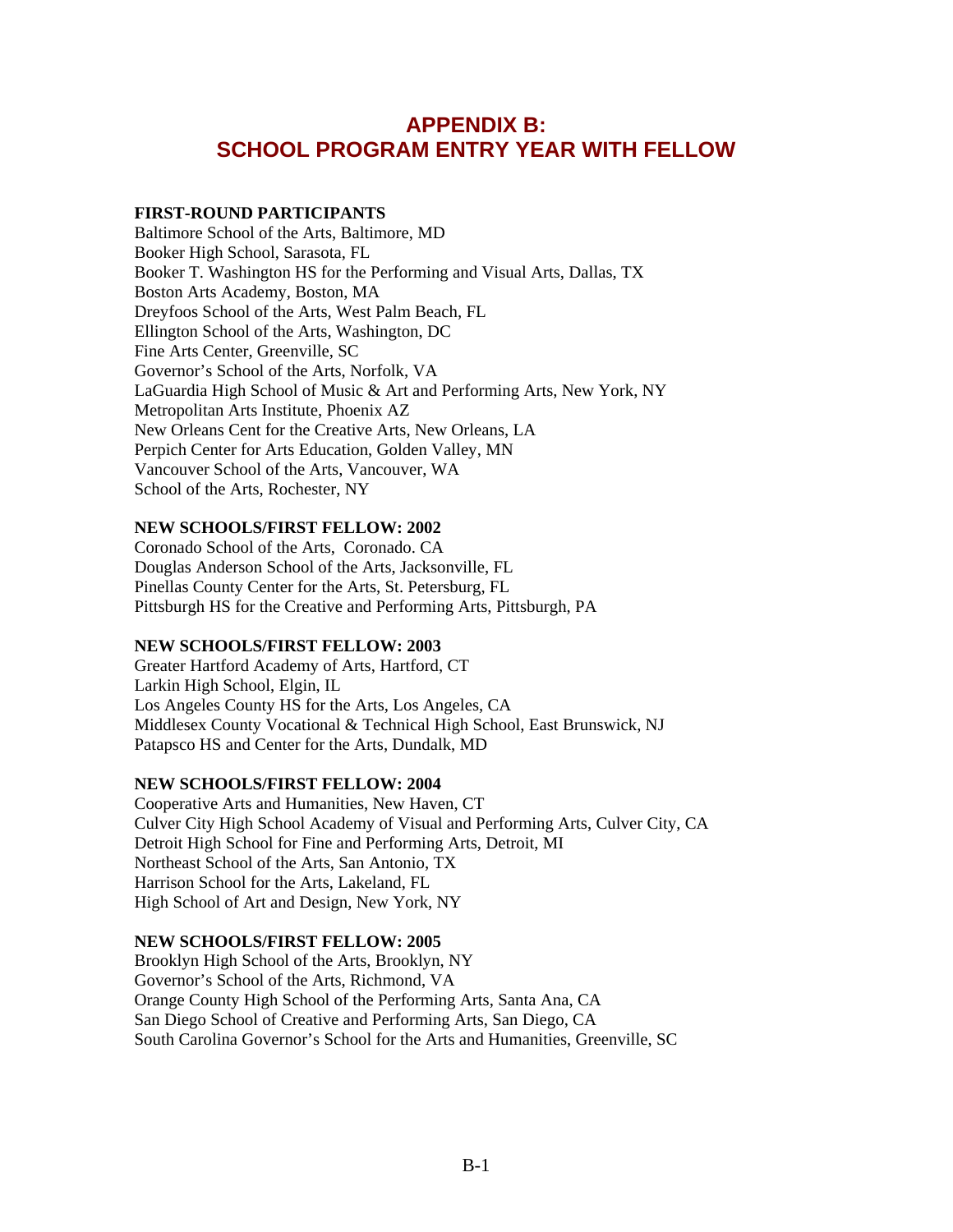#### **NEW SCHOOLS/FIRST FELLOW: 2006**

Capital Area School for the Arts, Harrisburg, PA Howard W. Blake Magnet High School of the Arts, Tampa, FL Manatee School for the Arts, Palmetto, FL New World School of the Arts, Miami, FL Shenandoah Valley Governor's School for Arts and Humanities, Fisherville, VA

#### **NEW SCHOOLS/FIRST FELLOW: 2007**

Art and Music Academy at Bayard Rustin Educational Complex, New York, NY Bergen County Academy for Visual and Performing Arts, Hackensack, NJ Dupont Manual Magnet High School, Louisville, KY Frank Sinatra School of the Arts, New York, NY Las Vegas Academy of International Studies, Las Vegas, NV Tacoma School of the Arts, Tacoma, WA Morris County School of Technology, Academy of Visual & Performing Arts, Denville, NJ

#### **NEW SCHOOLS/FIRST FELLOW: 2008**

North Carolina School of the Performing Arts, Winston-Salem, NC Paseo Academy of Fine and Performing Arts, Kansas City, MO Repertory Company High School for Theatre Arts, New York, NY

#### **NEW SCHOOLS/FIRST FELLOW: 2009**

Alabama School of Fine Arts, Birmingham, AL Arts at Capital Theatre, Willimantic, CT Booker T. Washington Magnet High School, Montgomery, AL Bronx High School for the Visual Arts, New York, NY Fordham High School for the Arts, New York, NY John Sayles School of Fine Arts, Schenectady, NY Mississippi School of the Arts, Brookhaven, MS Stivers School of the Arts, Dayton, OH Wadleigh Secondary School for the Performing and Visual Arts, New York, NY

58 Schools

\*Note: Some schools have a relationship with SAFT for several years before they formally enter the program with their first Fellow. For example, they may have artist/teachers who make it to the finalist stage, but are not awarded Fellowships. Some of these artist/teachers successfully reapply and/or other faculty members at the school subsequently submit successful applications.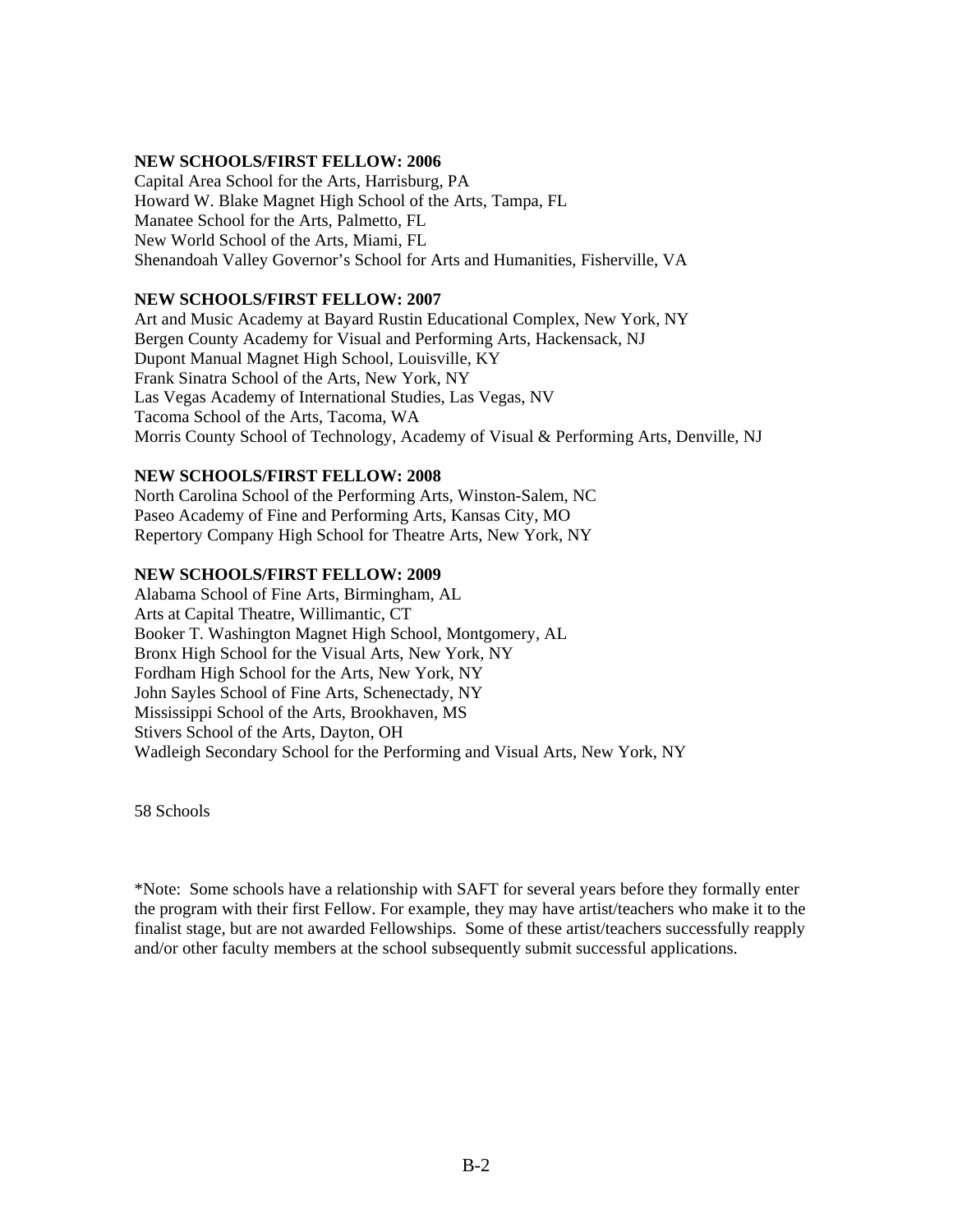# **APPENDIX C: SATF INTERVIEW SUBJECTS**

FELLOWS AND ADMINISTRATORS

### *Early-Round Fellows (Rounds 1-3)*

Anne Averre, Theatre, Vancouver School of the Arts, WA Beth Balliro, Visual Art, Boston Arts Academy, MA Fernadina Chan, Dance, Boston Arts Academy, MA Luis Flores, Visual Arts, Baltimore for to the Arts, MD\* Thomas Kanthak, Interdisciplinary, Perpich Center for Arts Education, olden Valley, MN Mary Jane Parker, Visual Arts, New Orleans Center for the Creative Arts, LA Steve Earle, Theatre, Governor's School for the Arts, Norfolk, VA Ann Schwab, Visual Arts, New Orleans Center for the Creative Arts, LA Michel Varisco, Visual Arts, New Orleans Center for the Creative Arts, LA

### *Mid-Round Fellows (Rounds 4-6)*

Kristine Hatanaka, Visual Arts, Culver City H.S. of Visual and Performing Arts, CA Sally Hopkins, Visual Arts, Baltimore School of the Arts, MD\* Alyssa Jones, Music, Boston Arts Academy, MA David Schoffman, Visual Arts, Los Angeles County High School for the Arts, CA Joseph Thompson, South Carolina Governor's School for the Arts and Humanities, Greenville, SC Scott Gould, Creative Writing, South Carolina Governor's School for the Arts and Humanities, Greenville, SC

Pit Menousek Pinegar, Greater Hartford Academy of the Arts, CT

### *Later-Round Fellows (Rounds 7-9)*

Doris Conrath, Photography, Tacoma School of the Arts, WA Michael Pellera, Music, New Orleans Center for the Creative Arts, LA Archie Veale, Visual Arts, Baltimore School of the Arts, MD\* William McLaughlin, Dance, Boston Arts Academy, MA Greg Shelnut, Visual Arts, North Carolina School of the Arts, Winston-Salem, NC Paul Christensen, Theatre/Lighting Design, Baltimore School of the Arts, Baltimore, MD Susan Smith-Cohen, John Sayles School of Fine Arts, Schenectady, NY\* Foster Dickson, Booker T. Washington Magnet High School, Montgomery, AL Peg Foley, Visual Arts/Fiber, John Sayles School of Fine Arts, Schenectady, NY\* Nora Worthington, Theatre/Costume Design, Baltimore School of the Arts, MD\*

#### **Administrators**

Craig Collins, Harrison School for the Arts, Lakeland, FL Donna Finn, Frank Sinatra School of the Arts, Long Island City, NY George Simpson, Los Angeles County High School for the Arts, CA Linda Nathan, Boston Arts Academy, MA Peg Normandine, John Sayles School of Fine Arts, Schenectady, NY\* Roy Fluher, Fine Arts Center, Greenville, SC Leslie Shepard, Baltimore School of the Arts, MD\* Kyle Wedberg, New Orleans Center for the Arts, LA Quesha Starks, Booker T. Washington Magnet High School, Montgomery, AL

**Site Visits:** Baltimore School of the Arts, John Sayles School of Fine Arts, Schenectady, NY

\* in-person, on-site interview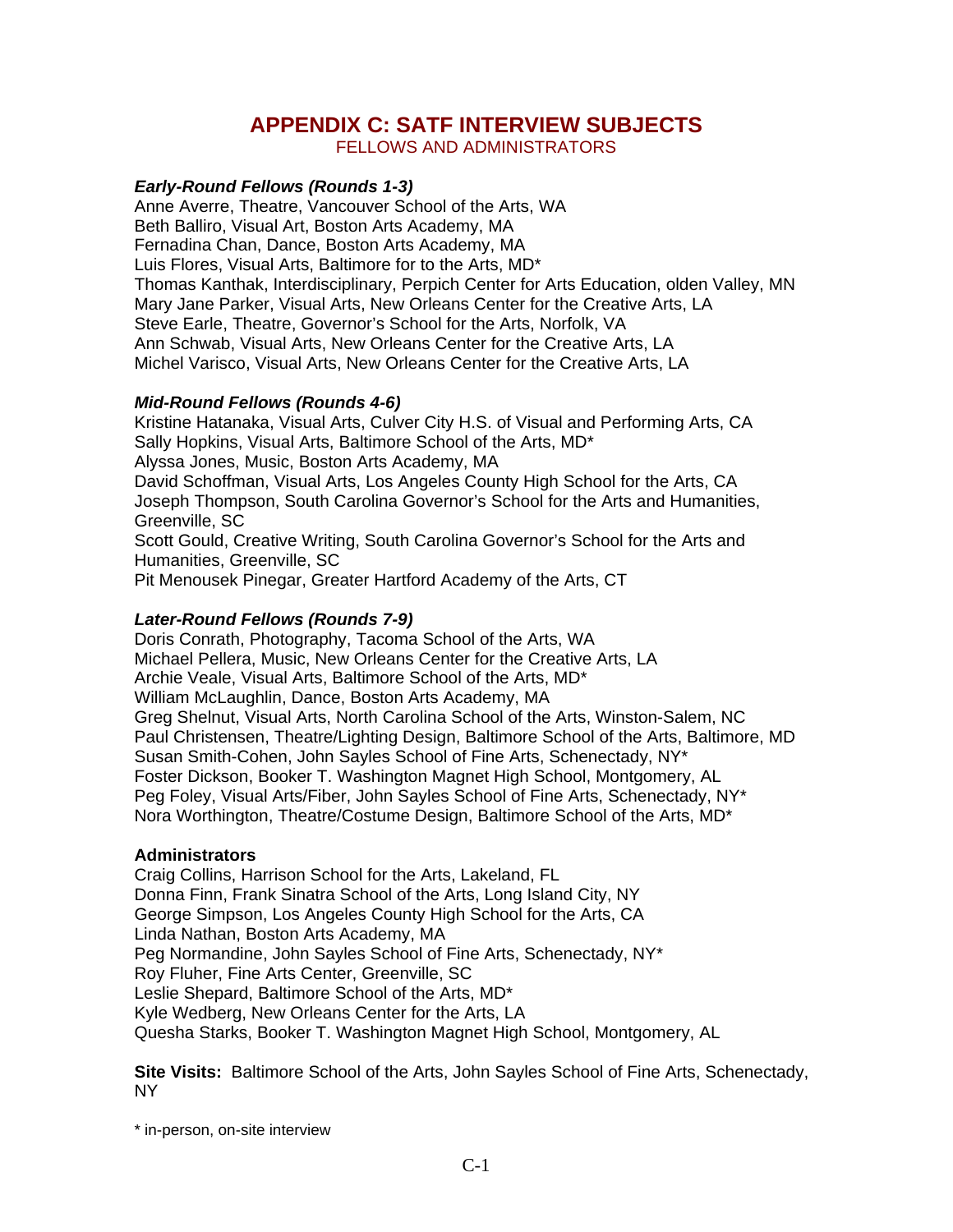## **APPENDIX D: SATF FELLOWS AND PROJECTS (ROUNDS 1-9)**

#### **Round 1 Fellows, 2001**

**Anne Averre, Theater, Vancouver School of the Arts, WA**: To enter into a formal mentorship with IMAGO THEATER, resulting in the production of an original interdisciplinary work that will premier in a Portland theater.

**Gregory Baber, Theater, New Orleans Center for the Creative Arts, LA** : To further enhance Classical acting skills by attending a master class in Shakespearean Acting with the British-American Drama Academy at Balliol College, Oxford, England.

**Beth Balliro, Visual Arts, Boston Arts Academy, Boston, MA**: To travel for three weeks through the island of Kyushu, Japan to observe the creation of traditional pottery; and study with aceramic mentor, Ben Ryterband, upon return.

**Maurice Byers, Music, F.H. LaGuardia High School of Music & Art and Performing Arts, New York, NY** : To compose a ballet score for the October Ballet Co. in Ho Chi Minh City, Vietnam at their invitation, and follow up with performances and exchanges with the dance division of LaGuardia HS.

**Fernadina Chan, Dance, Boston Arts Academy, Boston, MA:** To explore choreography & dance technology by participating in 3 summer workshops at Arizona State University; and studying at Concord Academy's Summer Stages Dance.

**Angela Ellsworth, Interdisciplinary, Metropolitan Arts Institute, Phoenix, AZ**: To create an autobiographical performance art piece through research in Utah, and a residency at La Cipressai, outside Florence, Italy, to develop the work.

**Luis Flores, Visual Arts, Baltimore School of the Arts, MD**: To produce new print work: to work at Goya Girl Press to produce a limited edition print; and to learn new printmaking techniques through a month long residency at The Virginia Center for the Creative Arts.

**Jennifer Gifford, Visual Arts, Dreyfoos School of the Arts, W. Palm Beach, FL**: To study and work with figure drawing teachers at the School of Visual Arts in NYC.

**Rona Glasser, Visual Arts, Booker High School, Sarasota, FL:** To improve artistic skills, try new materials, and invigorate artistic vision through workshops at the Fine Arts Work Center in Provincetown: MA. and at the Ringling School of Art, Sarasota.

**Jarvis Grant, Visual Arts, Ellington School of the Arts, Washington D.C.:** To explore & receive training in digital photographic printmaking & electronic media delivery methods.

**Jonathan Holt Howard, Music, Perpich Center for Arts Education, Golden Valley, MN:** To compose and record a set of musical pieces that explore the relationship between text and music, and utilize advanced electronic techniques, through collaboration with a writer, choreographer, and several musicians based in the Minneapolis area.

**William Jung, Visual Arts, F.H. LaGuardia High School of Music & Arts and Performing Arts, New York, NY:** To take a class in lithography at the Manhattan Graphics Art Center, and to hire a Master Printmaker, Ms. Judy Mensch, to assist in making experimental lithographic prints.

**Thomas Kanthak, Interdisciplinary, Perpich Center for Arts Education, Golden Valley, MN:** To expand a musical collaboration, develop new group improvisational curriculum, and create a workshop, seminar, and performance with Canadian flutist, Dr. Jonathan Bayley, at Banff Center for the Arts, Alberta, Canada, Summer 2001.

**Elizabeth Lyons, Visual Arts, School of the Arts, Rochester, NY:** To study sculpture and glass with Jaminx and Enar de la Torre at Haystack Mountain School, Deer Isle, Maine.

**Nancy Norwood, Visual Arts, Perpich Center for Arts Education, Golden Valley, MN:** To create a series of short, thematic video poems to expand knowledge about digital cinema, through experimentation and critiques by Kevin Smith (photographer, printmaker and book maker) and Nathan Lyons (photographer) in Rochester, NY.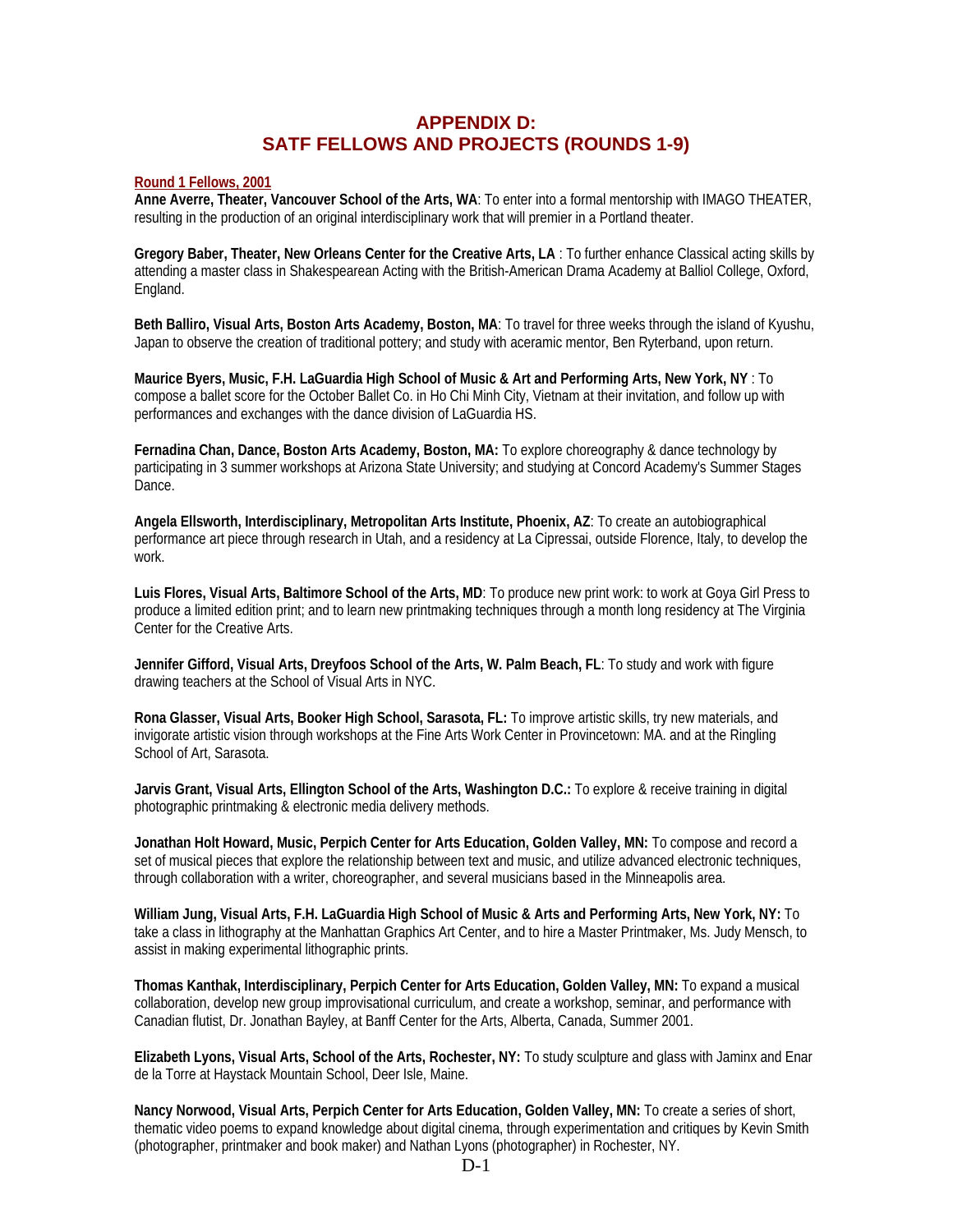**Carol Panaro-Smith, Visual Arts, Metropolitan Arts Institute, Phoenix, AZ:** To learn the use of photo polymer plates for printing letter press and photogravure with James Hajicek; also learn new bookmaking techniques at the Columbia College Chicago Center for Book and Paper Arts.

**Mary Jane Parker, Visual Arts, New Orleans Center for the Creative Arts, LA**: To attend "A Print Odyssey: 2001," a print symposium in Cortona, Italy; to research and create work through travel in Italy; participate in a color woodcut course at Santa Reparata International School for Art, Florence, Italy.

**Michelle Tillander, Visual Arts, Governor's School for the Arts, Norfolk, VA**: To take a workshop with Elizabeth Opelenick: "The Romantic Image" and with Katrin Eisman, "The Complex Image," at the Maine Photographic Workshops, Rockport, Maine, expanding methods of using digital and photographic media.

**Richard Titone, Music, F.H. LaGuardia High School of Music & Arts and Performing Arts, New York, NY**: To attend an Artist-in-Residence program with the Gramercy Brass Orchestra, with activities including performance with the ensemble" writing an original work for the group and receiving mentoring in performance and Brass Band conducting.

**Lily Weiss, Dance, Booker T. Washington HS for the Performing and Visual Arts, Dallas, TX** : To expand knowledge of modern dance repertory through an internship with The American Dance Legacy Institute. It will include studying the staging and coaching of modern master choreographers. Study will take place in several sites including the American Dance Festival (NC); Juilliard; and Brown University.

**Susan Willis, Visual Arts, Fine Arts Center, Greenville, SC:** To attend a three-week, technical and design workshop led by Manfred Bischoff at A!chimia, Contemporary Jewelry School in Florence, Italy.

#### **Round 2 Fellows, 2002**

**Dennis Childers, Multi-media, Pittsburgh HS for the Creative and Performing Arts**, **PA**: To learn about the advanced use of technology in live dance performances through study with the Troika Ranch Dance Company in NYC.

**Marsha Christo, Mixed-media, A.W. Dreyfoos School of the Arts, West Palm Beach, FL**: To study nontoxic printmaking at the College of Santa Fe and the Gracefield Arts Centre in Dumfries, Scotland in order to learn about environmentally sound printmaking techniques.

**Karon Cogdill, Theater, Booker T. Washington HS for the Performing and Visual Arts, Dallas, TX:** To study mask making and performing at the Oell'Arte International School in Blue Lake, California and in Corrales, New Mexico with Juanita Wolff, in order to create a new piece of masked theater. (This project is a collaboration with Jane Farris.)

**Steve Earle, Theater, Governor's School for the Arts, Norfolk, VA**: To study Irish theatre and literature and enhance performance skills through seminars and workshops at the Gaiety School of Acting in Dublin, Ireland.

**Courtney Egan, Film/video, New Orleans Center for the Creative Arts, LA:** To study interactive web applications at Pittsburgh Filmmakers in order to create an interactive artwork.

**Joyce Ely-Walker, Visual Arts, Pinellas County Center for the Arts, St. Petersburg, FL**: To explore new directions in painting through coursework in other media at the Maine College of Art, Portland, Maine (metalsmithing, jewelry, drawing), and at Haystack Mountain School of Crafts, Deer Isle, Maine (fibers/mixed media), as well as through mentorships with painters Josette Urso and Marjorie Portnow in New York City.

**Jane Farris, Theater, Booker T. Washington HS for the Performing and Visual Arts, Dallas, TX:** To gain a broader understanding of mask work as it pertains to performance by attending the Dell'Arte International School in Blue Lake, California, and studying in Corrales, New Mexico with Juanita Wolff, in order to create a new piece of masked theater. (This project is in collaboration with Karon Cogdill.)

**Otis Gray, Music, Booker T. Washington HS for the Performing and Visual Arts, Dallas, TX**: To study and perform various styles of Latin music at a professional level as an apprentice to Rebecca Mauleon, an internationally recognized

**Margaret Green, Music, Vancouver School of the Arts, WA**: To pursue a year-long program to gain knowledge in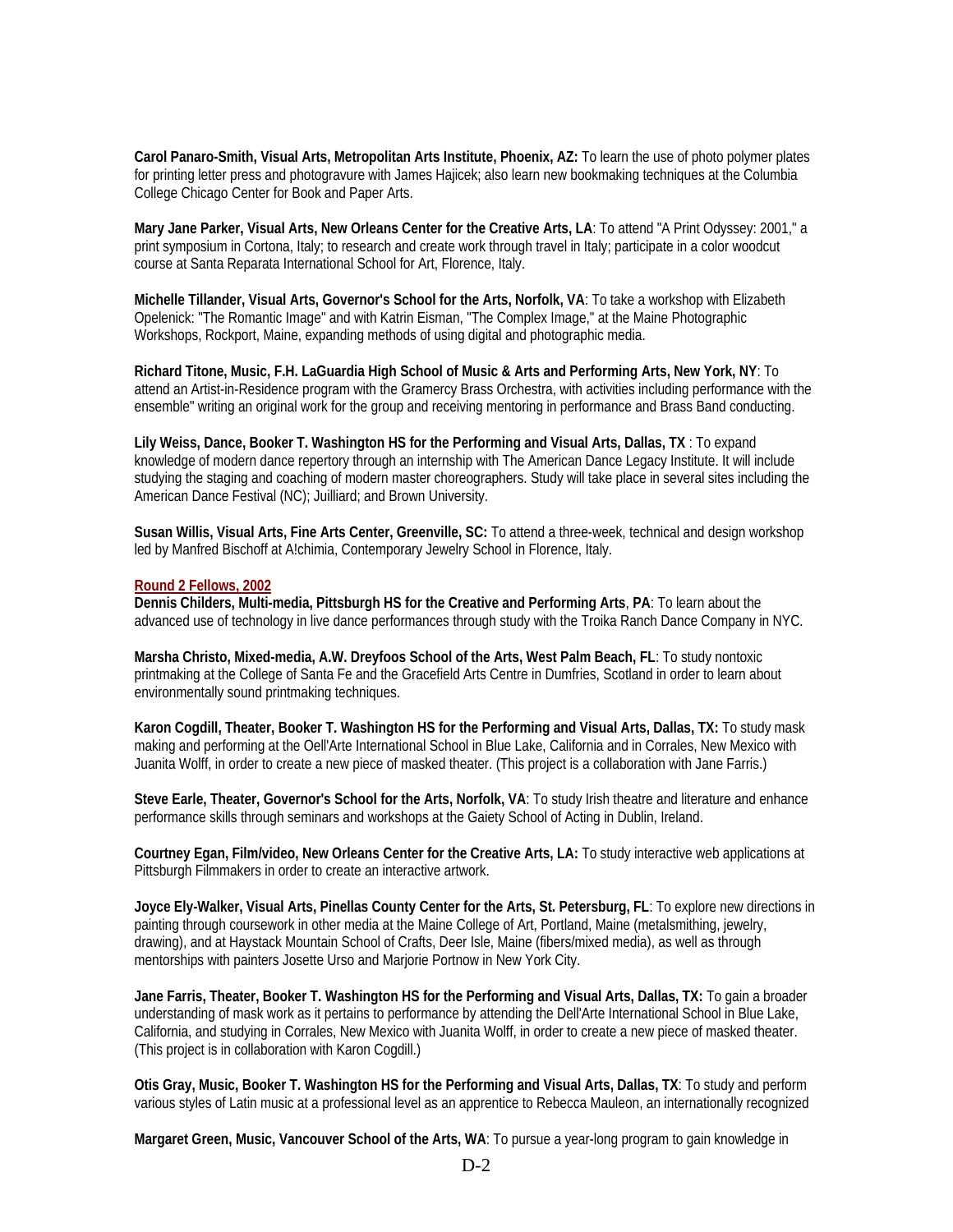vocal techniques and repertoire of Eastern European and African-American traditions at the following venues: workshops led by Ysaye Barnwell and Dr. George Brandon at the Esalen Institute, California; at Florida State University with Dr. Andre Thomas; workshops led by KITKA, a women's vocal ensemble in Oakland, California; and private lessons with folklorist Mary Sherhart, Seattle, Washington.

**Mary Harding, Dance, Perpich Center for Arts Education, Golden Valley, MN:** To study at the Bates Dance Festival in Maine, followed by creating a new work.

**Karen Page, Visual Arts, Pittsburgh High School for the Creative and Performing Arts, PA:** To work and study with printmakers at Foreland Street Studio, Pittsburgh, and to create a new series of works using felt.

**Phyllis Penney, Dance, Douglas Anderson School of the Arts, Jacksonville, FL:** To study and investigate the folkloric dance styles of Peru through classes and observation of the cultural and musical heritages of the indigenous people of Peru, as stimulus for new choreography.

**James Richard, Creative Writing, New Orleans Center for the Creative Arts, LA:** To spend a summer in residency at the Vermont Studio Center, and the Ragdale Foundation, Lake Forest, Illinois, in order to complete a book of poems, write new poems, and develop contacts with other artists, as well as travel to take advantage of cultural opportunities not available in New Orleans.

**Jose Sarazen, Dance, Boston Arts Academy, MA:** To study Cuban ballet methodology at Cuballet, a program of the Ballet Nacional de Cuba, in Havana, Cuba.

**Martine Strohmeyer, Visual Arts, Governor's School for the Arts, Norfolk, VA**: To research and execute a body of work based on the human form and emotion and explore an exciting nev' process in mono-printing with Paula Roland at The Open Studio, Santa re, New Mexico, in addition to exploring national exhibition opportunities.

**Fern Tresvan, Dance, Vancouver School of the Art, WA:** To further dance studies by participating in intensive summer study at the Bates Dance Festival in Maine, followed by the creation of a solo work.

**Elizabeth Weinberg, Dance, Coronado School of the Arts, CA**: To study with the Avaz International Dance Theatre of Los Angeles to learn the cultural dances of the Middle East, and to create a new contemporary piece based on these traditional forms.

#### **Round 3 Fellows, 2003**

,

**Karen L. Bail, Theater, Pinellas County Center for the Arts, St. Petersburg, FL:** To participate in the LaMaMa International Symposium for Directors in Spoleto, Italy to improve directing and acting skills.

**Christine Breslin, Visual Arts, The Greater Hartford Academy of the Arts, CT**: To study digital photography with Katrin Eismann, and participate in photo teaching workshop at The Maine Photographic Workshop, Rockport, Maine.

**James Davis Campbell, Visual Arts, Fine Arts Center, Greenville, SC**: To study machine woodworking with Matthew Wajda at the North Bennett Street School in Boston and create a new body of artwork.

**Ruth A. Cavanaugh, Music, Larkin High School, Elgin, IL**:To study music of other cultures by attending World Music Drumming Workshops in Lake Geneva, Wisconsin, followed by a year of Central and South American flute study with Julie Koidon.

**Jackie L. Conrad, Dance, Vancouver School of the Arts, WA:** To study flamenco dance in Spain at Carmen de las Cue\,ds, in Granada and at the' Simon EI Rubio studios in Jerez de la Frontera:

**Ann Hunt Currier, Visual Arts, F.H. LaGuardia High School of Music & Art and Performing Arts, New York, NY**: To organize a study tour of textiles and rug making in Peru in order to seek new sources and inspiration for the production of digital photographic images

**Rachel F. Evans, Theater. Middlesex County Vocational & Technical High, East Brunswick, NJ:** To enhance directing skills by studying and attending productions, tours, expert concerts and lectures at the Stratford Festival of Canada, Ontario.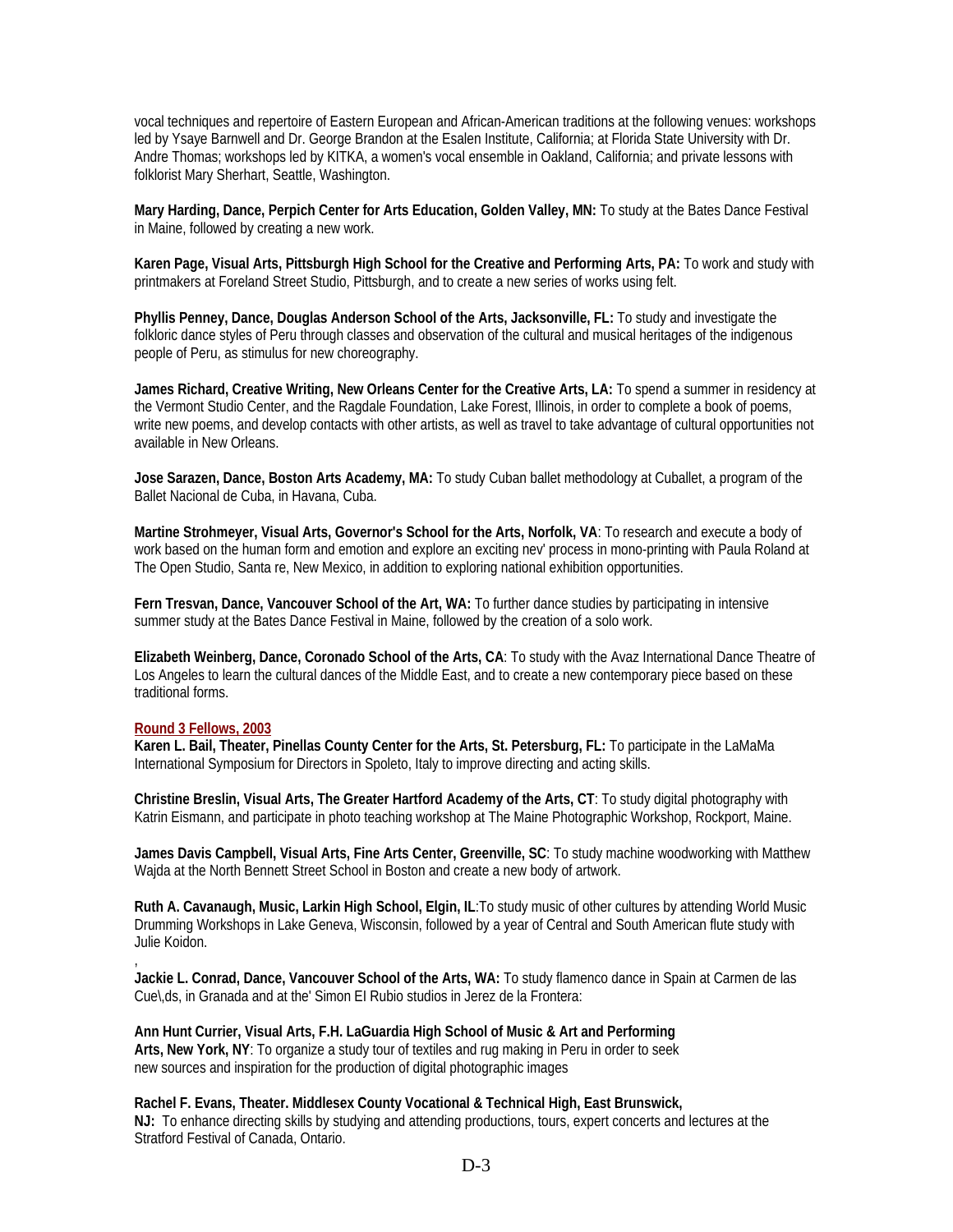**Georgia L. Geisser, Visual Arts, Patapsco HS and Center for the Arts, Dundalk, MD**: To study figurative sculpture and alternative firing techniques by working with Sergei Isupov at Penland School of Crafts in North Carolina.

**Anne W. Gisleson, Creative Writing, New Orleans Center for the Creative Arts,** LA: To conduct research for an historical novel, and attend the month long New York State Writer's Institute on fiction writing at Skidmore College.

**Michael Higgins, Theater, Douglas Anderson School of the Arts, Jacksonville, FL:** To attend the Fringe Festival in Edinburgh, Scotland, as well as performances and seminars in London's West End.

**Carmine Iannaccone, Visual Arts, Los Angeles County HS for the Arts, CA**: To research and sketch paintings from the Hudson River School; followed by the production of new work that will be documented in a publication introduced by a critical essay written by David Pagel, art critic for the Los Angeles Times.

#### **Linda H. James, Dance, Booker T. Washington HS for the Performing and Visual Arts,**

**Dallas,TX** : To attend the American Dance Festival's Dance Professionals Workshop in North Carolina, and Centrum's Bill Evans Dance Teachers' Intensive Workshop in Port Townsend, Washington, followed by the creation of new works.

**Patricia E. Kelley, Theater/Costume Design, Pinellas County Center for the Arts, St. Petersburg, FL**: To increase artistic knowledge of costume industry standards by interning in a major New York City costume house and attending theatrical and film make-up workshop at the London College of Fashion in England.

#### **Nancy I. Mack, Visual Arts, Booker T. Washington HS for the Performing and Visual Arts,**

**Dallas, TX:** To attend a technical workshop at AVL Looms in Chico, California in order to re-condition and offer programs on Booker High School's loom; also attend a draw loom technique workshop at the International Weaving School in Copenhagen, Denmark; and to create new works.

**Tory W. Peterson, Theater, Perpich Center for Arts Education, Golden Valley, MN:** To attend acting classes in the Cross training Performance Project of the Perseverance Theatre Company in Juneau, Alaska, followed by a mentorship with the company and development of a performance piece.

**Alice E. Rogan-Nelson, Visual Arts, Governor's School for the Arts, Norfolk, VA:** To study glassmaking techniques at the Pilchuck Glass School in Washington State; and attend the Glass Art Society conference and study with glass artist Cappy Thompson in Seattle.

**Ann M. Schwab, Visual Arts, New Orleans Center for the Creative Arts, LA:** To spend two months in New York City visiting galleries and studying photography at The New School.

**David J. Tang, Music/technology, Vancouver School** of the **Arts, WA:** To study recording arts technology at the Edgar Stanton Recording Institute of the Aspen Music Festival.

**Rosalind M. Thomas-Clark, Theater, Boston Arts Academy, MA**: To participate in Augusto Boal's, Centro de Teatro do Oprimido do Rio De Janeiro (Center of the Theatre of the Oppressed) in Brazil.

**Michel Varisco, Visual Arts, New Orleans Center for the Creative Arts, LA**: To attend the Aries Photography Festival, Aries France; study digital techniques at the Santa Fe Workshop with John Paul Caponigro in New Mexico; and complete work in preparation for a gallery show scheduled for January 2004.

**Vera K. Watson, Music, Douglas Anderson School of the Arts, Jacksonville:** To learn interpretation of French and Spanish music through piano courses at the Tenerife Conservatory in the Canary Islands, the Villa Secra Conservatory, Spain; and the College O'Espagne, Paris.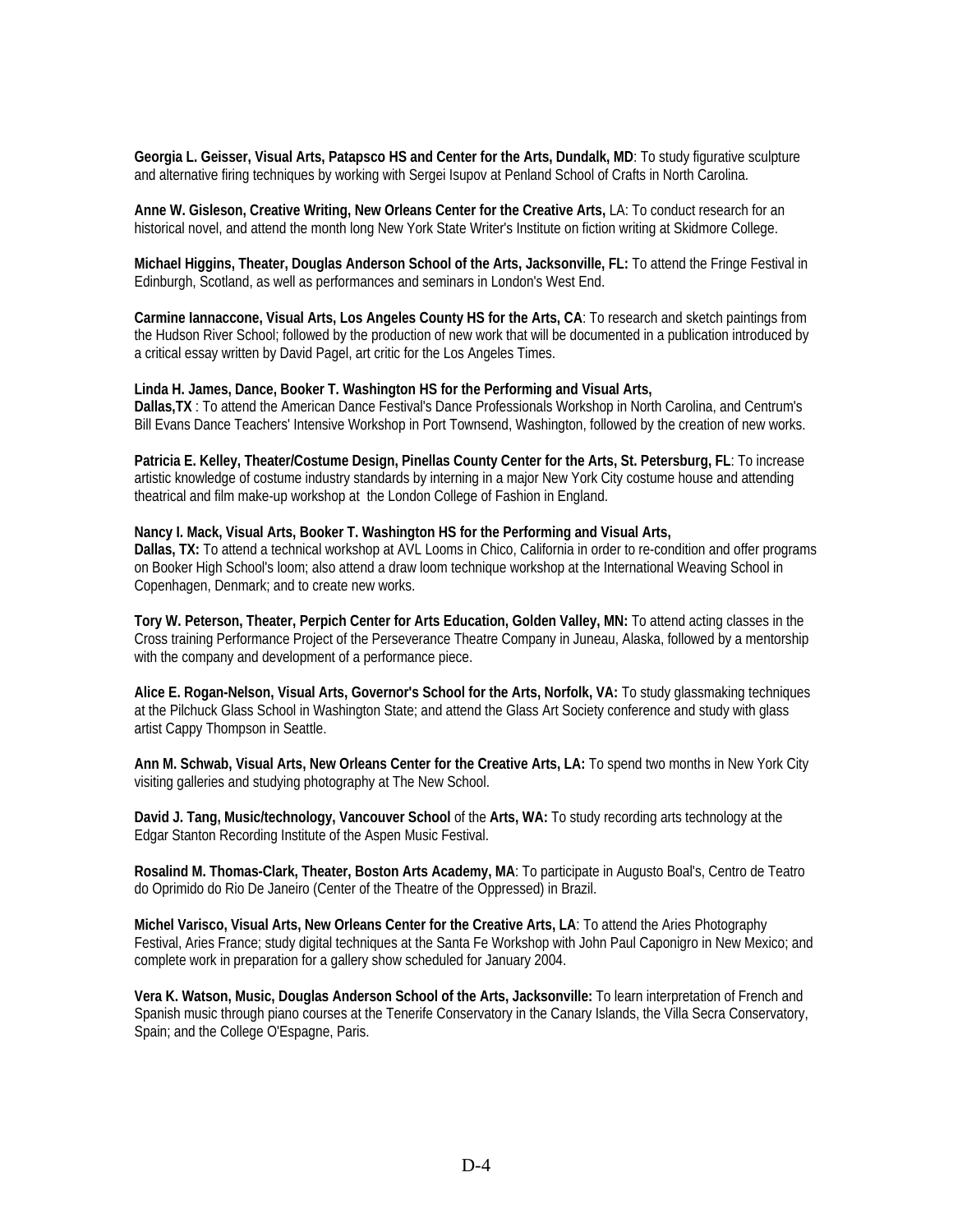#### **Round 4 Fellows, 2004**

**Stephen Dankner, Music,New Orleans Center for Creative Arts/Riverfront (NOCCA/Riverfront), New Orleans, LA:**  To work as a resident with mentor Maestro Seibel, Music Director of the Louisiana Philharmonic, and to compose a symphony while in residence at an artist's colony (either Virginia Center for the Creative Arts, Millay Colony for the Arts or the MacDowell Colony)

**Terry DeRoche, Visual Art, NOCCA/Riverfront, New Orleans, LA:** To enroll in "Discovering Florence Through Photography" at the Santa Reparata International School of Art in Florence, Italy with photographer Michael McCarthy.

**Claudia Furr, Visual Art, Booker T. Washington High School for the Performing and Visual Arts, Dallas TX:** To research and study ceramics at the Philadelphia Museum of Art and the Schein-Joseph International Museum at Alfred University in Rochester, NY, and attend a ceramic workshop at the Archie Bray Foundation in Helena, Montana in order to inspire new work to exhibit in 2005.

**Gayle Glenn, Visual Art, Detroit High School for Fine and Performing Arts, Detroit, MI:** To expand knowledge of hot glass techniques at the Penland School of Crafts in Penland, NC in order to prepare a body of artwork for exhibit.

**Jon Grier, Music, Greenville Fine Arts Center, Greenville, SC:** To purchase equipment for producing electronic music, to study with Daniel Koppelman, Professor of Music Technology at Furman University in Greenville, SC; and to produce new works for live performances.

**Kristine Hatanaka, Visual Art, Culver City High School Academy of Visual and Performing Arts, Culver City, CA:**  To create a new body of artwork using mixed media by studying at the Taos Institute of Arts in New Mexico, and at the Art Center of Design in Pasadena, California.

**Paul Hughes, Theatre, Harrison School for the Arts, Lakeland, FL:** To attend the Western Michigan University Summer Playwriting Program in Prague in July of 2004.

**Janice Hunton, Interdisciplinary, Perpich Center for Arts Education, Golden Valley, MN:** To study acting and movement at the Wesley Balk Opera/Music-Theatre Institute in Minneapolis, MN and observe rehearsals and performances at different venues in St. Paul, Minneapolis and NYC.

**Nikki Jackson, Visual Art, NOCCA/Riverfront, New Orleans, LA:** To study and travel in China through a program sponsored by West Virginia University, the Jingdezhen Ceramic Institute, and the Northwest University of Light Industry; and to develop a mentor relationship with ceramist Takeshi.

**Jennifer Lee, Visual Art, Cooperative Arts and Humanities, New Haven, CT:** To study figurative work at the National Portrait Gallery in London in order to create a unified body of figurative work.

**Ira Merritt, Visual Art, High School of Art and Design, NY, NY:** To take courses in etching and Photoshop at the School of Visual Arts in NYC in order to complete a body of work.

**Mary Lee Miller, Dance, School of the Arts, Rochester, NY:** To study "release technique" (Klein Technique) and contact improvisation, to study with choreographer Bebe Miller at Bearnstow, Maine, and to create a new multi-media dance work.

**George Ozuna, Film, The Film School of San Antonio at Harlandale, San Antonio, TX:** To work with NY documentary filmmaker Beni Matias as a mentor, and create a film on Mexican immigration to NYC.

**Raymond Pancarowicz, Music, Governor's School for the Arts, Norfolk, Virginia:** To attend the 2004 Soesterberg International Music Festival in the Netherlands to study violin, conducting, orchestra, and chamber music, and take classes with violinist and conductor, Sidney Harth.

**Suzanne Pomerantzeff, Dance, Pinellas County Center for the Arts at Gibbs High School, St. Petersburg, FL:** To create a full-length ballet about the Great Irish Famine based on a travel-study trip to Ireland and Boston, and to develop the choreography while in residence at Jacob's Pillow.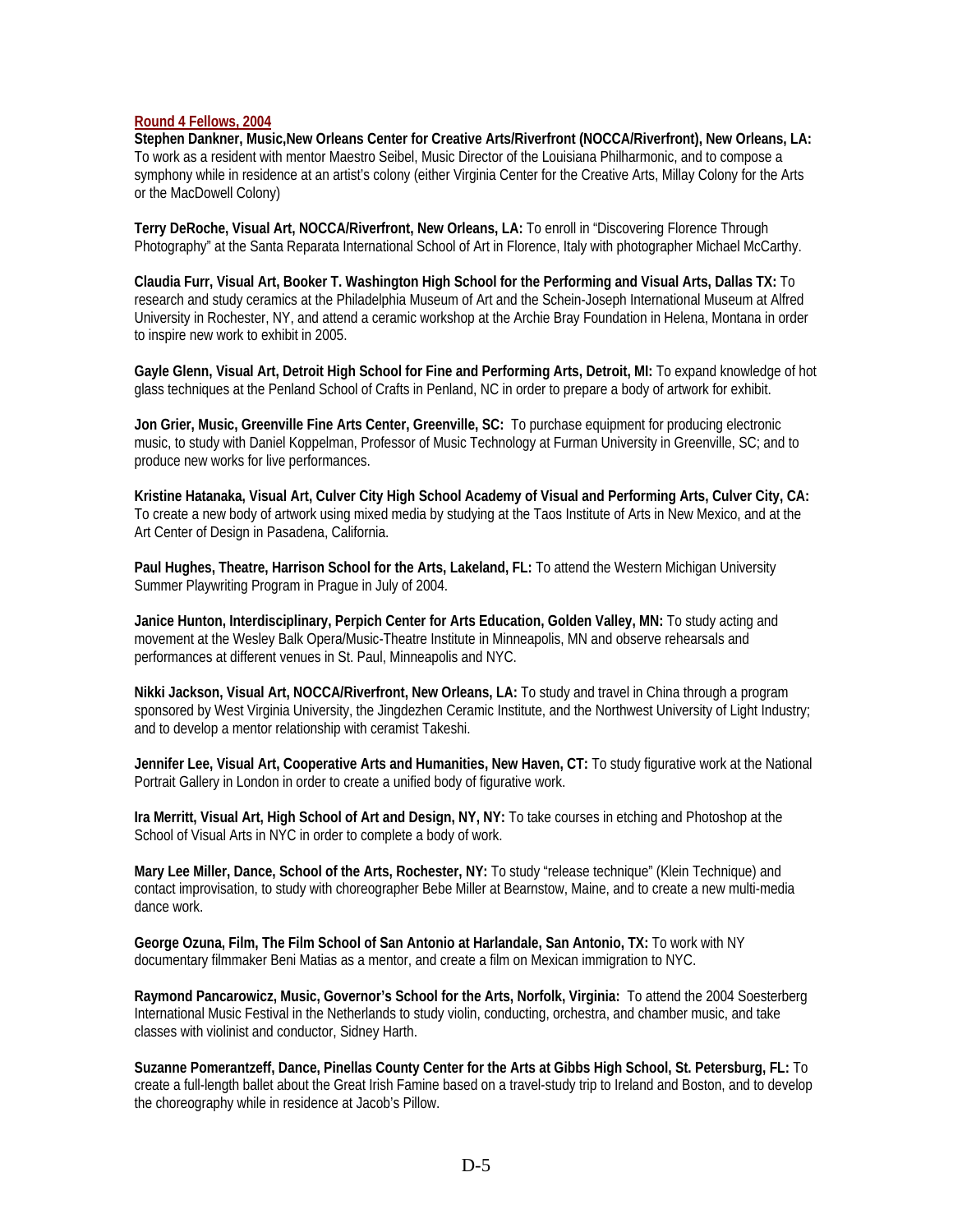**Brendan Pulver, Visual Art, F.H. LaGuardia High School of Music and Art and Performing Arts, New York, NY:** To travel to Andalucia, Spain to study and paint the local landscape at La Cartujha, a 2-week artists' retreat, and continue painting on his own for 3 weeks after the retreat.

**Vicky Silva, Theater, Los Angeles County High School for the Arts, LA, CA:** To study physical theatre at the Dell'Arte International School of Physical Theatre in Blue Lake, California.

**Raymond Vrazel, Theater, NOCCA/Riverfront, New Orleans, LA:** To study at the 2004 summer acting program of the British American Drama Academy's Midsummer based at Balliol College in Oxford

**Vera Watson, Music, Douglas Anderson School of the Arts (Round 3 Fellow):** Attended the Chautauqua School of Music Piano Program, a five week intensive summer program at the Chautauqua Institute in NY.

#### **Round 5 Fellows, 2005**

**Elana Amity, Visual Art, F. H. LaGuardia High School of Music and Art and Performing Arts, New York, NY** : To attend the Painting and Assemblage course at the Haystack Mountain School of Crafts, July 3-15, 2005.

**Aida Anderson, Dance, San Diego School of Creative and Performing Arts, San Diego, CA**: To attend workshops, choreograph, and attend performances at ImpulsTanz Festival in Vienna, an international festival presenting over 60 cutting-edge dance artists.

**Claire Bateman, Creative Writing, Fine Arts Center, Greenville, SC**: To rent a car, drive west, and experiment with journal techniques and poetry in preparation for organizing a school-wide cross-disciplinary journal conference.

**Ann Bridges**, **Visual Art, Orange County High School for the Arts, Santa Ana, CA**: To create a body of work exploring the natural landscape off the coast of Southern California in the Channel Islands. Also will work with two professional mentors and exhibit new paintings in 2006.

**Barrington Edwards, Film/Video, Boston Arts Academy, Boston, MA:** To travel to Japan and study Japanese animation at animation museums and studios of professional animators. Will also create an original animated film project.

**Charlton Gavitt, Theater, Booker T. Washington High School for the Performing and Visual Arts, Dallas, TX:** To attend the 3-week National Stage Combat Workshop in Las Vegas, hosted by the Society of American Fight Directors.

**Lara Hill, Visual Art, Brooklyn High School of the Arts, Brooklyn, NY:** To study classical realist painting techniques in a summer workshop at the Angel Academy in Florence Italy for the development of new art work.

**Sally Hopkins, Visual Art, Baltimore School of the Arts, Baltimore, MD:** To attend the 3-week summer course on black and white etching at Il Bisonte International School of Graphics in Florence, Italy, in order to complete work for a solo show in 2006.

**Brian Jennings, Theater, Greater Hartford Academy, Hartford, CT:** To attend the Edinburgh Fringe Festival and observe ensemble performance styles and attend workshops in order to develop an ensemble-based theater piece for his students.

**Alan Johnson, Visual Art, Pinellas County Center for the Arts at Gibbs High School, St. Petersburg, FL:** To work with mentor Robert Bede Clark at the University of Missouri to develop a deeper knowledge of clay and ceramics.

**Allyssa Jones, Music, Boston Arts Academy, Boston, MA:** To spend the summer studying jazz improvisation and vocal arranging at Western Michigan University with jazz vocal arranger Steven Zegree.

**Kristin Kovacic, Creative Writing, The Pittsburgh High School for Creative and Performing Arts, Pittsburgh, PA:**  To attend the 2-week Spoleto Writers' Workshop for mid-career writers in order to create new work.

**Cecily Ochoa, Visual Art, Governor's School for the Arts, Richmond, VA:** To complete a body of work during and after a summer residency at Cooper Union's Art Summer Residency Program for painting and drawing.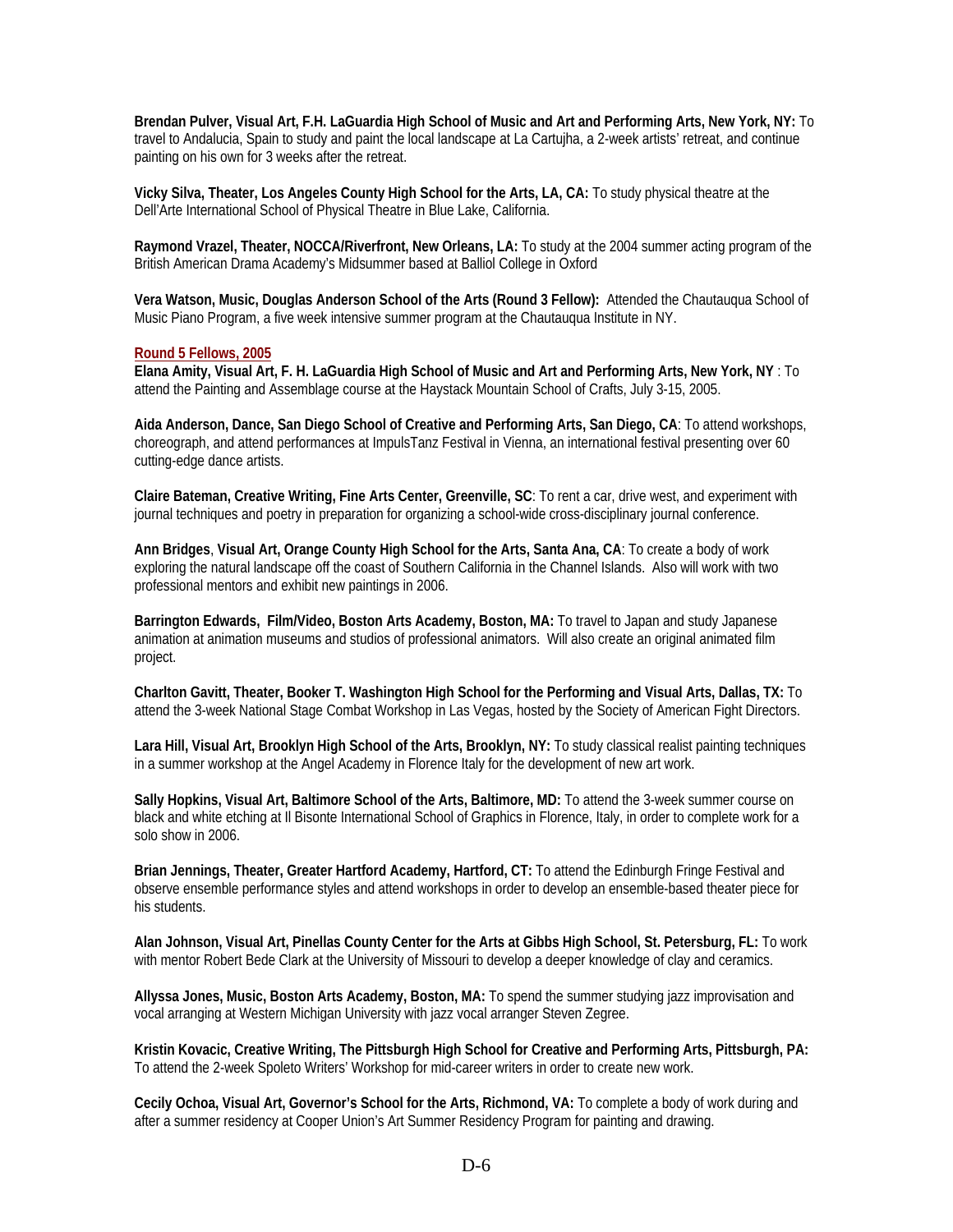**Michael Rihner, Music, New Orleans Center for Creative Arts/Riverfront, New Orleans, LA:** To work with two music mentors, purchase music software for orchestration and composition and to compose his Third Symphony.

**Gary Robinson, Music, Fine Arts Center, Greenville, SC:** To live in NYC for four weeks, study the drum set at the Drummers Collective in Greenwich Village, and research orchestral music for two orchestras which he conducts in Greenville, SC: Greenville County Youth Orchestra and Foothills Philharmonic.

**David Schoffman, Visual Art, Los Angeles County High School for the Arts, Los Angeles, CA:** To create structured independent study in figure drawing, research drawing at the Getty Museum and the Los Angeles County Museum, and to work with two professional mentors in Los Angeles.

**Eugenie Schwartz, Visual Art, New Orleans Center for Creative Arts/Riverfront, New Orleans, LA:** To create a new body of work of bronze sculpture with professionals at the Modern Art Foundry in NYC by using the lost wax process and solid investment casing which will allow her to cast her work on a much larger scale.

**Anthony Spano, Music, Culver City High School Academy of Visual and Performing Arts, Culver City, CA:** To attend the World Association for Symphonic Bands Ensembles 12<sup>th</sup> International Conference in Singapore and attend workshops and master classes with internationally known teachers, conductors and musicians.

**Joseph Thompson, Visual Art, South Carolina Governor's School for the Arts and Humanities, Greenville, SC:** To travel to Mexico and visit the Aztec archeological site at Tzintzuntzan and create a body of work including drawings and sculptures.

**Jennifer Varekamp, Theatre, Boston Arts Academy, Boston, MA:** To attend the Fashion and Jewelry Design Summer Session at Domus Academy in Milan, Italy and research the costume collections at the Textile and Galleria Museums in Paris.

**Janis Woodward, Dance, Fine Arts Center, Greenville, SC:** To attend the Limon Institute Summer Workshop in NYC to research the technique and the Etudes Project and to attend classes at the Alvin Ailey Studios.

**Andrea Young, Creative Writing, New Orleans Center for Creative Arts/Riverfront, New Orleans, LA:** To travel to Alexandria, Egypt in summer 2005, in order to create a relationship with their writing community through the publication of a bilingual journal; to research the landscapes of the *Alexandria Quartet*; and to create new work.

#### **Round 6 Fellows, 2006**

**Kelly Burnette, Dance, Manatee School for the Arts, Palmetto, FL:** To attend two summer dance festivals in 2006: The American Dance Festival in Durham, N.C, to study in the Dance Professionals Workshop for 2 weeks; and Jacob's Pillow in MA, to study independently in the Jazz Program.

**Kathryn Dey, Music, South Carolina Governor's School for the Arts and Humanities, Greenville, SC:** To attend a practice marathon retreat at Magic Mountain Music Farm to study and perform works for viola, as well as take a series of master classes with master teacher, Heidi Castleman at the Juilliard School of Music in NYC.

**Gerard Ebitz, Dance, New World School of the Arts, Miami, FL:** To study classical ballet and traditional Hungarian Folk Dance at the Hungarian Dance Academy in Budapest, Hungary. Also to create a new work based on the assimilation of the school's approach to pedagogy, movement and technique.

**Patricia Elam, Creative Writing, Duke Ellington School of the Arts, Washington, D.C.:** To participate in a fiction writing workshop taught by Lynne Sharon Schwartz or Ellen Sussman, and a creativity workshop by Eric Maisel. Both workshops are held in Paris.

**Kathleen Fochtman-Gambs, Visual Arts, metalworking, Orange County High School for the Arts, Santa Ana, CA:**  To attend the Society of North American Goldsmith's conference in Chicago and participate in a two-week metals workshop with Harlan Butt at Haystack Mountain School of Crafts in Maine.

**Victor Frailing, Visual Arts, photography, Virginia Governor's School for the Arts, Norfolk, VA;** To attend a photographic workshop sponsored by the Maine Photographic Workshops and create a new body of work by traveling to Uganda, Africa and photographing efforts of world health organizations under the mentorship of Thatcher Cook.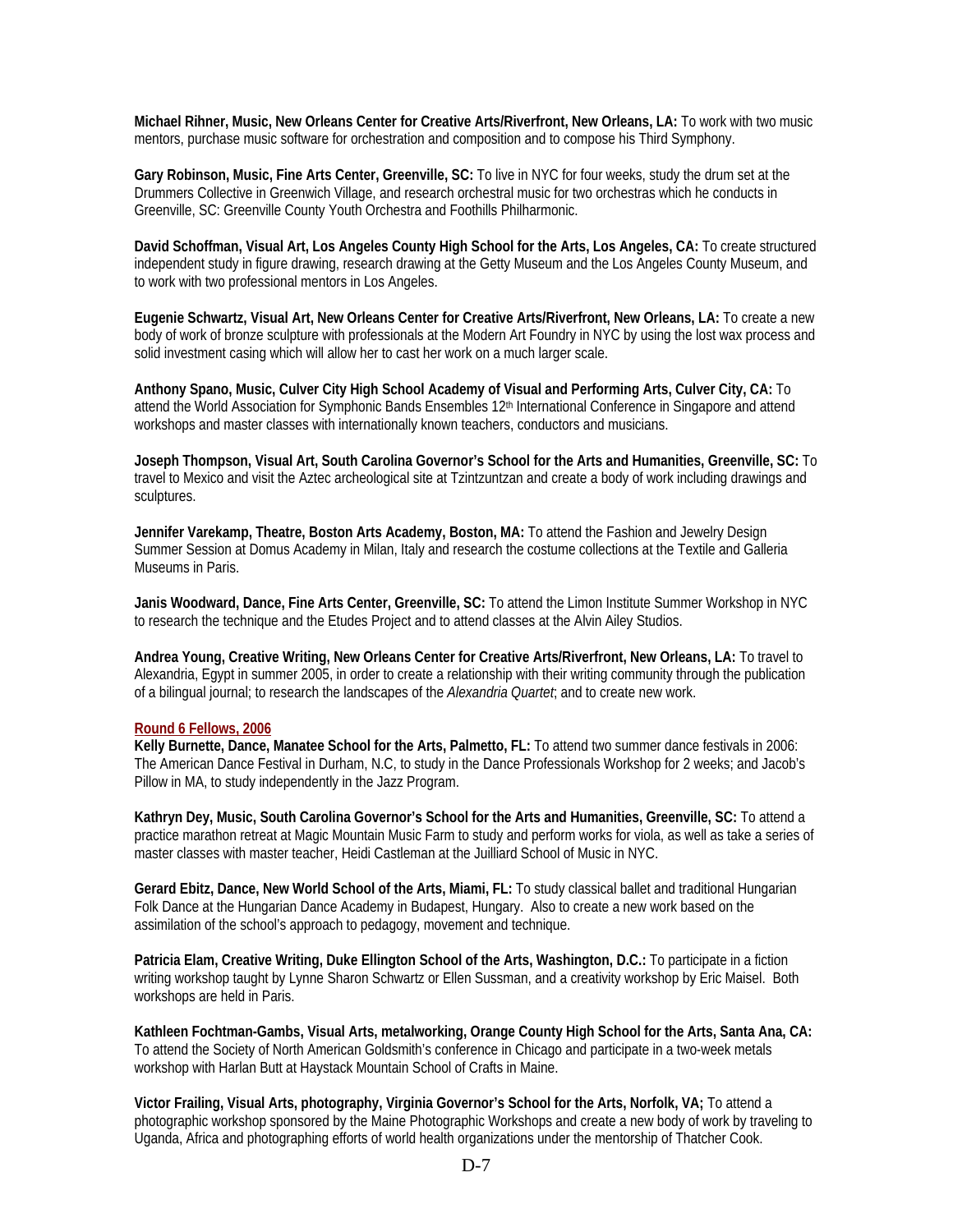**James Gasior, Music, New World School of the Arts, Miami, FL:** To study privately with six jazz pianists in the NYC area: Bruce Bath, Garry Dial, Ted Rosenthal, Phil Markowitz, Kenny Werner and David Hazeltine.

**Scott Gould, Creative Writing, South Carolina Governor's School for the Arts and Humanities, Greenville, SC"** To travel to Serra Pistoiese, Italy and research the story of the day the villagers buried a dead American fighter plane against the wishes of the German army. Write a non-fiction essay on the effect of these events.

**Sarah Hersh, Music, Greater Hartford Academy of the Arts, Hartford, CT:** To study Italian for 3 semesters and travel to Italy to attend the Spoleto Festival Dei Due Monde in the summer of 2007.

**Gregory Holt, Music, Boston Arts Academy, Boston, MA:** To study electro-acoustic music synthesis and composition through independent study with Dr. Richard Boulanger and the Berklee College of Music in Boston.

**Jennipher Lewis, Theater, San Diego School of Creative and Performing Arts, San Diego, CA:** To become immersed in the NYC world of theater by seeing plays and attending a 6-week acting program at the Michael Howard Studio.

**Pit Menousek Pinegar, Creative Writing, Greater Hartford Academy of the Arts, Hartford, CT:** To attend a writers colony and complete a fourth volume of poetry and two sequences of short poems. Colony choices include: Hedgebrook, Virginia Center for Creative Arts, Bellagio, Djerrassi, Can Serrat and the Edward Albee Foundation.

**Flora Plumb, Theater, Los Angeles County High School for the Arts, Los Angeles, CA:** To learn the Suzuki Method of Actor Training and The Viewpoints technique of improvisation at the SITI Summer Intensive in LA and with Burning Wheel in LA in ongoing workshops.

**Gianna Russo, Creative Writing, Howard W. Blake Magnet High School of the Arts, Tampa, FL:** To attend the Spoleto Writers Workshop in Italy in July 2006 and create new poetry, creative non-fiction, and complete a collection of poems.

**Denise Suska-Green, Visual Arts, Ceramics, Pittsburgh High School for the Creative and Performing Arts, Pittsburgh, PA:** To study ceramics an work during a 7-week residency at Japan's Shigaraki Ceramic Cultural Park which houses a state of the art ceramic facility and museum.

**Guy Telemaque, Visual Arts, Photography, Boston Arts Academy, Boston, MA**: To research multi-media work and process of Brazilian photographer, Miguel Rio Branco, in the Museum of Sao Paulo and Museum of Modern Art in Rio de Janiero, and create a body of new work.

**Debra Walsh, Theater, Greater Hartford Academy of the Art, Hartford, CT**: To enhance her puppetry skills through study and observation under the mentorship of Faye Dupras and through attending two puppetry festivals: Puppets Up! In Canada, and the Festival-Marionette in France.

**Patti Watters, Music, Virginia Governor's School for the Arts, Norfolk, VA**: To attend the Ransom Wilson Flute Masterclass in Monterchi, Italy in July 2006.

**Lisa Weitzman, Theatre, Capital Area School for the Arts, Harrisburg, PA**: To study the Sanford Meisner Technique of acting with Wend Ward at Ward Acting studio in NYC during a 6-week summer intensive.

**Keri Wormald, Theatre, Shenandoah Valley Governor's School for the Arts and Humanities, Fisherville, VA**: To study and create theater with international practitioners Buillermo Gomez-Pena, Jacob Wren, Richard Gough, Mke Pearson, and Joan Mills at the Centre for Performance Research in Aberystwyth, Walels.

#### **Round 7 Fellows, 2007**

.

**Susan Banks, Ceramics, New World School of the Arts, Miami, FL:** To study kiln-formed glass at the Pilchuck Glass School in Stanwood, WA, summer 2007

**Gerald Born, Theater, Las Vegas Academy of International Studies, Visual and Performing Arts, Las Vegas, NV:**  To attend the International Training Session in Commedia Dell'Arte and the Arslarvaria mask-making course with Antonio Fava in Italy, July-August 2007.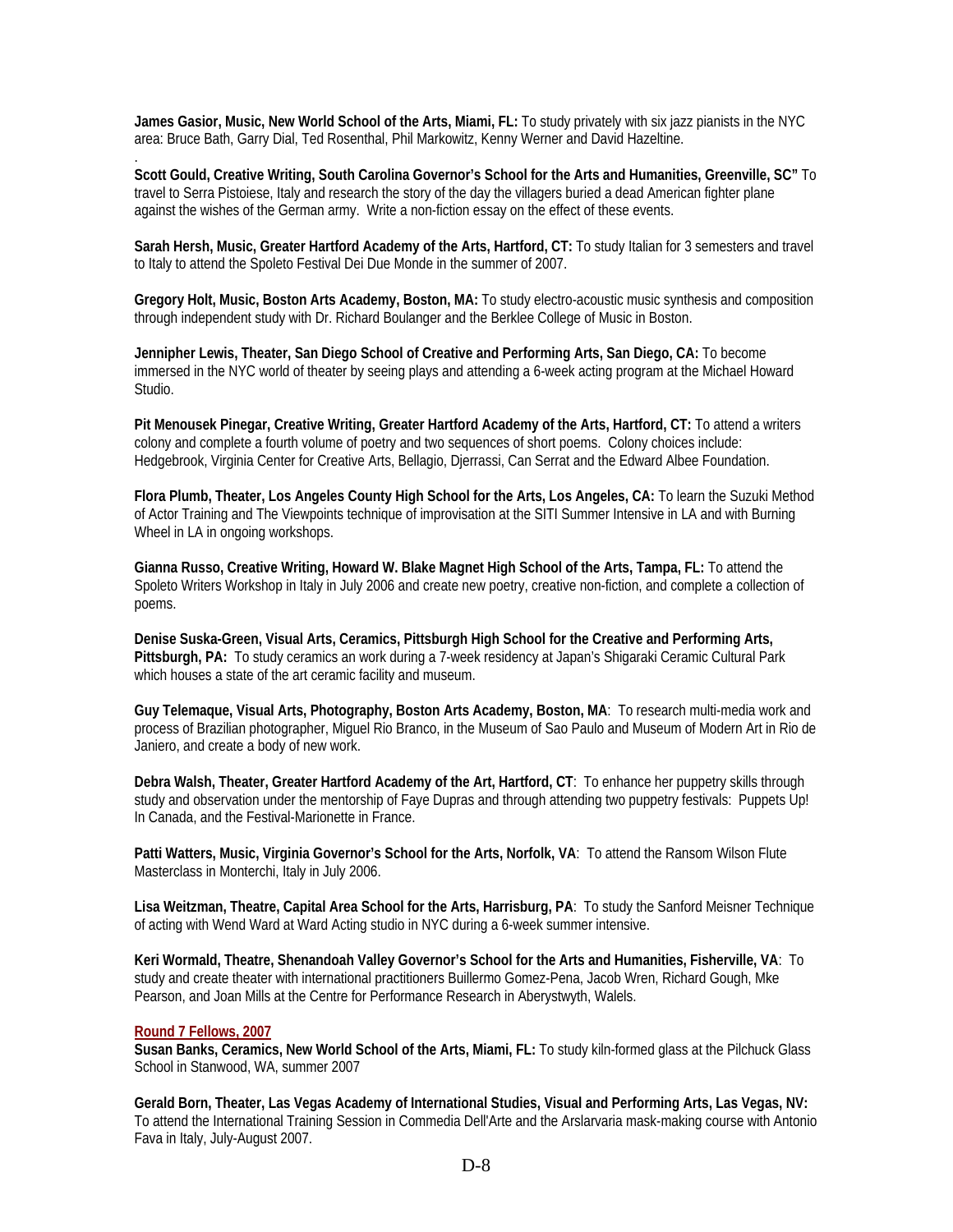**David Chandler, Theater, Greater Hartford Academy of the Arts, Hartford, CT:** To travel to China to study with Grandmasters of Tai Chi Chuan and study vocal and stage combat techniques of the Beijing Opera.

**Doris Conrath , Photography, Tacoma School of the Arts, Tacoma, WA**: To hire an adjunct faculty to cover classes in order to create 15 photo composites. Work will be done at the school where students can observe the art-making process.

**John Fairweather, Creative Writing, Howard W. Blake School of the Arts, Tampa, FL:** To travel to Alaska to write short stories and a novel based on experiences with Yupik people.

**Irene Fitzpatrick, Theater, Morris County School of Technology, Academy of Visual & Performing Arts, Denville, NJ**: To participate in the Noh Training Project, a 3-week summer intensive training in dance, chant, music and performance history of Japanese Noh Drama at Indiana University.

**Axel Forrester, Visual Art, South Carolina Governor's School for the Arts and Humanities, Greenville, SC:** To participate in an internship at the Institute of Cultural Inquiry in Italy, which focuses on collaborative, media-based artmaking.

**Francine Gintoff, Visual Art, Greater Hartford Academy of the Arts, Hartford, CT:** To study life drawing at the Studio Art Centers International School in Florence, Italy.

**Cari-Ann Henderson, Dance, Culver City High School Academy of Visual and Performing Arts, Culver City, CA**: To study traditional Balinese dance at the Cudamani Institute and attend the Bali Arts Festival in order to create new experimental dance-video work.

**Jane Kahn, Photography, Frank Sinatra School of the Arts, Long Island City, NY:** To research Turner at the Tate Museum in London to create a new body of photographs based on the concept of sublime skies.

**Gaetano LaRoche, Visual Art, Frank Sinatra School of the Arts, Long Island City, NY:** To participate in the 4-week summer Aluminum Plate Lithography Workshop at Tamarind Institute of Lithography in New Mexico.

**Aaron Orullian, Film, Orange County High School of the Arts, Santa Ana, CA:** To attend screenings, panels and symposia at the Toronto International Film Festival, and create a new short film.

**Rafael Oses, Creative Writing, Greater Hartford Academy of the Arts, Hartford, CT:** To attend an artists' colony and complete a long poem and a first collection of poetry.

**Michael Pellera, Music, New Orleans Center for Creative Arts, New Orleans, LA:** To study privately with three jazz artists and complete an improvisational method book for students.

**Suzanne Sidebottom, Ceramics, DuPont Manual Magnet High School, Louisville, KY**: To attend a 2007 summer clay seminar at Haystack Mountain School of Crafts, the 2008 National Council on Education for Ceramic Artists, and produce a body of work under the mentorship of an Indiana clay artist.

**Erica Stavis, Photography, Art and Music Academy at Bayard Rustin Educational Complex, New York, NY:**To attend the Provence Photographic Workshop, the Arles Photographic Festival, and create self-guided tours throughout Paris.

**Rebecca Strum, Theater, Bergen County Academy for the Visual and Performing Arts, Hackensack, NJ**: To participate in the Commedia Dell'Arte summer intensive at the Dell'Arte International School of Physical Theatre in CA.

**Archie Veale, Visual Art, Baltimore School of the Arts, Baltimore, MD:** To study relief sculpture and casting at Baltimore Clayworks under the mentorship of Lars Westby.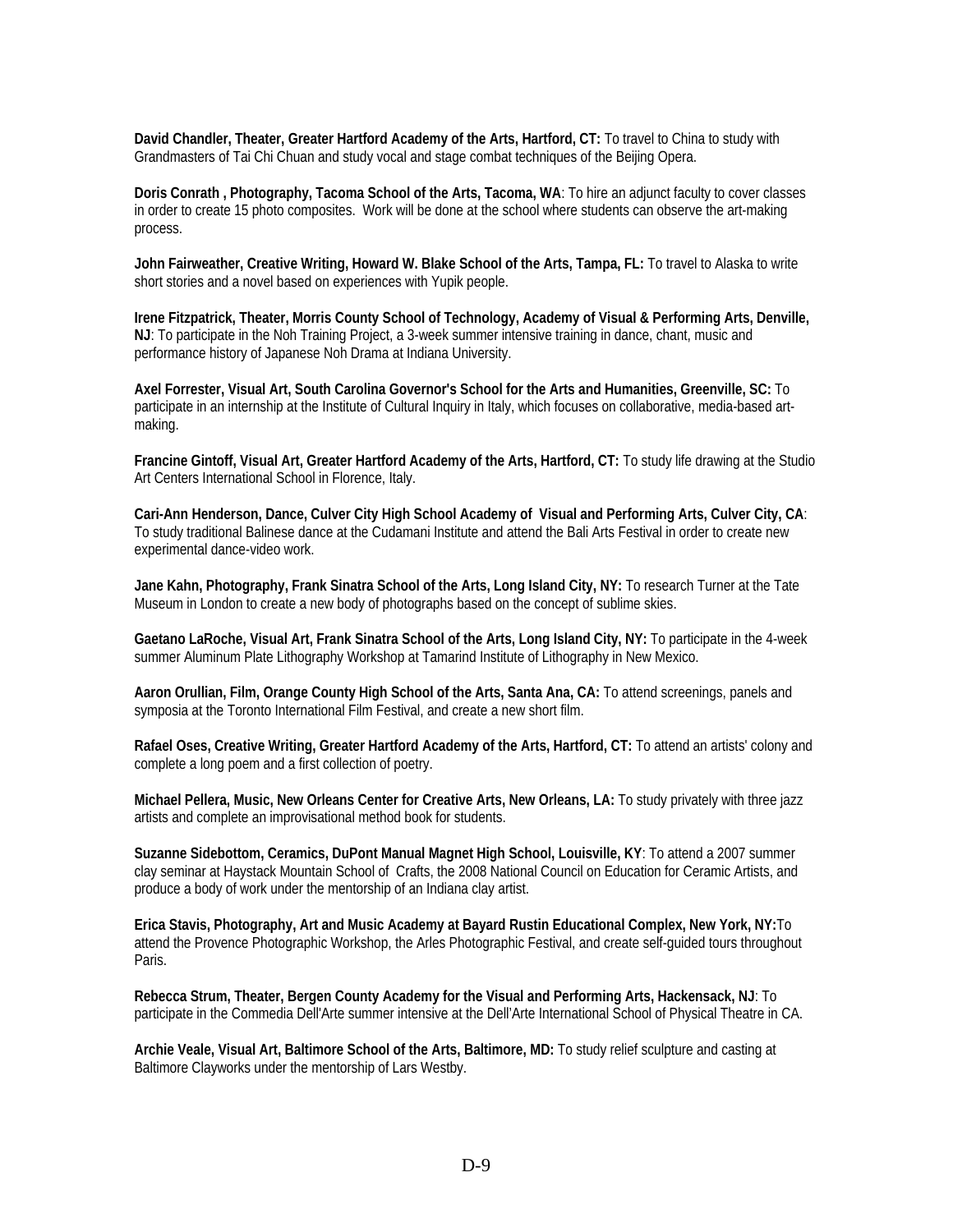#### **Round 8 Fellows, 2008**

**Jeffrey Becker, Visual Arts/Theatre, New Orleans Center for Creative Arts, New Orleans, LA**: To spend 4 weeks at DAH Theatre Research Center in Belgrade, Serbia in June & July 2008 to study the intersection of live performance and visual arts and approaches to arts education affected by extreme hardship and suffering.

**Joseph Furnari, Theatre, Repertory Company High School for Theatre Arts, New York, NY:** To attend a summer physical theatre intensive at Dell'Arte International School of Physical Theatre in CA and create a theatre work with students.

**John Gilliam, Visual Arts/Metal Work, South Carolina Governor's School for the Arts and Humanities, Greenville, SC**: To attend a workshop in Ireland in metalsmithing techniques with Brian Clarke.

**Deborah Goffe, Dance, Greater Hartford Academy of the Arts, Hartford, CT:** To travel to Cape Verde for four weeks to collaborate with Mano Preto & Raiz di Polon and create a new work on personal and cultural identity.

**Glenda Guion, Visual Arts/Clay, Fine Arts Center, Greenville, SC:** To travel to New Mexico for two weeks in summer 2008 to study the pottery of the pueblos and historical Anasazi sites. Also to attend a pottery workshop at Taos Art School with Maria Martinez or Lucy Lewis.

**Jonathan Kellam, Theatre, Los Angeles County High School for the Arts, Los Angeles, CA:** To attend a six-week physical theatre intensive clown workshop at the Performing Arts University of Torino by Philip Radice and Andre Casaca.

**Kathleen Marsh, Visual Arts/Textiles, Boston Academy for the Arts, Boston, MA:** To work in and research textiles, wood carving, and house painting with artisans at Aba House in Accra, Ghana.

**Maureen McGranaghan, Theatre/Playwright, Pittsburgh High School for the Creative and Performing Arts, Pittsburgh, PA:** To attend a three-week intensive in Japanese Noh at the Noh Training Project in Bloomsburg, PA. Also to complete a play about World War II using techniques learned in Japan.

**William McLaughlin, Dance, Boston Academy of the Arts, Boston, MA:** To participate in the Choreographers' Lab directed by Celeste Miller at Jacob's Pillow and attend a one-week narrative writing/performance workshop at Kripalu Yoga Center with Ann Randolph.

**Lisa Michel, Music, Culver City High School Academy of Visual and Performing Arts, Culver City, CA:**To attend a one-week Sarteano Chamber Choral Conducting Workshop in Sarteano, Italy, and produce a concert and recording in LA with her quartet, Viva Voce.

**Keith Perelli, Visual Arts/Printmaking, New Orleans Center for Creative Arts, New Orleans, LA**: To attend a oneweek workshop with printmaker Ron Pokrasso, produce and mount an exhibition of prints. Will also buy a portable printing press.

**John Russell, Music, F. H. LaGuardia High School of Music and Art and Performing Arts, New York, NY:** To attend the 8th World Symposium of Choral Music in Copenhagen, Denmark in July 2008.

**Pamela Marie Sahl, Visual Arts/Glass, Paseo Academy of Fine and Performing Arts, Kansas City, MO:** To work at Pilchuck Glass Studios with Susan Stinsmuehlen-Amend to create a body of work, contact other glass artists, and learn new techniques.

**Gregory Shelnutt, Visual Arts, North Carolina School of the Arts, Winston-Salem, NC:** To be an Artist-in-Residence at LaTrobe University School of the Visual Arts and Design in Bendigo, Australia to complete a series of prints and sculptures and work with Anton Hassell and other faculty and staff.

**Barbara Castellana Stasiak, Music, Morris County School of Technology, Academy of Visual & Performing Arts, Denville, NJ:** To study opera stage direction with Rodolfo Tommasi and Aliz Csanyi and Italian song with Elisabetta Sepe at the Accademia Europea di Firenze for four weeks in summer 2008.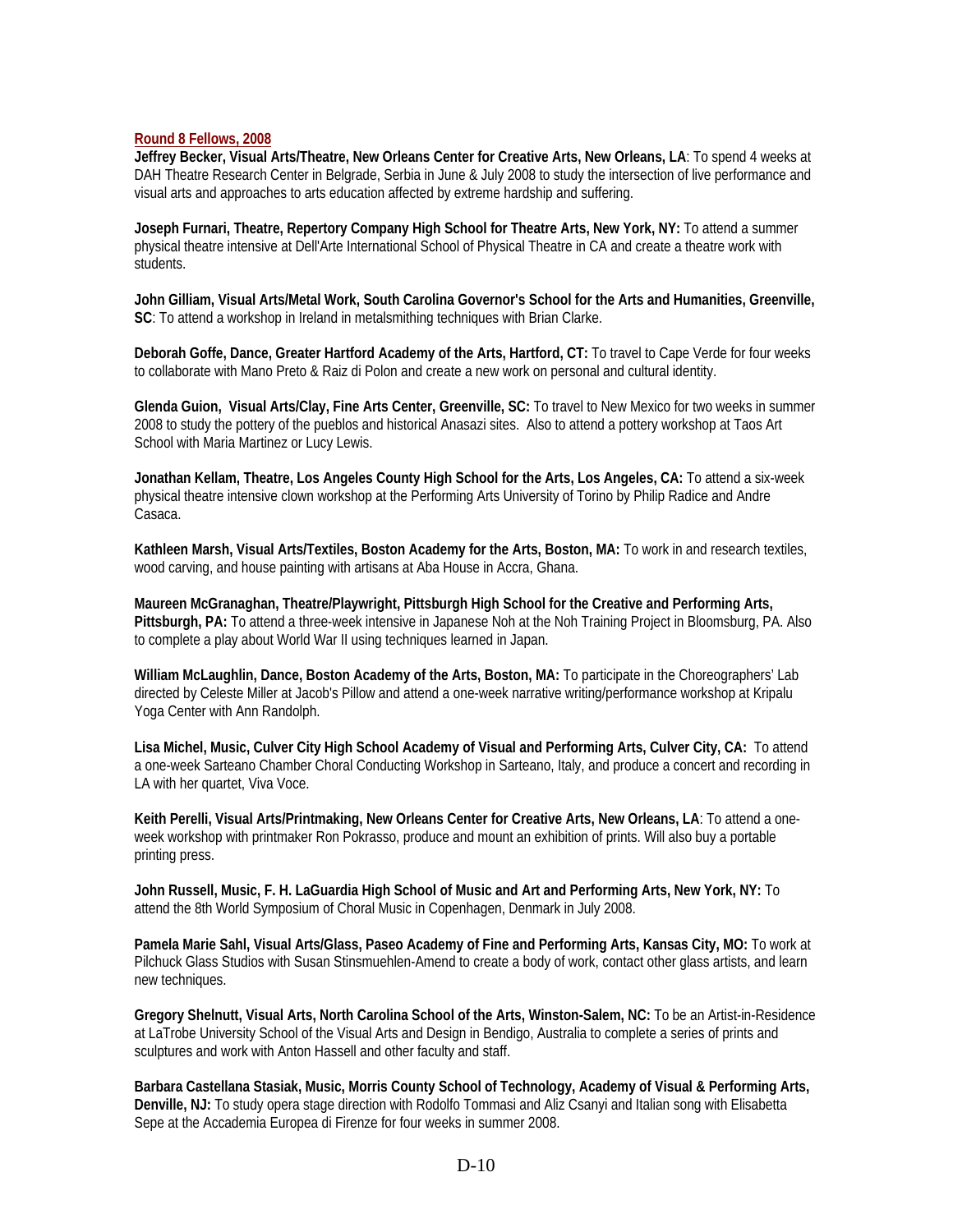**Ani Udovicki, Dance, Frank Sinatra School of the Arts, Long Island City, NY:** To study for a month with Adriano Iurissevich at the International Commedia dell'Arte Summer Workshop, VeneziaInScena, in Venice.

#### **Round 9 Fellows, 2009**

**Julie Anderson, Visual Arts/Painting, Stivers School for the Arts, Dayton, OH:** To travel to Chile for 3 weeks to work with Ana Videla and Liz Whipps. To create a body of work focusing on ritual, ceremony and views of life/death as part of popular culture in the form of animitas, cemetery offerings and memorial structures.

**Rocky Bridges, Visual Arts/Mixed Media, Harrison School for the Arts, Lakeland, FL:** To participate in Yanshan Yuan Artists Retreat, an art/history education center in Guilin, China, to work with some of China's top artists and create a new body of work.

**Sue Chenoweth, Visual Arts/ Printmaking, Metropolitan Art Institute, Phoenix, AZ:** To work with Printmaker Kerry Vander Meer for a month in Oakland, California to prepare a new body of work.

**Paul Christensen, Theatre/ Lighting Design, Baltimore School for the Arts, Baltimore, MD:** To attend the Broadway Lighting Master Class in NYC in order to become more knowledgeable about current high-level professional practices in lighting the performing arts.

**Susan Smith-Cohen, Music, John Sayles School of Fine Arts, Schenectady, NY:** To study at the McClosky Institute of Voice in Boston to learn how to most effectively use a recording studio and improve and update vocal technique. Also to attend a Jazz workshop in Vermont.

**Marcea Daiter, Dance, Wadleigh Secondary School for the Performing and Visual Arts, New York, NY:** To reconstruct Batonese, an 18th century martial art dance of French/African origins, through research, interviews, field work, and classes in Haiti.

**Foster Dickson, Creative Writing, Booker T. Washington Magnet High School, Montgomery, AL:** To create a new multi-faceted project, "Patchwork," which combines a study of the concept of place with explorations of both new media (podcasts) and traditional media (letterpress broadsides).

**Peg Foley, Visual Arts/Fiber, John Sayles School of Fine Arts, Schenectady, NY:** To study with fiber artists at The Penland School of Crafts in order to learn new techniques and continue to create fiber artworks based on the themes of time and permanence.

**Randy Gatchet, Visual Arts/Sculpture, Alabama School of Fine Arts, Birmingham, AL:** To attend a 2009 summer sculpture workshop (focus: mixed media &/or experimental materials) at Anderson Ranch, an artists' community, and create new body of work for 2010 show at Samford University in Birmingham.

**Janet Grice, Music, Fordham High School for the Arts, Bronx, NY:** To be in residence at the Instituto Villa-Lobos in Rio de Janeiro and perform, research, teach and develop new works for chamber wind ensembles. Also will tour with ensemble, Vento Trio.

**Jeffry McQuillan, Music, Greater Hartford Academy of the Arts, Hartford, CT:** To travel to Ghana to study at the Dagbe Cultural Center and collect traditional drumming and folktales.

Lara Naughton. Creative Writing, New Orleans Center for Creative Arts, New Orleans, LA: To write a documentary stage play about Gregory Bright, who spent 27  $\frac{1}{2}$  years in an Angola Prison for a crime he did not commit.

**Anne O'Hara, Visual Arts/Mixed Media, Mississippi School of the Arts, Brookhaven, MS:** To attend a mixed-media workshop at Oxbox in Michigan, travel to NYC and Los Angeles to view contemporary art work, and create new works of art.

**Carol Sun, Visual Arts/Mixed Media, Bronx High School for the Visual Arts, Bronx, NY:** To study Chinese art and garden design for 19 days in Shanghai and Suzhou at the Suzhou Institute of Landscape Architectural Design, and learn about the role of art and design in communicating and preserving Chinese values, beliefs and ideas.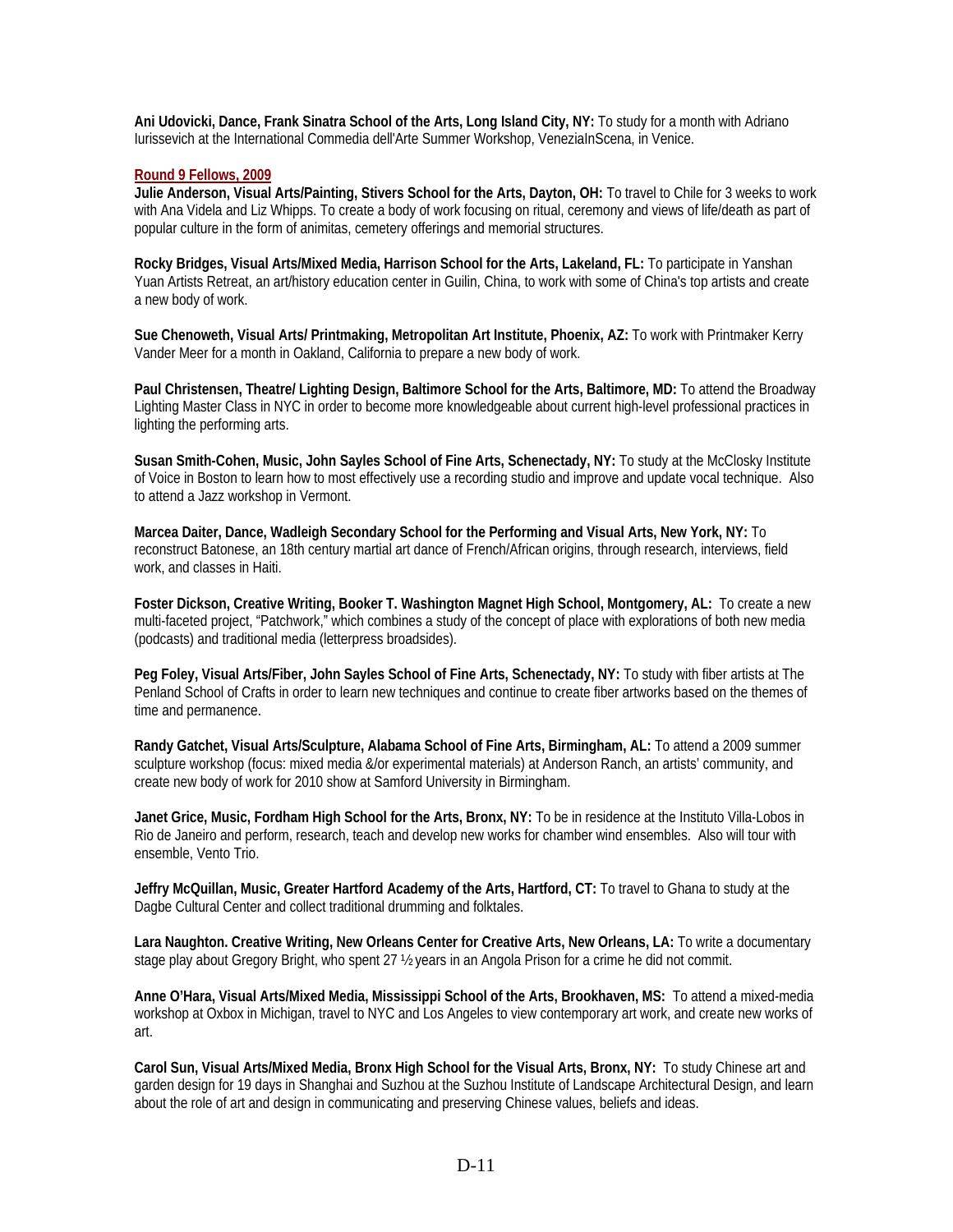**Lisa Taylor, Creative Writing, Arts at the Capitol Theatre, Willimantic, CT:** To collaborate with writers in Ireland to create a collection of poetry representing perspectives from both sides of the Atlantic. This collection will reflect both Irish and American culture including, but not limited to, political and religious turmoil, oppression, and the environment.

**Paul Werner – Film/Video, New Orleans Center for Creative Arts, New Orleans, LA:** To study screenwriting and the creative use of the camera in the cinematic process at the Maine Media Workshops with the goal of creating work that emphasizes visual storytelling.

**Lizabeth Whipps - Visual Arts/Painting, Stivers School for the Arts, Dayton, OH:** To travel to Chile for three weeks and work with artists, Ana Videla and Julie Anderson. To collect and record signs and symbols which are embedded in our desires to engage in ceremonies and rituals which will be reflected in a new body of work.

#### **Mark Williams – Creative Writing, Duke Ellington School of Performing Arts,**

**Washington, DC:** To go to Oviedo, Spain, to work with Arturo Castro of Teatro Margen and study how the company takes theater to disparate communities in Spain.

**Norah Worthington – Theatre/Costume Design, Baltimore School for the Arts, Baltimore, MD:** To combine interests in history, drama, and clothing, to learn about costumed historical interpretation using the extensive resources in Williamsburg, VA during a specifically designed residency.

**Liz Young – Visual Arts/Sculpture, Los Angeles County High School for the Arts, Los Angeles, CA:** To study with taxidermy specialists in Montana in order to deepen understanding of animal anatomy, skeletal structure, movement and composition, and to create a new body of work.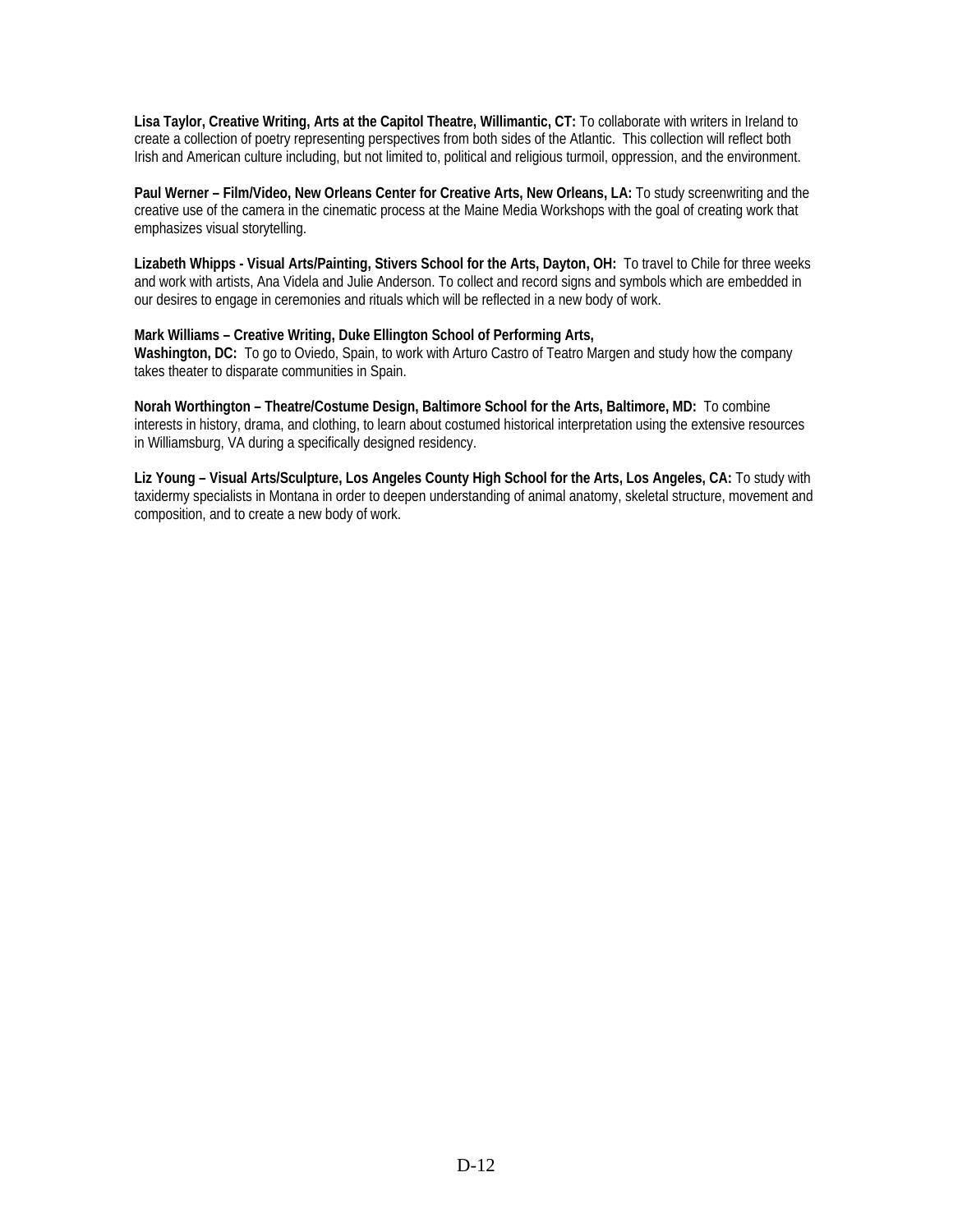# **APPENDIX E: SATF APPLICATION SURDNA ARTS TEACHERS FELLOWSHIP PROGRAM (SATF) FINAL APPLICATION 2010 (Round 10)**

This application is for finalists who have been selected to apply for the 2010 round of the **Surdna Arts Teachers Fellowship Program.** The goal of this initiative is to support the artistic revitalization of outstanding arts teachers in specialized, public arts high schools, as well as arts-focused charter and magnet high schools. Submission of this application is Step II of the application process. *Only those individuals who have submitted a Letter of Intent to apply (Step I), and have been invited by Surdna to complete Step II, are eligible to submit this application.* 

Applicants may apply for up to \$5,500 towards their proposed fellowship projects. A complementary grant of \$1,500 will be made to the Fellow's school to support the Fellow's post-fellowship activities. All Fellows—accompanied by school leaders—will convene in fall 2010 in New York City to share experiences and discuss relevant issues and concerns in arts education. (Travel and hotel expenses will be paid by Surdna.)

Fellows will be required to submit interim and final reports to the Foundation to help document and assess short and long-term project outcomes.

*Selection Criteria:* Applicants will be expected to design a fellowship program that provides opportunities to interact with professional artists, and generally enhances their understanding of current activity and thinking in their artistic domain(s). It may include: study in arts courses; attendance at advanced art-making workshops, festivals or institutes; residencies at artists' colonies/communities; formal mentor relationships with recognized professional artists; independent study towards the completion of an artistic project (which includes interaction with other professionals), or other artistic entities. (*See* Resource List on the website: [www.surdna.org/artsteachersfellowship](http://www.surdna.org/artsteachersfellowship) for examples of possible sites and previous fellowship projects. Feel free to explore other options*.)* Successful applications will be evaluated on the degree of specificity provided about the following:

- potential quality and rigor of the artistic experience
- quality of the sites/venues for fellowship activity
- quality of the artists/mentors with whom the fellowship will take place
- strategy to link this professional development experience with future teaching

*Reminder: The primary purpose of this fellowship is to heighten your artistic range and abilities in the making of your art. If your final proposal differs significantly from your Letter of Intent, please discuss any changes with Kimberly Bartosik in advance of submitting your application (for ex. Change of venue, schedule, mentorship, etc).*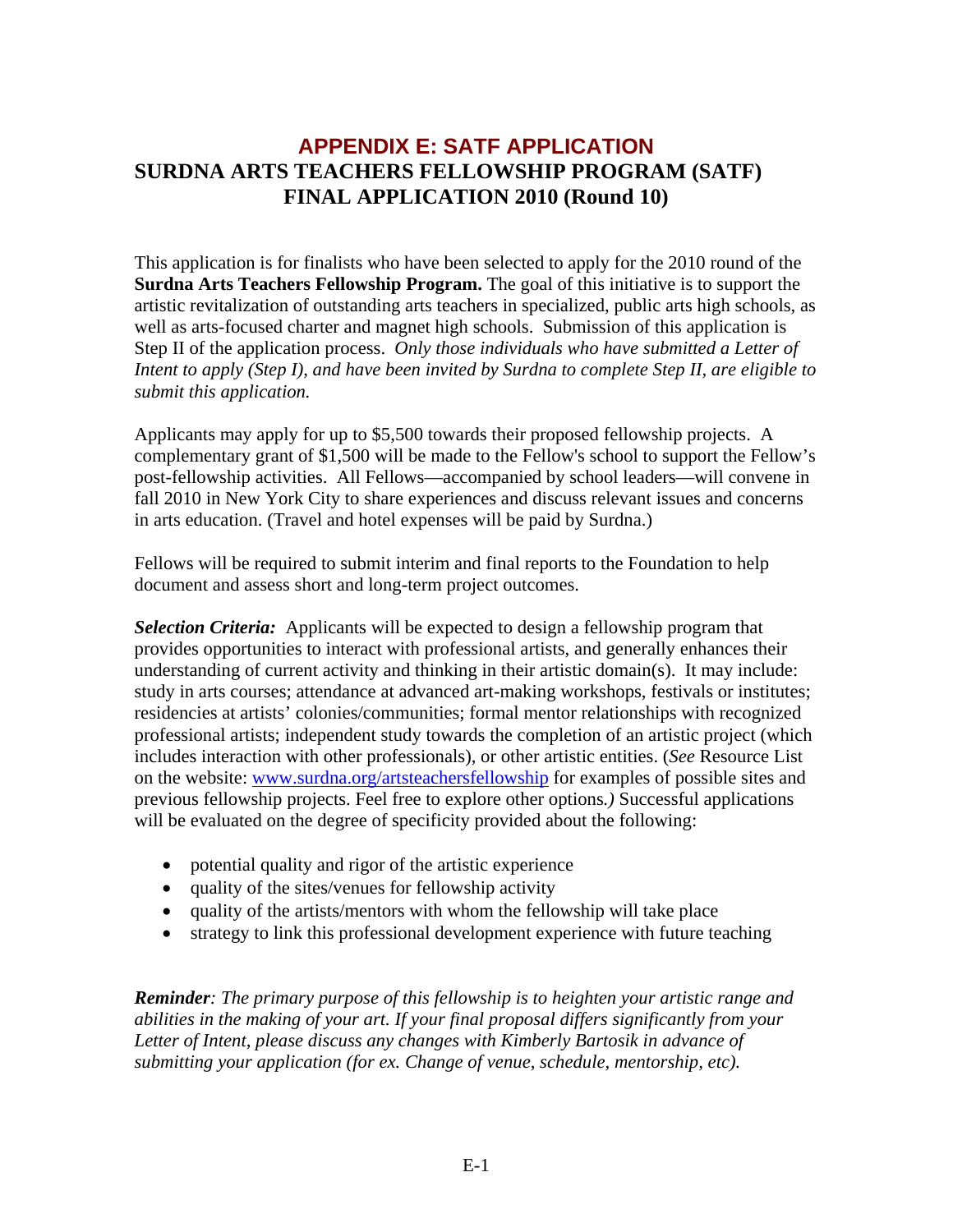*How to Apply*: Complete and collate (*do not staple*) in the following order:

- 1) Final Application Checklist
- 2) Part A: Final Application Cover Page
- 3) Part B: Proposal narrative
- 4) Part C: Proposed Budget Form
- 5) Part D: Attachments

**Please number and write your name at the top right corner of all pages except the Cover Page.** Total application and attachments should not exceed **25 pages**. Submit the original *plus one copy* of the application and all attachments. Handwritten applications will not be accepted. *Please do not submit work samples, as they will not be reviewed.*

# *Timeline:*

- 1. **Submission Deadline: To arrive at Surdna, by post, no later than 5 PM EST on Friday, February 12, 2010.** Late applications will not be accepted. Applications will be reviewed by an advisory panel of educators and artists who understand the roles of arts teachers in public arts high schools and are knowledgeable in all the arts disciplines represented: visual arts, photography, theatre, music, dance, film, video, multidiscipline, and creative writing.
- 2. Notification of successful applicants: **April 2, 2010**.
- 3. Submission by fellows of documentation of final acceptance by proposed venue(s): **to Surdna by June 11, 2010.**
- 4. Distribution of grant awards**:** by **June 30, 2010,** depending on receipt of acceptance from fellowship venue(s). Please note that funds will not be disseminated before this time, so please plan accordingly if your project requires funding prior to that date.

# **Part B: FINAL APPLICATION NARRATIVE**

Please answer the following questions in narrative form in *5 pages or less*. Do not use a separate sheet for each answer. Narrative copy should be single-spaced, no smaller than 12 point type, with one-inch margins, please. **NO STAPLES PLEASE!**

# NARRATIVE QUESTIONS—*Please be specific:*

- 1. What are your plans for your Fellowship? (Be sure to describe the specific professional development venue(s) you are interested in: where, with whom, why, when, and what you plan to do. How will the venue(s) provide the opportunity to interact with other professional artists? How will the experience be structured?)
- 2. As an artist, why do you believe this is an important time for your Fellowship? (What areas of your own art work need attention, and what kinds of engagement would take it to the "next level"—e.g., development of specific technical skills, exposure to other professionals, seeking performance/exhibition opportunities, etc.?)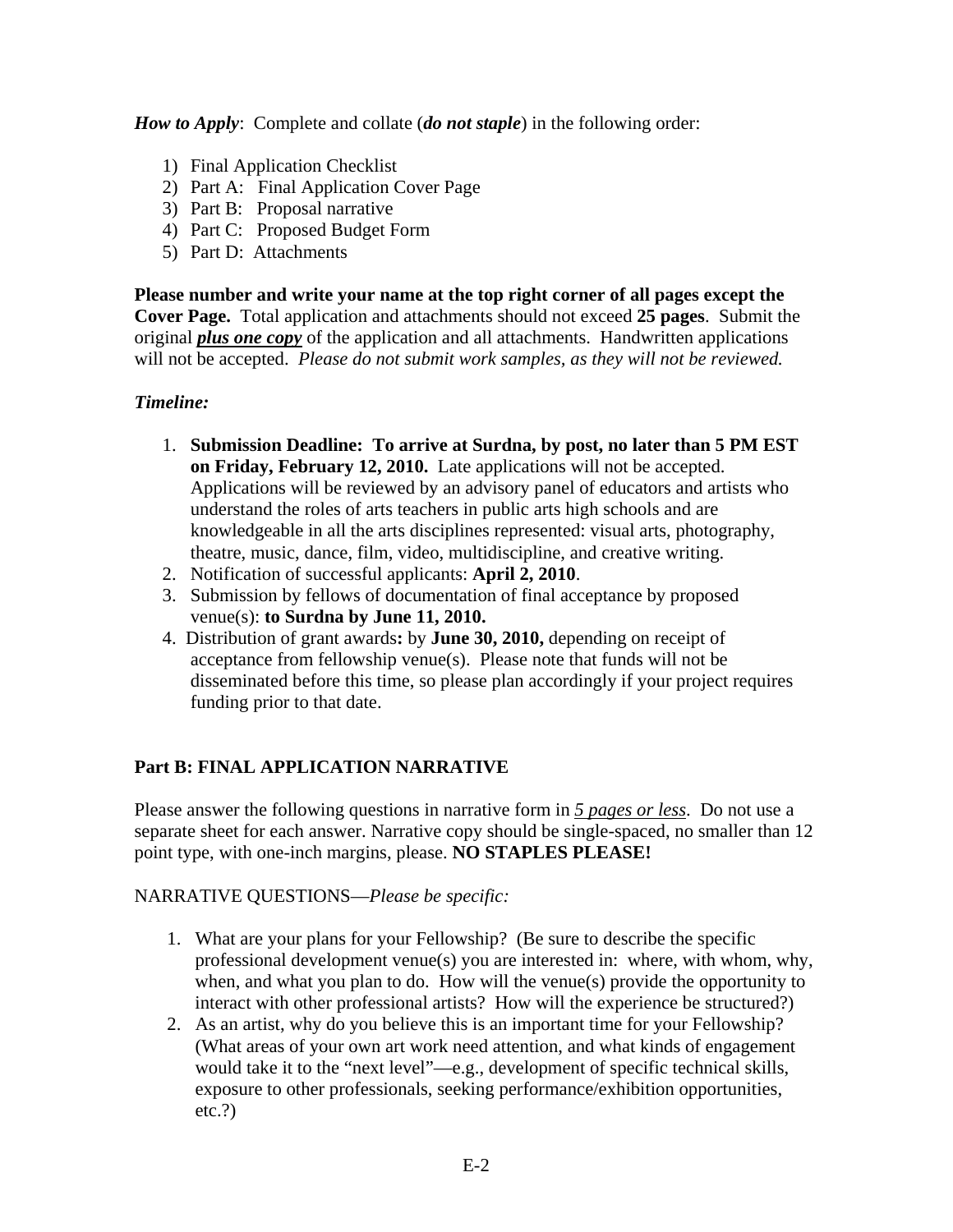- 3. How does your Fellowship project relate or not to your previous art work? (Does it propose a new way of working? Is it a further development of a previous project? Does it signal a renewed commitment to a creative life outside of school? If so, how?)
- 4. How might your Fellowship keep you connected to your role as a teaching artist?
- 5. Include a brief description of your school (mission, size of student body and faculty; ethnic composition; any distinguishing features you care to mention).
- 6. How do you think you will share what you have learned with colleagues in your school?
- 7. How do you think you might use the post-fellowship funds?

# **PART C: ESTIMATED PROJECT BUDGET**

On the attached *Projected Budget* form please provide detailed projected Fellowship income and expenses.

# **PART D: ATTACHMENTS**

Please include the following in this order:

- Resume (with dates) and other written evidence of artistic achievements and teaching accomplishments. *Please do not send work samples.*
- Proof of contractual agreement between school and applicant for 2010-11 or a letter stating the Principal's intent to offer employment for next year.
- Support letter(s) from school Principal, Department Chair(s), and/or professional colleagues indicating their knowledge of your professional artistic work and its connection to your proposed fellowship project. Letters from school Principals should include commitment to attend an anticipated convocation in fall 2010 for fellows and administrators. (Surdna will pay for all related expenses.)
- Acceptance letter from and/or copy of application to proposed venue, if available.\* If acceptance letter is unavailable, please indicate when you expect to receive notice.
- Descriptive material from proposed venue.
- A one paragraph bio of lead artists, mentors or teachers. If working independently with a mentor/artist(s), provide a letter of commitment *from the artist(s)* outlining the terms of your working relationship, *listing specific times and dates.\** Please be specific why you have chosen to work with this particular artist(s).
- One self-addressed stamped postcard for receipt notification.
- **\*NOTE:** Submission by fellows of documentation of final acceptance to professional development venue(s) and commitment letters from mentors must arrive at Surdna by **June 11, 2010.**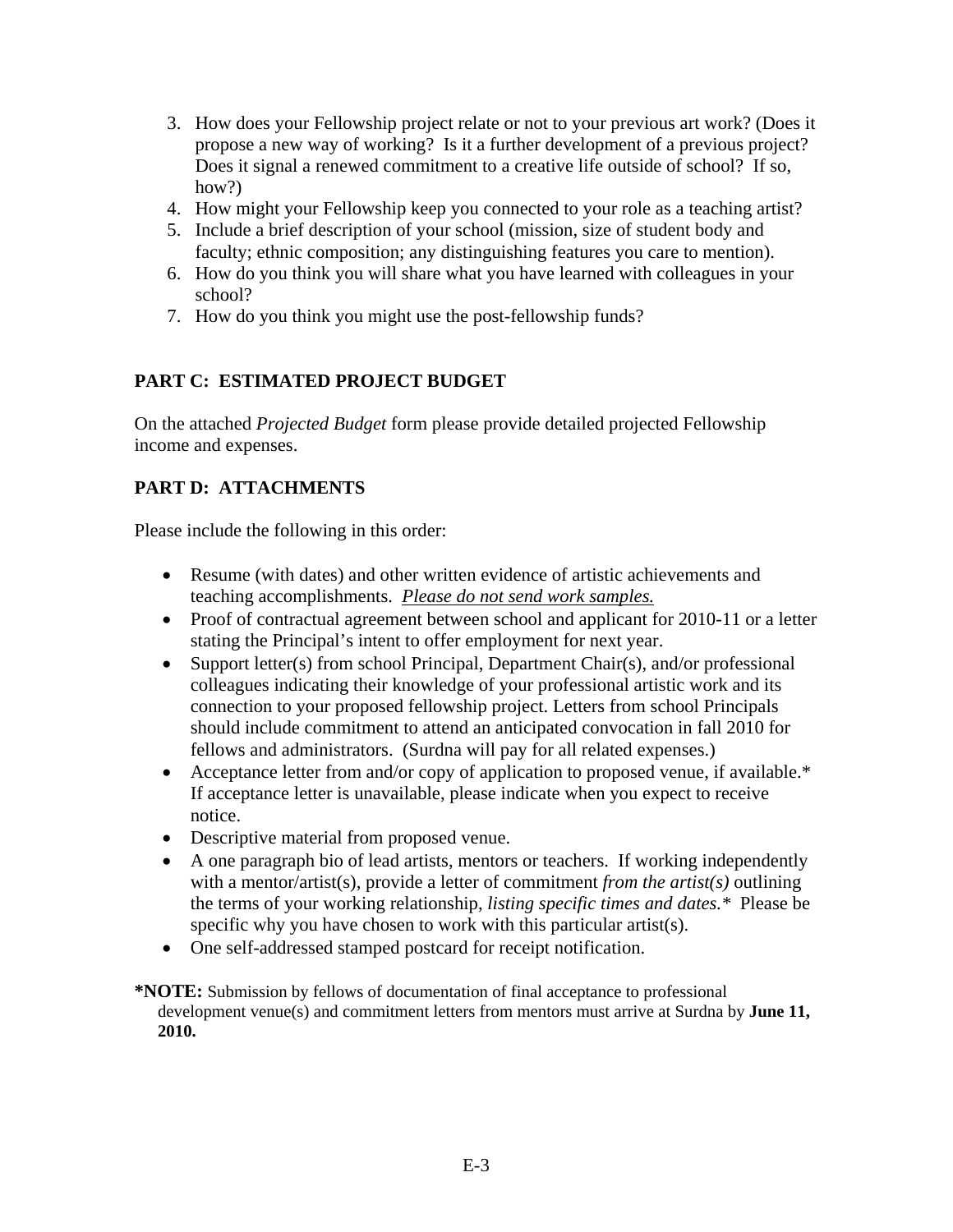## **PART C: PROJECTED BUDGET**

Awards may be up to \$5,500 to support the cost of fellowship activities. The fellowship award may be used to defray the costs of tuition and other fees, room and board, travel, purchase of materials and/or equipment for personal art making, childcare, and other relevant expenses. If budget is heavily weighted towards purchase of equipment, please clearly articulate why these purchases are essential to your fellowship project.

Please use the form on the following page to provide projected expenses and income for the Fellowship and be sure to indicate the amount requested from Surdna (no more than \$5,500) in the income line. If your project costs exceed \$5,500, please list other forms of expected income. What follows is a suggested list of expense categories. Leave blank those that do not apply to your project, and indicate any additional categories as needed under "Other".

*Please remember that estimated expenses must equal estimated income. We know that these numbers are subject to change, but please do your best to be as specific as possible.* 

NOTE**: Post-fellowship activities will be supported through a complementary grant (\$1,500) made directly to the Fellow's school, restricted for the Fellow's use only. These expenses are not to be included on this form.**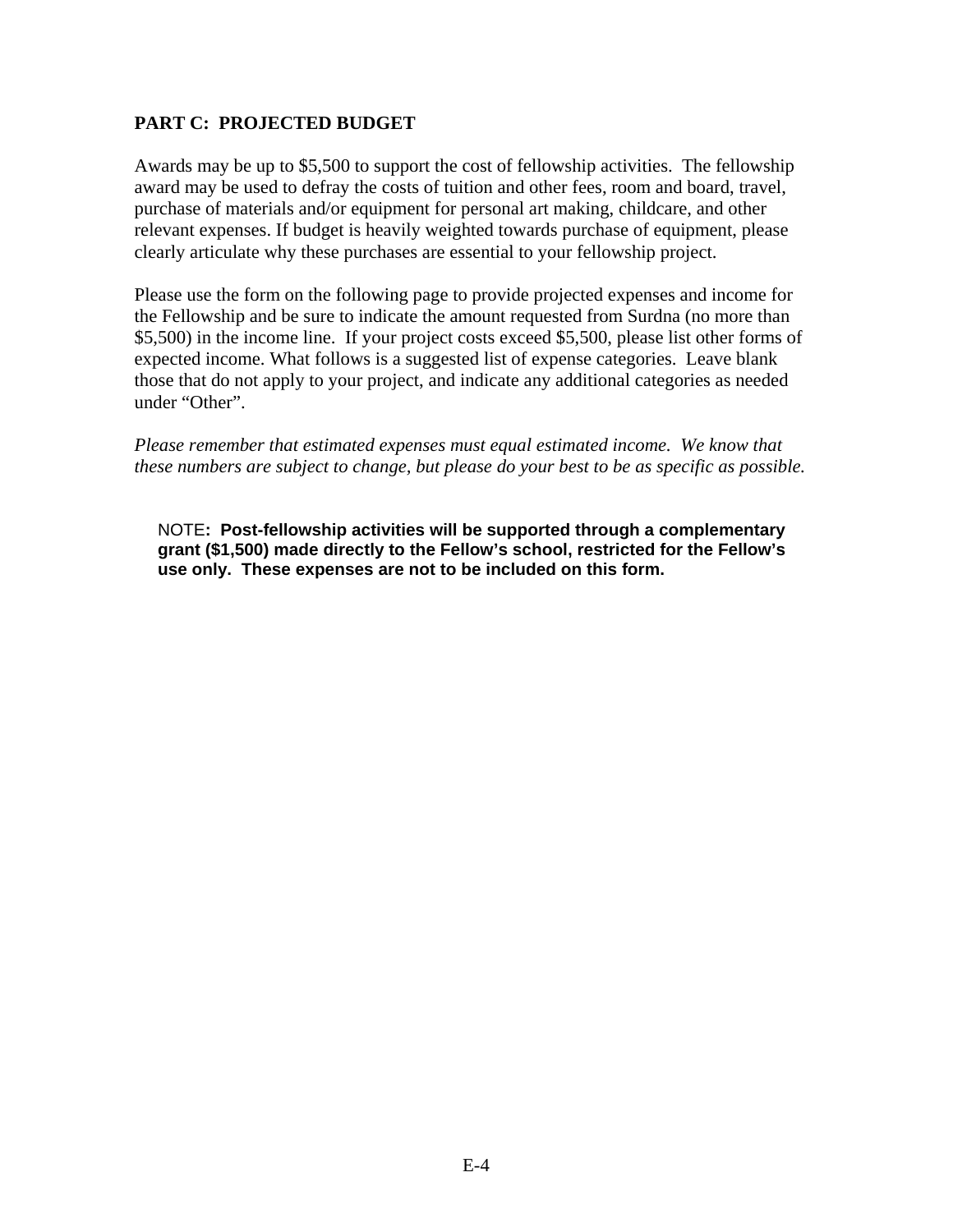# **PROJECTED BUDGET**

# **Estimated Project Expenses**

| Tuition                                                                                                              |                                                                                                                                                                                                                                                                                                                                                                                               |
|----------------------------------------------------------------------------------------------------------------------|-----------------------------------------------------------------------------------------------------------------------------------------------------------------------------------------------------------------------------------------------------------------------------------------------------------------------------------------------------------------------------------------------|
| Other fees                                                                                                           | $\begin{picture}(20,10) \put(0,0){\vector(1,0){100}} \put(15,0){\vector(1,0){100}} \put(15,0){\vector(1,0){100}} \put(15,0){\vector(1,0){100}} \put(15,0){\vector(1,0){100}} \put(15,0){\vector(1,0){100}} \put(15,0){\vector(1,0){100}} \put(15,0){\vector(1,0){100}} \put(15,0){\vector(1,0){100}} \put(15,0){\vector(1,0){100}} \put(15,0){\vector(1,0){100}} \$                           |
| Room and board                                                                                                       | \$                                                                                                                                                                                                                                                                                                                                                                                            |
| Rent                                                                                                                 | $\begin{picture}(20,10) \put(0,0){\vector(1,0){100}} \put(15,0){\vector(1,0){100}} \put(15,0){\vector(1,0){100}} \put(15,0){\vector(1,0){100}} \put(15,0){\vector(1,0){100}} \put(15,0){\vector(1,0){100}} \put(15,0){\vector(1,0){100}} \put(15,0){\vector(1,0){100}} \put(15,0){\vector(1,0){100}} \put(15,0){\vector(1,0){100}} \put(15,0){\vector(1,0){100}} \$                           |
| Transportation (provide details on an attached page)                                                                 | $\frac{\frac{1}{2} \frac{1}{2} \frac{1}{2} \frac{1}{2} \frac{1}{2} \frac{1}{2} \frac{1}{2} \frac{1}{2} \frac{1}{2} \frac{1}{2} \frac{1}{2} \frac{1}{2} \frac{1}{2} \frac{1}{2} \frac{1}{2} \frac{1}{2} \frac{1}{2} \frac{1}{2} \frac{1}{2} \frac{1}{2} \frac{1}{2} \frac{1}{2} \frac{1}{2} \frac{1}{2} \frac{1}{2} \frac{1}{2} \frac{1}{2} \frac{1}{2} \frac{1}{2} \frac{1}{2} \frac{1}{2} \$ |
| Meals/food                                                                                                           | $\frac{\text{S}}{\text{S}}$                                                                                                                                                                                                                                                                                                                                                                   |
| Materials and supplies                                                                                               |                                                                                                                                                                                                                                                                                                                                                                                               |
| Equipment (provide details on an attached page)                                                                      |                                                                                                                                                                                                                                                                                                                                                                                               |
| Telephone/fax/email                                                                                                  | $\frac{\S_{\text{max}}}{\S_{\text{max}}$                                                                                                                                                                                                                                                                                                                                                      |
| <b>Outside Professional Services (For example:</b><br>childcare, technical, clerical support, etc.)                  |                                                                                                                                                                                                                                                                                                                                                                                               |
| Other (please list):                                                                                                 | $\sim$                                                                                                                                                                                                                                                                                                                                                                                        |
| <u> 1989 - Johann John Stone, markin film yn y brenin y brenin y brenin y brenin y brenin y brenin y brenin y br</u> | $\frac{1}{2}$                                                                                                                                                                                                                                                                                                                                                                                 |
|                                                                                                                      |                                                                                                                                                                                                                                                                                                                                                                                               |
| <b>TOTAL EXPENSES:</b>                                                                                               | $\sim$                                                                                                                                                                                                                                                                                                                                                                                        |
| <b>Estimated Project Income</b>                                                                                      |                                                                                                                                                                                                                                                                                                                                                                                               |
| Surdna Foundation (not to exceed \$5,500)                                                                            |                                                                                                                                                                                                                                                                                                                                                                                               |
|                                                                                                                      | $\frac{\frac{1}{2} \frac{1}{2} \frac{1}{2} \frac{1}{2} \frac{1}{2} \frac{1}{2} \frac{1}{2} \frac{1}{2} \frac{1}{2} \frac{1}{2} \frac{1}{2} \frac{1}{2} \frac{1}{2} \frac{1}{2} \frac{1}{2} \frac{1}{2} \frac{1}{2} \frac{1}{2} \frac{1}{2} \frac{1}{2} \frac{1}{2} \frac{1}{2} \frac{1}{2} \frac{1}{2} \frac{1}{2} \frac{1}{2} \frac{1}{2} \frac{1}{2} \frac{1}{2} \frac{1}{2} \frac{1}{2} \$ |
|                                                                                                                      | $\sim$                                                                                                                                                                                                                                                                                                                                                                                        |
| <b>TOTAL INCOME:</b>                                                                                                 |                                                                                                                                                                                                                                                                                                                                                                                               |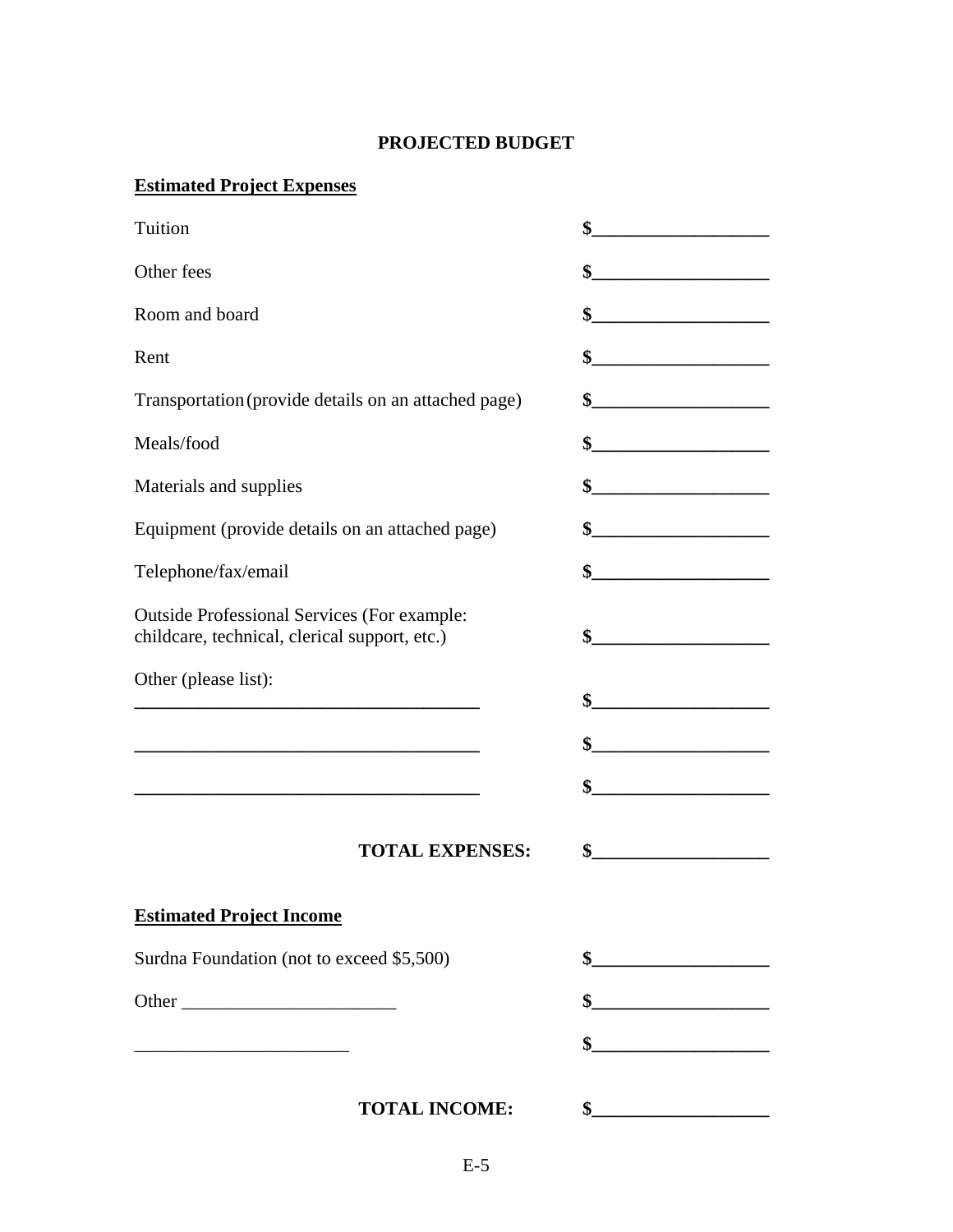## **SURDNA ARTS TEACHERS FELLOWSHIP PROGRAM**

## **FINAL APPLICATION CHECKLIST: Submit the original PLUS ONE COPY of application and all attachments in the following order. NO STAPLES PLEASE!!**

\_\_\_\_Final Application Checklist

- \_\_\_\_Part A: Final Application Cover Page
- \_\_\_\_Part B: Narrative (*Not to exceed 5 pages.)*
- \_\_\_\_Part C: Projected Budget
	- Part D: Attachments (see page 3 for details):
		- \_\_\_\_Resume and other evidence of artistic achievements and teaching accomplishments. No work samples, please. (*Not to exceed 6 pages.)*
		- \_\_\_\_Proof of contractual agreement providing specifics of work agreement between school and applicant for 2010-11 school year.
		- Support letter(s) from school Principal, Department Chair, and/or professional colleagues, including letter from school Principal to attend convocation.
		- \_\_\_\_Copy of application to proposed venue, if applicable.
		- Acceptance letter or letter from venue indicating application has been received, is eligible, and will be considered.
		- \_\_\_\_Descriptive material from professional development venue; one paragraph bio of lead artists, mentors or teachers. (*Not to exceed one brochure or 3 pages.)*
		- *\_\_\_\_*Letter of commitment from mentor/artist(s) outlining working relationship
		- \_\_\_\_One self-addressed stamped postcard for receipt notification

**NOTE**: You should be aware that this award will constitute taxable income to you on your Federal income tax return.